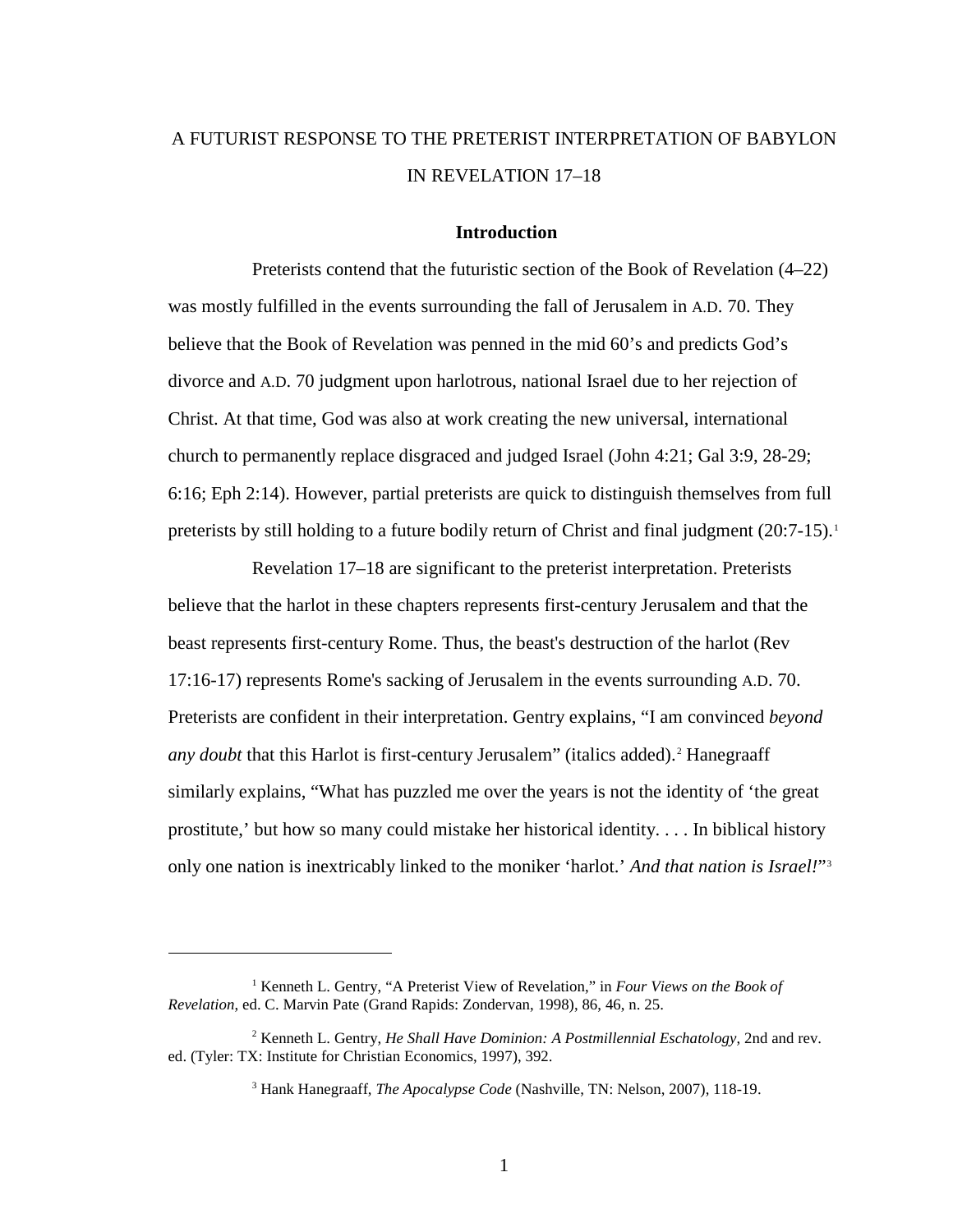As one begins to study this subject, it is striking to discover the number of commentators that embrace this interpretation. Examples of older commentators holding this view include Philip Carrington, J.S. Russell, and Milton Terry. Examples of more recent commentators holding the view include R.C. Sproul, N.T. Wright, Scott Hahn, Massyngberde Ford, David Chilton, Hank Hanegraaff, and Kenneth Gentry. Today, full length books are even written in defense of the notion that the Babylonian harlot represents first-century Jerusalem.[4](#page-1-0) Thus, the purpose of this paper is to analyze whether details of Rev 17–18 fit the fall of Jerusalem in A.D. 70. An older strain of preterism identifies the Babylonian harlot as Rome, which fell in A.D. 410.<sup>[5](#page-1-1)</sup> However, this paper is not focused upon this issue but rather upon the form of preterism, which is more popular today, that identifies the Babylonian harlot as first-century Jerusalem.

The first part of the paper represents a response to the arguments that preterists employ in order to identify Babylon as first-century Jerusalem. This first major division contains two parts. First, arguments from within Rev 17–18 will be analyzed. Second, arguments from outside Rev 17–18 will be scrutinized. The second part of the paper sets forth some general weaknesses with the preterist identification of the harlot as first-century Jerusalem. [6](#page-1-2)

<span id="page-1-0"></span><sup>4</sup> Joseph Balyeat, *Babylon, the Great City of Revelation* (Servierville, TN: Onward, 1991); Don Preston, *Who Is This Babylon?*, rev. ed. (Ardmore, OK: JaDon, 2006).

<span id="page-1-1"></span><sup>5</sup> Moses Stuart, *A Commentary on the Apocalypse*, vol. 2 (London: Wiley and Putnam, 1845), 295, 325.

<span id="page-1-2"></span><sup>&</sup>lt;sup>6</sup> For more detailed argumentation on this subject, the reader is encouraged to consult Andy Woods, "A Futurist Response to the Preterist Interpretation of Babylon in Revelation 17–18" (Ph.D. diss., Dallas Theological Seminary, 2009).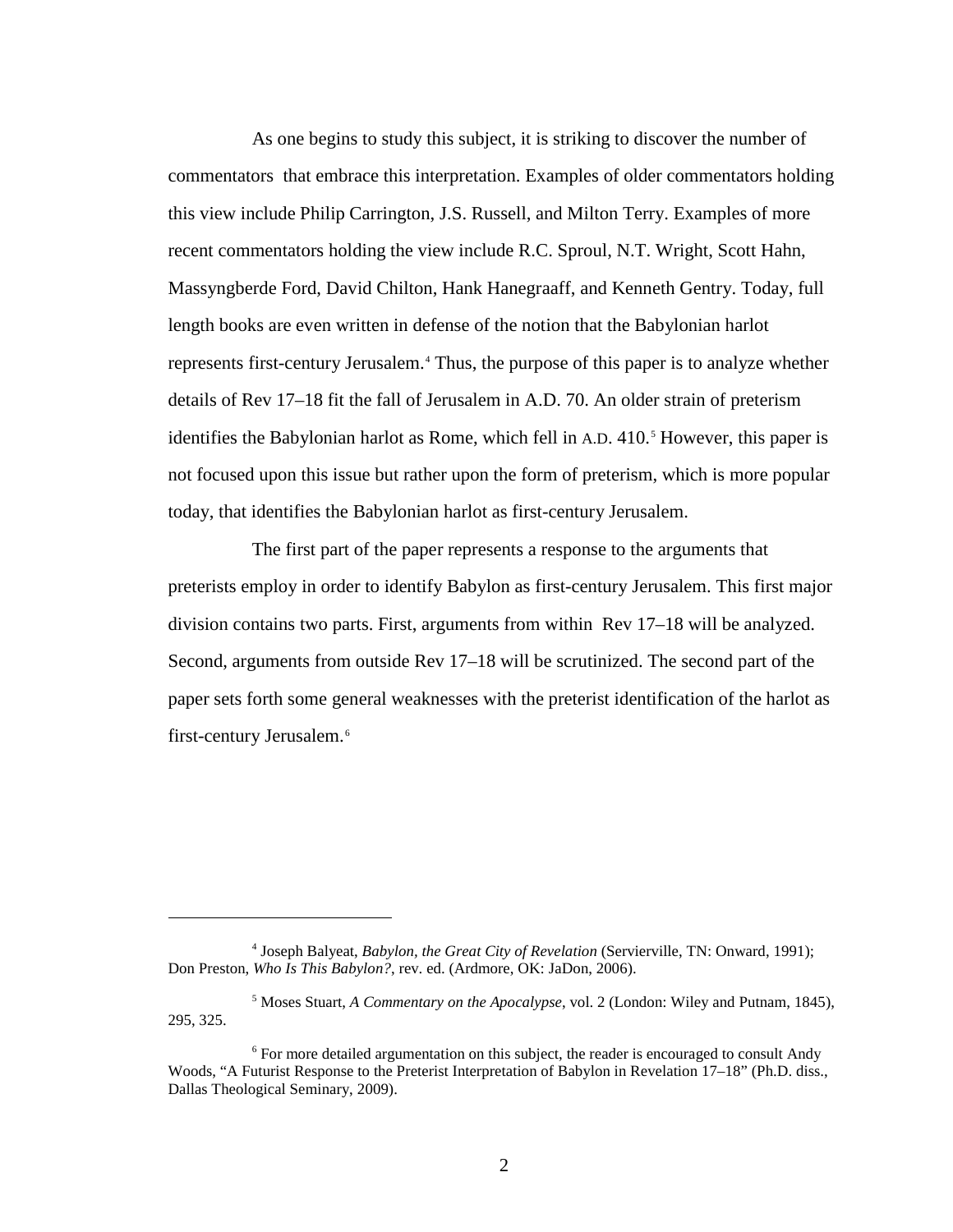#### **Response to Preterist Arguments**

*Analysis of Preterist Arguments From Rev 17–18*

This section features eleven arguments employed by preterists from within Rev 17–18. Here, each argument is stated and then responded to from a futuristic perspective.

### **Babylon's Harlotry (Rev 17:1-2)**

The preterist notes that Babylon is called a harlot (Rev 17:1-2). The preterist explains that harlotry is an impossibility for anyone who does not have a pre-existing covenant with God. The preterist then observes that Israel is the only nation in world history that has a covenant with God. Thus, the harlot of Rev 17 must be Israel. The preterist buttresses this argument by noting that the Old Testament uniquely describes Israel/Jerusalem as the harlot (Jer 2–3; Ezek 16; 23; Hos 9:1).[7](#page-2-0)

The response to this argument is that harlot imagery does not uniquely identify Israel/Jerusalem since the Old Testament also designates Gentile cities as harlots. For example, the Old Testament also designates two Gentile cities, Nineveh (Nah 3:4) and Tyre (Isa 23:16), as harlots. However, Chilton attempts to mitigate the force of this response as follows:

It is noteworthy that Tyre and Nineveh—the only two cities outside of Israel that are accused of harlotry—had both been in covenant with God. The kingdom of Tyre in David and Solomon's time was converted to the worship of the true God, and her king contracted a covenant with Solomon and assisted in building the temple (1 Kings 5:1-12; 9:13; Amos 1:9); Nineveh was converted under the ministry of Jonah (Jon 3:5-10). The later apostasy of these two cities could rightly be considered harlotry.<sup>[8](#page-2-1)</sup>

<sup>7</sup> Hanegraaff, *The Apocalypse Code*, 118-19.

<span id="page-2-1"></span><span id="page-2-0"></span><sup>8</sup> David Chilton, *The Days of Vengeance: An Exposition of the Book of Revelation* (Tyler, TX: Dominion, 1987), 424, n. 2.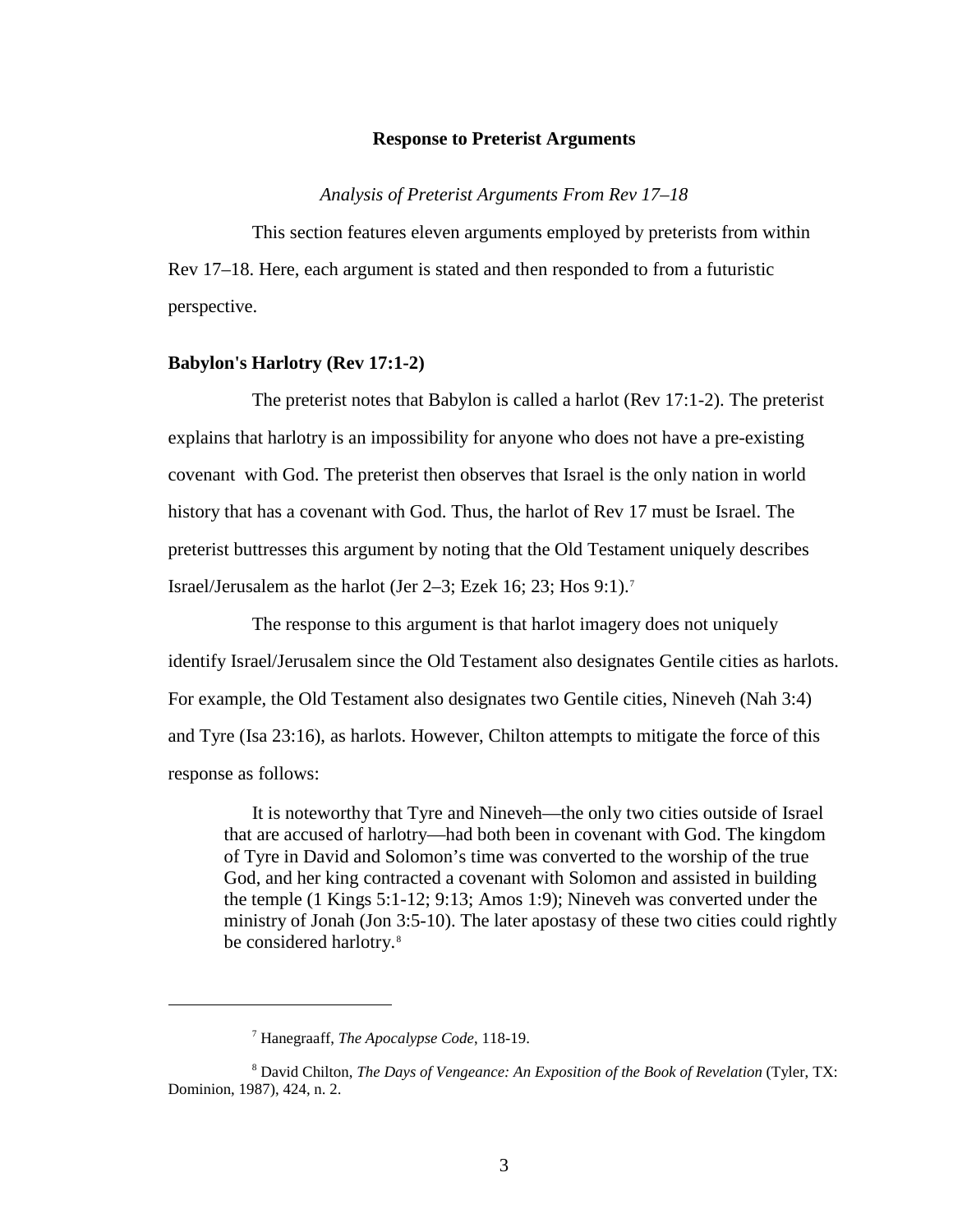However, to contend, as Chilton argues, that Nineveh and Tyre "had both been in covenant with God" overstates the case. Nineveh merely repented at Jonah's preaching. Thus, at best, Nineveh had contact with Israel rather than a pre-existing covenant with God. Similarly, Tyre contracted with Solomon to build the temple. Thus, Tyre's covenant was with Solomon rather than God.

It should also be noted that had John, in Rev 17:1-2, wanted to communicate Israel's violation of her covenant with God he likely would have used the word "adultery" rather than "harlotry." Thomas explains:

Since the angel never uses the term "adultery" (μοιχεῖαι [*moicheia*])—a more restricted term implying a previous marital relationship–in connection with the woman, she need not be representative of apostate Israel or the apostate church. *Pornēs* can include *moicheia*, because it is broader. So this woman represents all false religion of all time, including those who apostatize from the revealed religion of Christianity.<sup>[9](#page-3-0)</sup>

### **Babylon's Alliance (17:3b)**

 $\overline{a}$ 

<span id="page-3-1"></span><span id="page-3-0"></span>283.

The preterist observes that the woman (Israel) is riding the beast (Rome) in Rev 17:3b. The preterist contends that such imagery communicates the alliance that existed between Jerusalem and Rome in their collaboration to crucify Christ (John 11:48- 50). However, the preterist also observes that Israel's relationship with Rome was later broken in the events surrounding the fall of Jerusalem in A.D. 70 and this is what is meant by the beast ultimately destroying the harlot (Rev 17:16-17).<sup>[10](#page-3-1)</sup>

However, it remains disputed that Israel ever had the type of alliance with Rome that is communicated by the woman riding the beast. Beale notes:

Jerusalem was never a full fledged ally with Rome. Of course, the two were on the same spiritual side in their opposition to the church, but what is portrayed in

<sup>9</sup> Robert L. Thomas, *Revelation 8–22: An Exegetical Commentary* (Chicago: Moody, 1995),

 $10$  Gentry, "A Preterist View of Revelation," 78.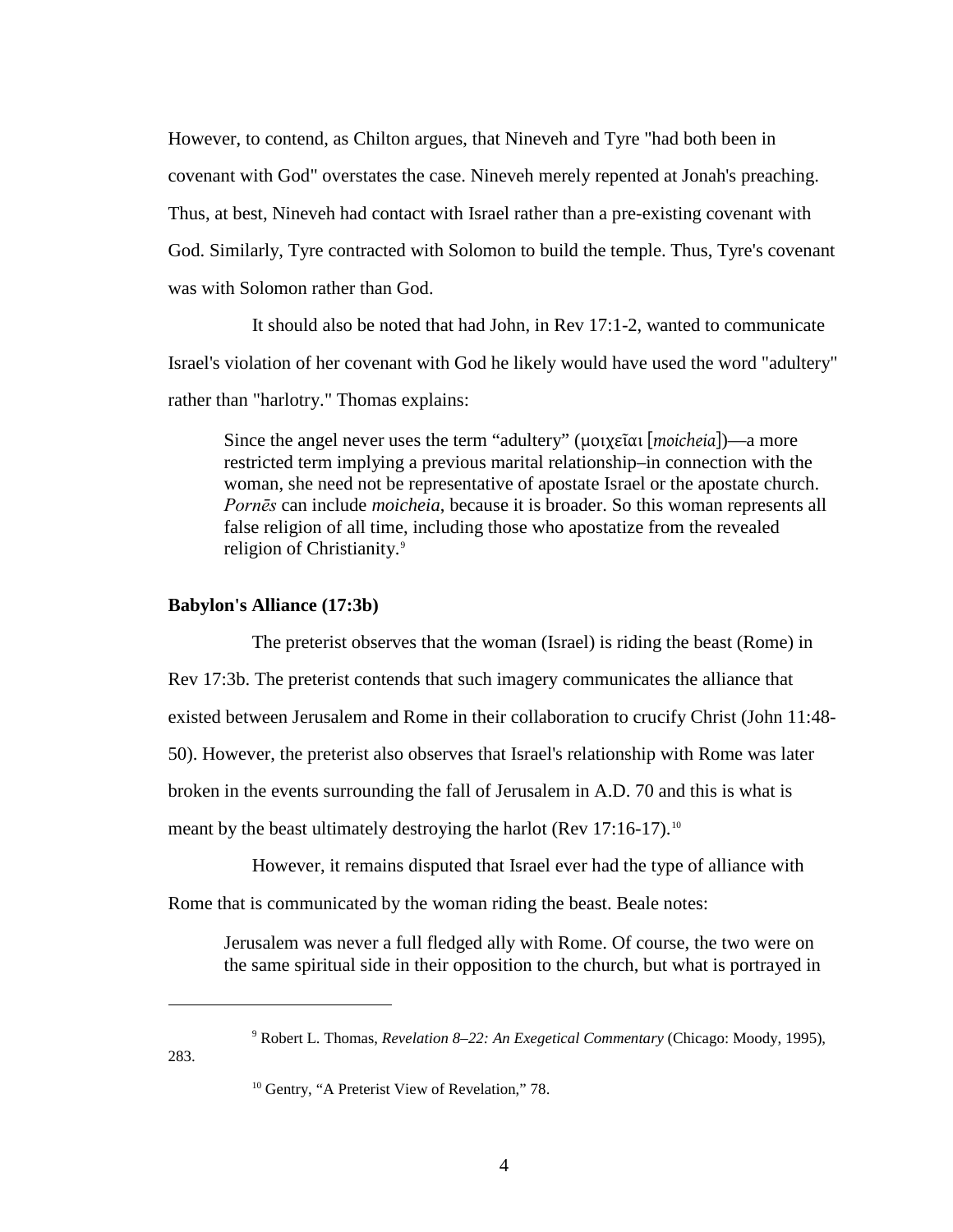Revelation 17 is a much stronger spiritual, political, and economic alliance than Jerusalem ever had with Rome.<sup>[11](#page-4-0)</sup>

This point is especially true if Revelation was written in the mid 60's and predicts the events surrounding the fall of Jerusalem in A.D. 70. By the time the Apocalypse was composed, whatever alliance that existed between Rome and Jerusalem had deteriorated. Thomas explains, "Rome's prolonged siege and destruction of Jerusalem from the late 60's to 70 hardly gives the impression of any alliance between the Jews and the Romans."[12](#page-4-1) Furthermore, Jerusalem never dominated Rome the way the woman seems to dominate the beast in Rev 17:3b. It should also be observed that many of the passages relied upon by preterists to communicate an alleged relationship between Rome and Jerusalem (John 11:48-50) transpired decades before preterists date the composition of the Apocalypse thereby causing preterists to turn most of Rev 17, with the exception of verses 16-17, into an *vaticinia ex eventu* prophecy.

### **Babylon's Adornment (Rev 17:4; 18:16)**

 $\overline{a}$ 

The preterist observes that Babylon is bedecked in scarlet, purple, and gold (Rev 17:4; 18:16). He further notes that these are the same colors used to describe the various institutions of Judaism, such as the high priest's attire (Exod 28:5) as well as the Tabernacle furnishings (Exod 25:4). The preterist also observes that the harlot is portrayed as holding a golden cup (Rev 17:4) and that the Scripture typically uses cup imagery in order to depict Israel's sins (Matt 23:28) and tribulations (Zech 12:2; 1 Thess 2:16). Based upon such associations, the preterist is confident that the harlot of Rev 17 represents Jerusalem.[13](#page-4-2)

<span id="page-4-0"></span><sup>11</sup> G. K. Beale, *The Book of Revelation*, New International Greek Testament Commentary, ed. I. Howard Marshall and Donald A. Hagner (Grand Rapids: Eerdmans, 1999), 887.

<span id="page-4-1"></span><sup>&</sup>lt;sup>12</sup> Robert L. Thomas, *Evangelical Hermeneutics: The New Versus the Old* (Grand Rapids: Kregel, 2002), 458.

<span id="page-4-2"></span><sup>13</sup> Gentry, "A Preterist View of Revelation," 76-77; Ralph E. Bass, *Back to the Future: A Study in the Book of Revelation* (Greenville, SC: Living Hope, 2004), 382-83.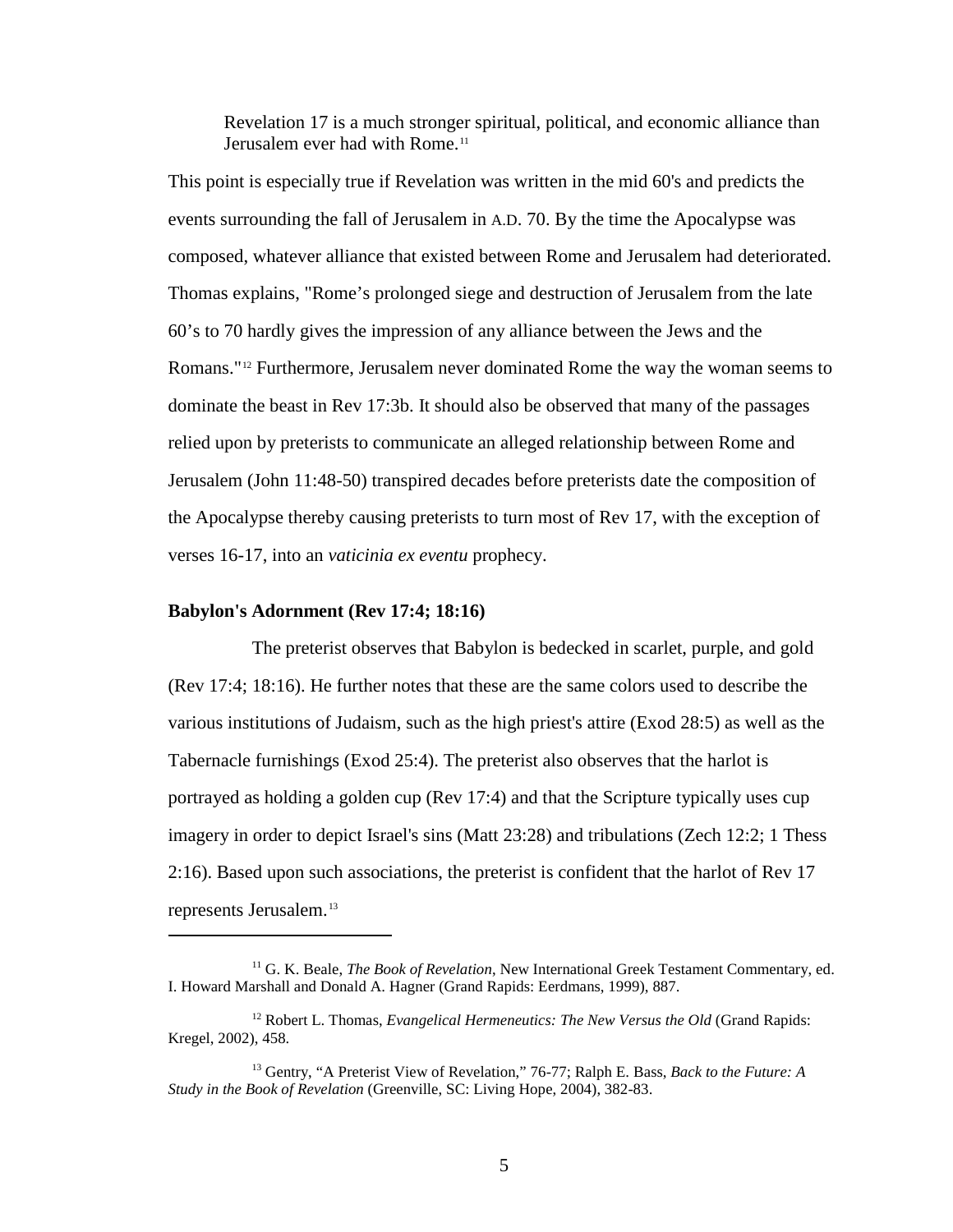However, it is unlikely that such colors are meant to identify specific nations. Rather, they are merely designed to reveal broad spiritual themes. For example, scarlet may be meant to merely communicate sin or the opposite of purity (Isa 1:18). Moreover, purple simply conveys royalty (Luke 16:19). Thus, it seems that preterists have read far more into the point of the colors in Rev 17–18 than what the author intended.

In addition, it is unlikely that such color associations were designed to identify specific nations since virtually all interpreters seeking to identify the harlot can also appeal to similar color parallels in order to validate their view. For example, those contending that the harlot represents the papacy have long seen a connection between her adorning colors and the identical colors found in the robes of the church's ecclesiastical representatives.<sup>[14](#page-5-0)</sup> Furthermore, while preterists are able to find multiple biblical examples associating Jerusalem/Israel with cup imagery, none of their examples point to a golden cup. Such imagery is significant since John portrays the woman as not just holding a generic cup but rather specifically a "gold cup" (Rev 17:4; Jer 51:7a).

### **Babylon's Title (Rev 17:5)**

 $\overline{a}$ 

Preterists believe the harlot's title identifies her as first-century Jerusalem. Preterists contend that the woman's forehead portraying her as a harlot is reminiscent of God's depiction of Judah as having "a harlot's forehead" (Jer 3:3). They also maintain that John's description of the woman's harlotrous forehead is deliberate parody with the Jewish high priest who had the words "Holy to the Lord" inscribed upon his turban (Exod 28:36-38).[15](#page-5-1) Despite these intriguing connections, there are three problems with the preterist interpretation. First, in the very chapter that preterists use to equate the harlot's

<span id="page-5-1"></span><span id="page-5-0"></span><sup>14</sup> E. B. Elliott, *Horae Apocalypticae; or a Commentary on the Apocalypse, Critical and Historical; Including Also an Examination of the Chief Prophecies of Daniel*, 4th ed., vol. 4 (London: Seelys, 1851), 30.

<sup>15</sup> Chilton, *The Days of Vengeance: An Exposition of the Book of Revelation*, 431.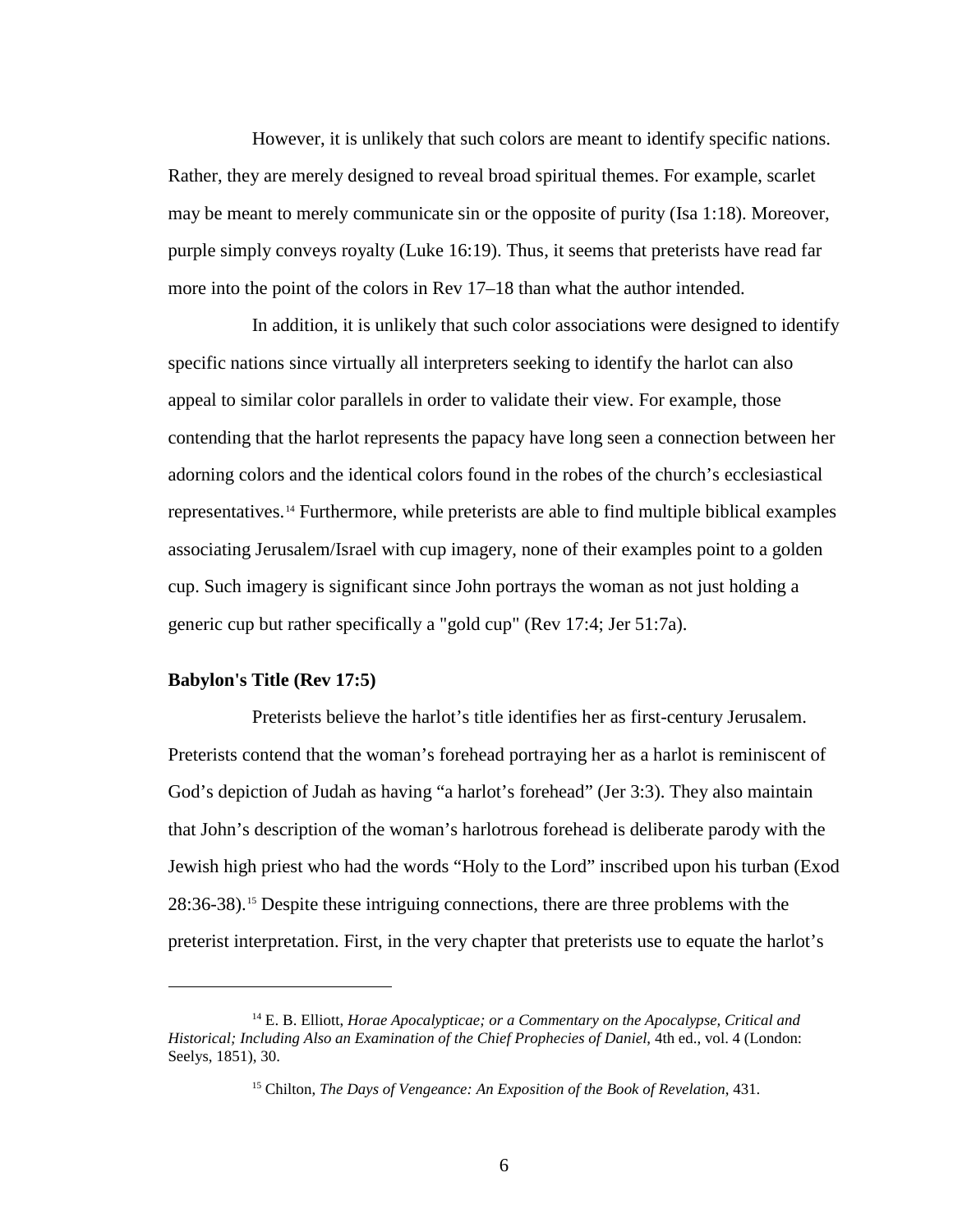forehead with Judah (Jer 3:3), restoration language is employed, which contradicts the very replacement- theology idea perpetuated by preterism. Jeremiah 3:17 says, "At that time they shall call Jerusalem 'The throne of the Lord' and all the nations will be gathered to it, to Jerusalem . . ."

Second, although preterists want the interpreter to see "Babylon" in the harlot's title as representative of "Jerusalem," such a substitution is unlikely. To begin with, the proper rendering of the harlot's title is "Babylon the Great" (NASB) rather than "Mystery, Babylon the Great" (NIV, KJV). Most preterists seem to rely upon Bible versions communicating that the harlot's title is "Mystery, Babylon the Great."[16](#page-6-0) Their preference for this rendering may relate to the fact that it more easily conveys a nonliteral understanding of "Babylon." Non-preterists also contend that the rendering "Mystery, Babylon the Great" also attaches a symbolic significance to Babylon. For example, Bruce notes, "This title was written on her forehead: Mystery: 'mystery' indicates that the name she bears . . . is not to be understood literally, but allegorically: Babylon the Great is read, but 'Rome' is meant (cf. verses 9, 19)."[17](#page-6-1) However, mystery is not part of the harlot's title since in the five other uses of the title in the Apocalypse (14:8, 16:19; 18:2, 10, 21), the title is simply "Babylon the Great" and never "Mystery Babylon the Great."[18](#page-6-2) Also, "mystery" does not just apply to the Babylonian harlot only but also the beast (Rev  $17:7$ ).<sup>[19](#page-6-3)</sup>

<span id="page-6-0"></span><sup>16</sup> Balyeat, *Babylon, the Great City of Revelation*, 120; J. Stuart Russell, *The Parousia: A Critical Inquiry into the New Testament Doctrine of Our Lord's Second Coming* (London: Unwin, 1887; reprint, Grand Rapids: Baker, 1999), 483; Chilton, *The Days of Vengeance: An Exposition of the Book of Revelation*, 423; Hanegraaff, *The Apocalypse Code*, 118, 34; Gentry, "A Preterist View of Revelation," 77.

<span id="page-6-1"></span><sup>&</sup>lt;sup>17</sup> F. F. Bruce, "Revelation," in *International Bible Commentary with the New International Version*, ed. F. F. Bruce (Grand Rapids: Zondervan, 1986), 1621.

<sup>18</sup> Thomas, *Revelation 8–22: An Exegetical Commentary*, 289.

<span id="page-6-3"></span><span id="page-6-2"></span><sup>19</sup> Arthur Pink, *The Antichrist* (Swengel, PA: Depot, 1923; reprint, Grand Rapids: Kregel, 1988), 262.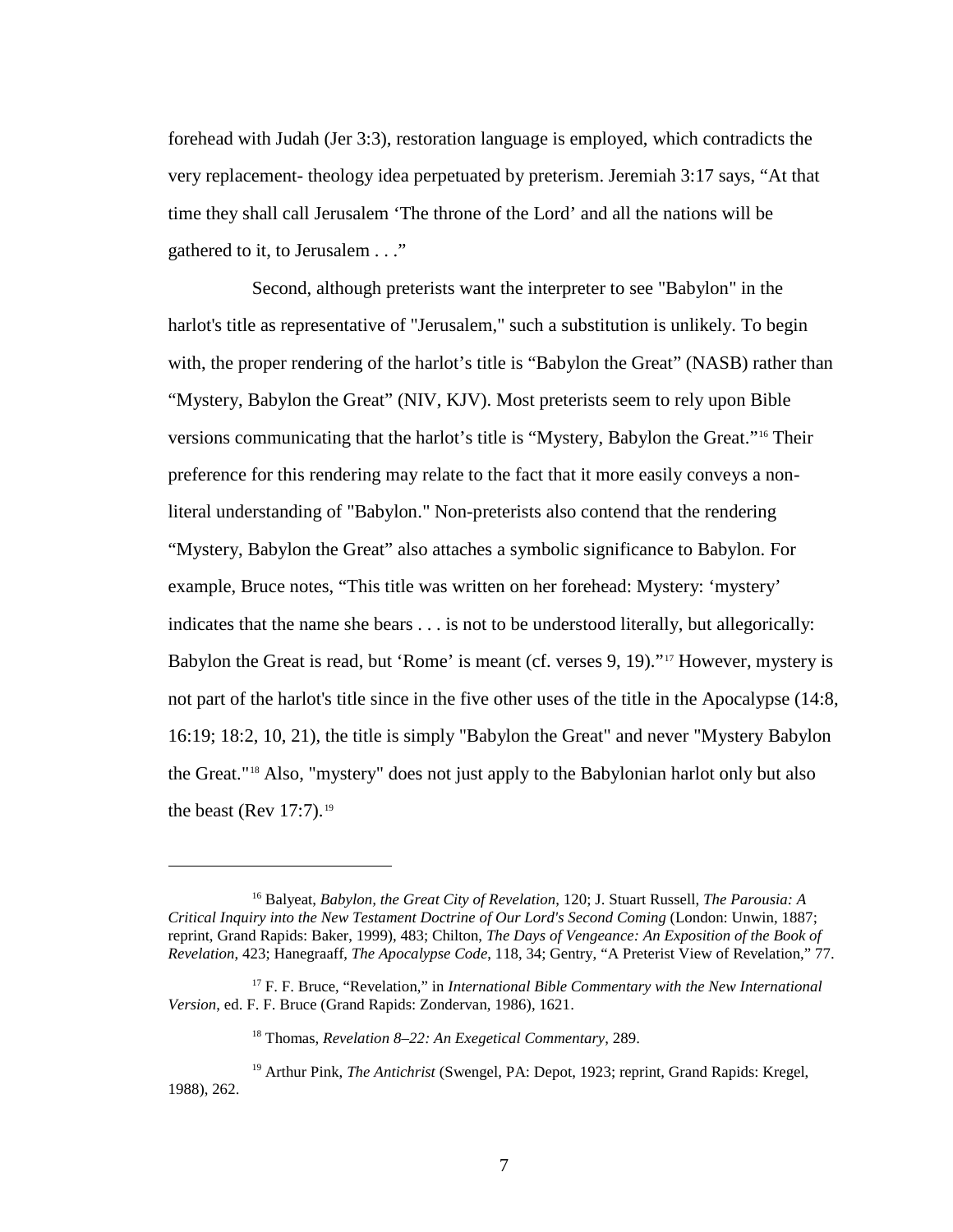Furthermore, given Revelation's heavy reliance upon the Old Testament, $20$  it would be improbable for John to merge the terms "Babylon" and "Jerusalem"<sup>[21](#page-7-1)</sup> since these two entities are always kept separate and distinct throughout the pages of the Old Testament.<sup>[22](#page-7-2)</sup> In fact, numerous Old Testament passages, which likely form the background for Rev 17–18, distinguish these two cities from one another in the very same context.<sup>[23](#page-7-3)</sup> For example, Jer 51:49 says, "Indeed *Babylon* is to fall for the slain of *Israel*" (italics added).<sup>[24](#page-7-4)</sup> Equally unliekly is the notion that John used "Babylon" as a code word for Jerusalem. Babylon is never used as a code word for Jerusalem either inside<sup>[25](#page-7-5)</sup> or outside the Bible. Beale notes, " . . . there is not one example of 'Babylon' ever being a symbolic name for Israel, either before or after 70 A.D. This does not mean such an application is impossible, but the burden of proof rests upon those maintaining the Babylon = Jerusalem identification."<sup>[26](#page-7-6)</sup>

Much of the preterist case for Babylon as a code for Jerusalem comes from Peter's reference to Babylon in 1 Pet 5:13. Because preterists believe that Peter wrote his letter from Jerusalem, they contend that Peter was using the word "Babylon" as a code for Jerusalem in 1 Pet 5:13. Russell contends that because Peter's life and acts were more closely associated with Jerusalem than any other city. (Acts 8:1; 11:19; 12:3; 12:12, 25;

<span id="page-7-0"></span><sup>20</sup> Robert L. Thomas, *Revelation 1–7: An Exegetical Commentary*, ed. Kenneth Barker (Chicago: Moody, 1992), 40.

<span id="page-7-1"></span><sup>21</sup> Mark Hitchcock and Thomas Ice, *Breaking the Apocalypse Code* (Costa Mesa, CA: Word for Today, 2007), 172-73.

<sup>22</sup> Charles H. Dyer, *The Rise of Babylon*, rev. ed. (Chicago: Moody, 2003), 41-109.

<span id="page-7-3"></span><span id="page-7-2"></span><sup>23</sup> Tony Garland, *A Testimony of Jesus Christ–Volume 2: A Commentary on the Book of Revelation* (Camano Island, WA: Spirit and Truth, 2004), 202.

<sup>&</sup>lt;sup>24</sup> See also Isa 14:1-4; 48:12-14; Jer 50:17-20; 51:1-6, 24, 35, 49.

<span id="page-7-6"></span><span id="page-7-5"></span><span id="page-7-4"></span><sup>25</sup> Thomas, *Revelation 8–22: An Exegetical Commentary*, 206, 307; Beale, *The Book of Revelation*, 25.

<sup>26</sup> Beale, *The Book of Revelation*, 25.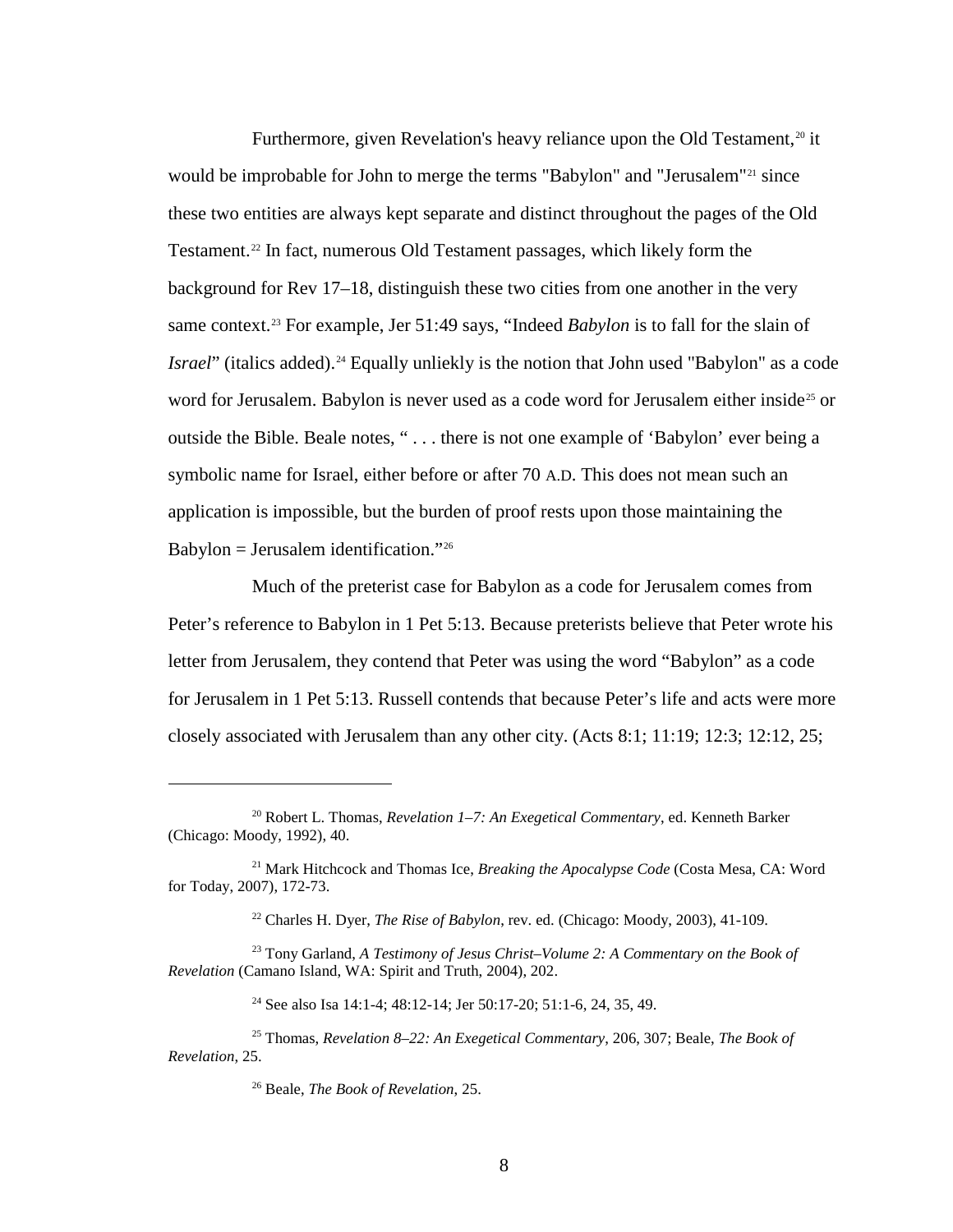15:22-32; Gal 1:18; 2:1-9, 11-12), Peter penned his epistle from Jerusalem.<sup>[27](#page-8-0)</sup> However, Russell's examples linking Peter to Jerusalem are all taken from early Acts. His last reference (Acts 15:22-32) occurs at the Jerusalem council in A.D. 49. Using these early dates to establish the location of the writing of Peter's letter is unconvincing since the apostle could have traveled quite a bit in between A.D. 49 and the composition of the epistle (A.D. 64). Peter's propensity for travel is seen early on in his journey "to another place" (Acts 12:17) and in Paul's declaration of his apostolic right "to take along a believing wife" like Cephas (1 Cor 9:5). In fact, it is possible that Peter traveled to Corinth since Paul mentions a Petrine faction there (1 Cor 1:12). Constable seems open to this perspective when he observes, "There is no scriptural record that Peter ever visited Corinth, though he may have."[28](#page-8-1) Dionysius, a second-century Corinthian bishop, indicates that Peter was influential in the Corinthian church. Eusebius notes that Dionysius wrote to Pope Soter and indicated that Peter along with Paul " . . . taught together in our Corinth and were our founders . . ."[29](#page-8-2)

Third, the title "The Mother of Harlots" is inapplicable to Jerusalem. "Mother" refers to source or origin of all harlotry. The fact that the phrase "mother of harlots" is articular adds intensification to the noun thereby buttressing the notion that she represents the source of all false religion. She is not *a* "mother of harlots" but *the* "mother of harlots." The Tower of Babel fits this description. Larkin explains:

The river Euphrates, on which the city of Babylon was built…To this centre the "forces of Evil" gravitated after the Flood, and "*Babel*" was the result. This was the origin of the nations, but the nations were not scattered abroad over the earth

<span id="page-8-0"></span><sup>27</sup> Russell, *The Parousia: A Critical Inquiry into the New Testament Doctrine of Our Lord's Second Coming*, 349; Balyeat, *Babylon, the Great City of Revelation*, 87-88; Chilton, *The Days of Vengeance: An Exposition of the Book of Revelation*, 362-63.

<span id="page-8-2"></span><span id="page-8-1"></span><sup>&</sup>lt;sup>28</sup> Thomas L. Constable, "Notes on 1 Corinthians," online: [www.soniclight.com,](http://www.soniclight.com/) accessed 27 July 2008, 12.

<sup>29</sup> Eusebius *Ecclesiastical History* 2.25.8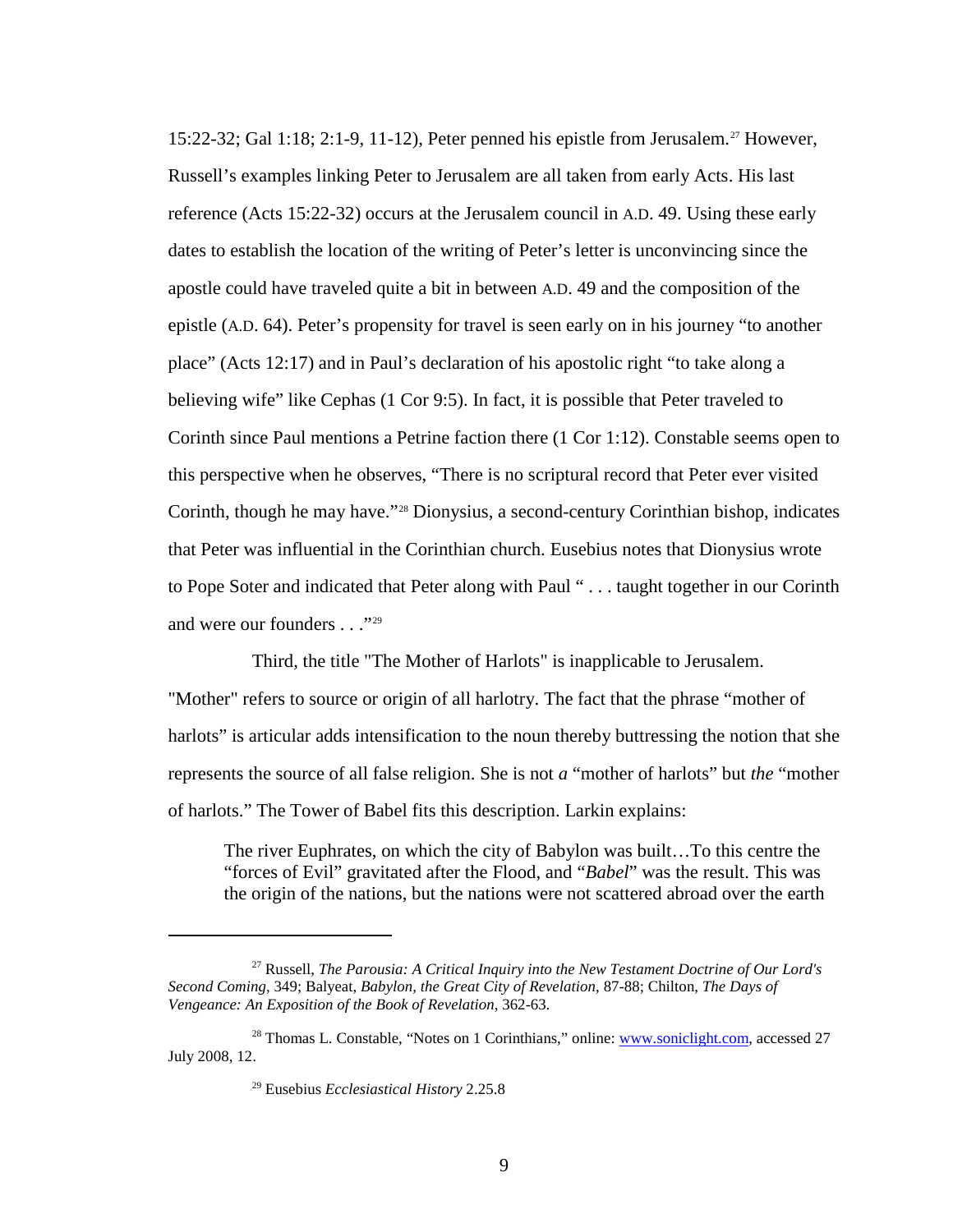until Satan had implanted in them the "Virus" of a doctrine that has been the *source* of every false religion the world has ever known.<sup>[30](#page-9-0)</sup>

There were no nations prior to the Tower of Babel incident. Distinct nations and cultures only came into existence as a result of this event. Thus, the mother-child cult that began at Babel<sup>[31](#page-9-1)</sup> spread into every nation and culture that followed.<sup>[32](#page-9-2)</sup> In this sense, Babel is the origin or source of all harlotry.

Although it is easy to identify Babel as "The Mother of Harlots," it is difficult to make this designation fit Jerusalem. The reason for this difficulty lies in the fact that Jerusalem, unlike Babel, did not originate the mother child-cult but rather absorbed it (Jer 7:18; 44:17-19, 25; Ezek 8:14). According to Johnson:

. . . this prostitute is the *mother* of all of the earth's idolatrous prostitutes . . . She is the fountainhead, the reservoir, the womb that bears all the individual cases of the historical resistance to God's will on the earth . . . Therefore she cannot be merely ancient Babylon, Rome, or Jerusalem, because these are only her children—*she* is the mother of them all.<sup>[33](#page-9-3)</sup>

In fact, rather than identifying her as the mother harlot, Ezekiel specifically identifies Judah as a daughter harlot who was guilty of emulating the whorish characteristics of her Amorite, Hittite, and Egyptian parents (Ezek 16:3, 44-45; 23:2-4).<sup>[34](#page-9-4)</sup> Because Jerusalem did not become a Jewish city until the time of David around 1000 B.C. (2 Sam 5), Jerusalem appears too late on the stage of world apostasy to be considered the source of all harlotry.

<sup>30</sup> Clarence Larkin, *The Book of Revelation* (Glenside, PA: Larkin, 1919), 151.

<span id="page-9-1"></span><span id="page-9-0"></span><sup>31</sup> John F. Walvoord, "Revelation," in *Bible Knowledge Commentary*, ed. John F. Walvoord and Roy B. Zuck (Colorado Springs, CO: Victor, 1983), 970-71.

<span id="page-9-2"></span><sup>32</sup> Alexander Hislop, *The Two Babylons; or, the Papal Worship Proved to Be the Worship of Nimrod and His Wife*, 2nd American ed. (Edinburgh: Wood, 1862; reprint, New York: Loizeaux, 1959), 12-90; Mark Hitchcock, *The Second Coming of Babylon* (Sisters, OR: Multnomah, 2003), 42.

<span id="page-9-3"></span><sup>33</sup> Alan F. Johnson, "Revelation," in *Expositor's Bible Commentary*, ed. Frank E. Gaebelein et al., vol. 12 (Grand Rapids: Zondervan, 1981), 556.

<span id="page-9-4"></span><sup>34</sup> Garland, *A Testimony of Jesus Christ–Volume 2: A Commentary on the Book of Revelation*, 42-43, 203-4.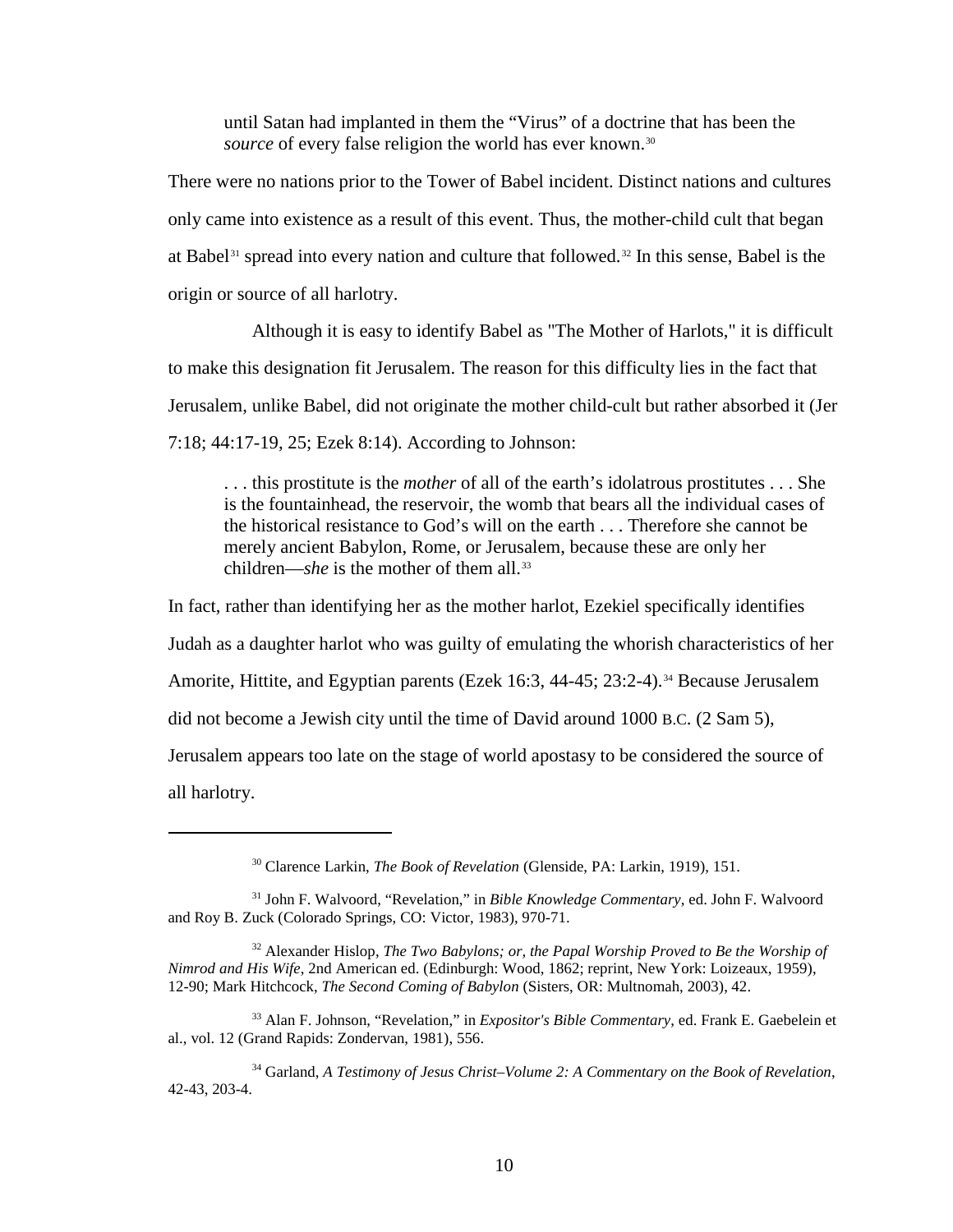Moreover, the preterist notion that first-century Israel was "The Mother of Harlots" seems inconsistent with the high calling of national Israel. Because it was God's intent to bless the world through the Jews (Gen 12:3; Isa 42:6; 49:6), virtually all spiritual blessings, including the Savior (John 4:22; Rom 9:5) and the Scriptures (Rom 3:2), have come to the world through the Jewish nation. These blessings hardly constitute the source of all harlotry spoken of in Rev 17:5. While first-century Israel did lapse into unbelief and apostasy (Matt 23:15), Paul explains that God still used her, even in her apostate condition, to bring riches and reconciliation to the world (Rom 11:12a, 15a).

#### **Babylon's Persecution (Rev 18:20, 24)**

There are two issues related to Babylon's persecution that preterists use to identify Babylon of Rev 17–18 as first-century Jerusalem. The first issue involves Babylon killing both the apostles and prophets. The second issue involves Babylon killing all of the prophets.

# **Only Jerusalem Killed both the Apostles and Prophets**

Preterists note that Babylon is depicted as killing both the apostles and prophets (Rev 18:20). Preterists further note that only Jerusalem killed the Old Testament prophets and the New Testament apostles. Thus, preterists conclude that Babylon of Rev 17–18 is Jerusalem. Gentry articulates this view while explaining why Rome could not be Babylon:

Rome was stained with the blood of the saints. Yet Rome had only recently entered the persecuting ranks of God's enemies; throughout Acts Jerusalem and the Jews were the main persecutors. Furthermore, Rome was not guilty of killing any of 'the prophets' of the Old Testament, as was Jerusalem. [35](#page-10-0)

<span id="page-10-0"></span>However, notice that the preterist assumes that the words "prophets" and "apostles" in Rev 18:20 must refer to Old Testament prophets and first-century New

<sup>&</sup>lt;sup>35</sup> Gentry, "A Preterist View of Revelation," 75.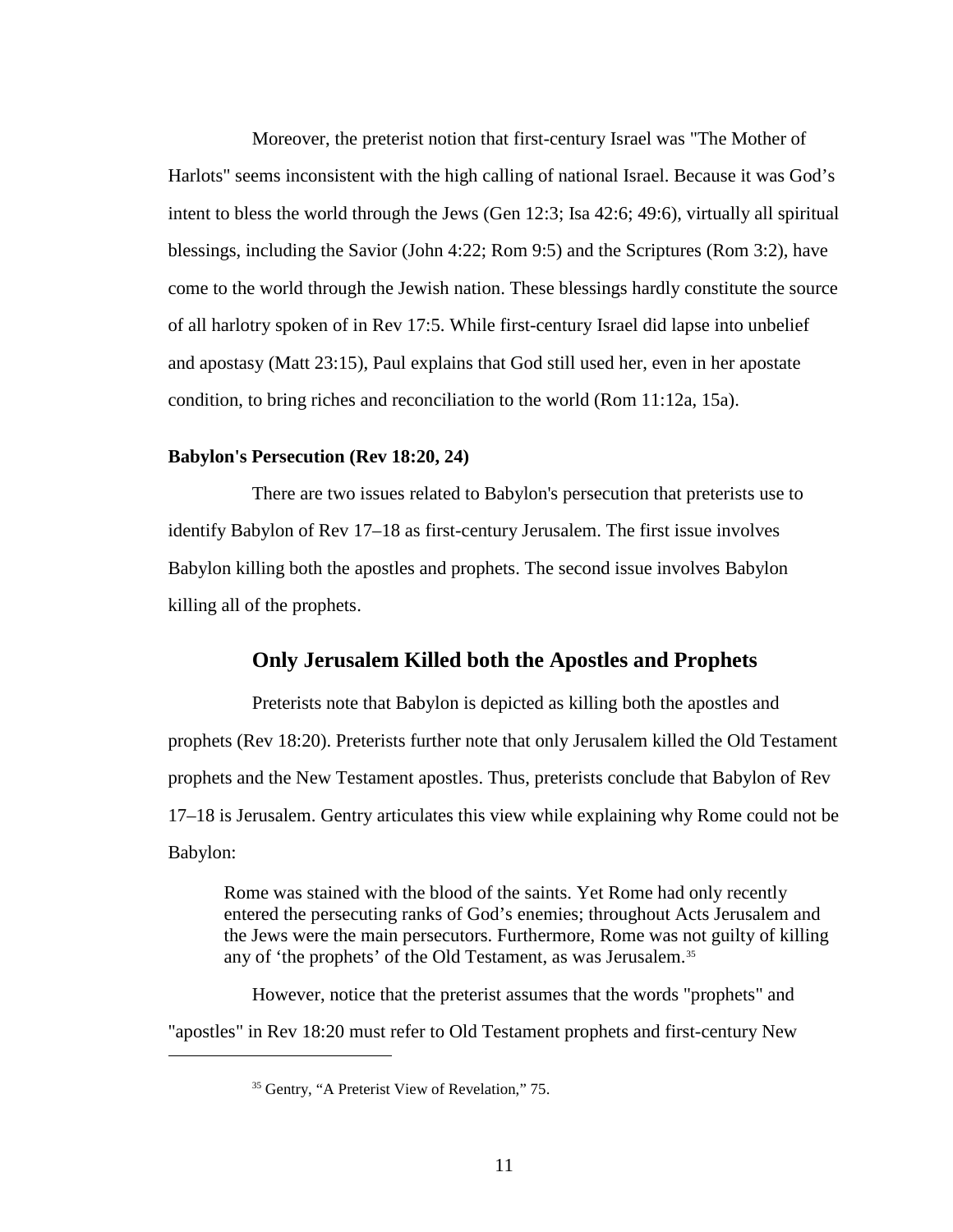Testament prophets respectively. However, these words are not technical words that always must refer to the same thing every time they are used. There is far more flexibility in these terms than the preterist interpretation allows. Although "prophets" sometimes refer to Old Testament prophets (Matt 23:34-35), this same word can also refer to New Testament prophets (Acts 11:27-28; 13:1; 15:32; 21:10; 1 Cor 12:28-29; 14:1-5, 29, 32; Eph 2:20). Similarly, although "apostles" sometimes refers to first-century New Testament apostles (Acts 1:21-22; Eph 2:20), the word can also refer to non-technical apostles in the sense of common sent ones or missionaries (Acts 14:4, 14; 2 Cor 8:23; Rom 16:7; Phil 2:25).

# **Only Jerusalem Killed All of the Prophets**

Preterists observe that Babylon kills the prophets (Rev 18:20, 24). Preterists further observe that Christ stated that only Jerusalem killed the prophets when he said that no prophet died outside of Jerusalem (Luke 13:33). Thus, preterists conclude that Babylon of Rev 18 is Jerusalem. Balyeat articulates this view as follows:

If the righteous blood of *all* the prophets is to come upon Jerusalem, then how can the righteous blood of *all* the prophets also come upon Babylon? The only solution to this question is our original premise that Babylon is indeed merely a figurative name used by John to describe apostate Jerusalem. . . . Jesus stated in Luke 13:33, ' . . . *surely no prophet can die outside of Jerusalem!'*[36](#page-11-0)

However, a logical syllogism, like the one preterists set up here, is only as good as the premise it is based upon. If the premise is faulty then the whole syllogism collapses. In Luke 13:33, Christ was not saying that all prophets had to die in Jerusalem. There were many prophets that did not. Abel, the first prophet Christ mentioned (Matt 23:35) was killed before Jerusalem and the Jewish people ever existed (Gen 4). Jeremiah

<span id="page-11-0"></span><sup>36</sup> Balyeat, *Babylon, the Great City of Revelation*, 72.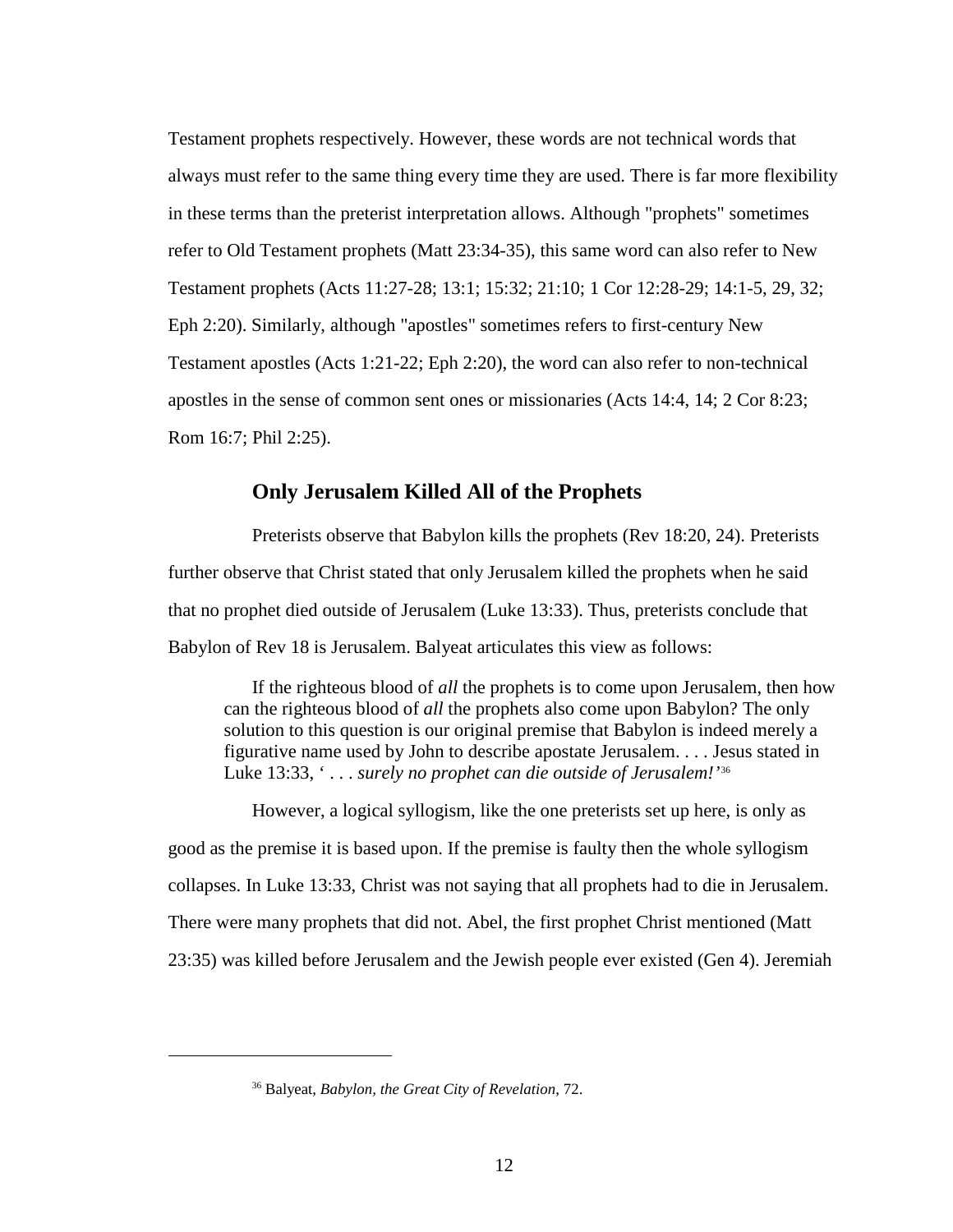was martyred in Egypt.<sup>[37](#page-12-0)</sup> We could call Paul, Peter, and John prophets. Yet Paul and Peter were likely martyred in Rome. John was killed in Asia Minor. Thus, in Luke 13:33, Christ was likely stating a general principle that most prophets die in Jerusalem rather than an ironclad rule that all prophets must die in Jerusalem as the preterist presupposes.

#### **Babylon's Influence (Rev 17:18)**

 $\overline{a}$ 

There are two issues related to Babylon influence that are significant to the preterist interpretation. The first issue is Babylon's description as the great city (Rev 17:18a). The second issue is Babylon reigning over the kings of the earth (Rev 17:18b).

## **Great City (17:18a)**

Preterists observe that the first reference to the great city in the Apocalypse is undoubtedly Jerusalem since John describes the great city as the place where the Lord was crucified (Rev 11:8). The preterist further notes that Babylon is also referred to as "the great city" (Rev 17:18a). Thus, the preterists conclude that the great city Babylon of Rev 17:18a must also be Jerusalem. Russell articulates this view as follows: "If then, 'the great city' of chap. xi. 8 means ancient Jerusalem…By parity of reasoning, 'the great city' . . . in chap. xvii. 18, and elsewhere, must refer also to Jerusalem."[38](#page-12-1)

However, the preterist interpretation assumes that there can only be one great city in Revelation. It is entirely possible that Revelation could be highlighting two great cities, both Jerusalem and Babylon. Although the designation "great city" is used to

<span id="page-12-0"></span> $37$  Preterists seek to weaken the force of this argument by noting that it was actually the Jews who instigated the authorities to cause these deaths. Preston, *Who Is This Babylon?*, 90, 114. However, this argument is difficult to prove with certitude. For example, in the case of Jeremiah, while one tradition indicates "that Jeremiah was stoned to death by the Jews at Tahpanhes," "on the other hand, there is the Jewish statement that, on the conquest of Egypt by Nebuchadnezzar, he, with Baruch, made his escape to Babylon, and died there in peace." Merrill F. Unger, *Unger's Bible Dictionary*, 3rd and rev. ed. (Chicago: Moody, 1966; reprint, Chicago: Moody, 1971), 570.

<span id="page-12-1"></span><sup>38</sup> Russell, *The Parousia: A Critical Inquiry into the New Testament Doctrine of Our Lord's Second Coming*, 487.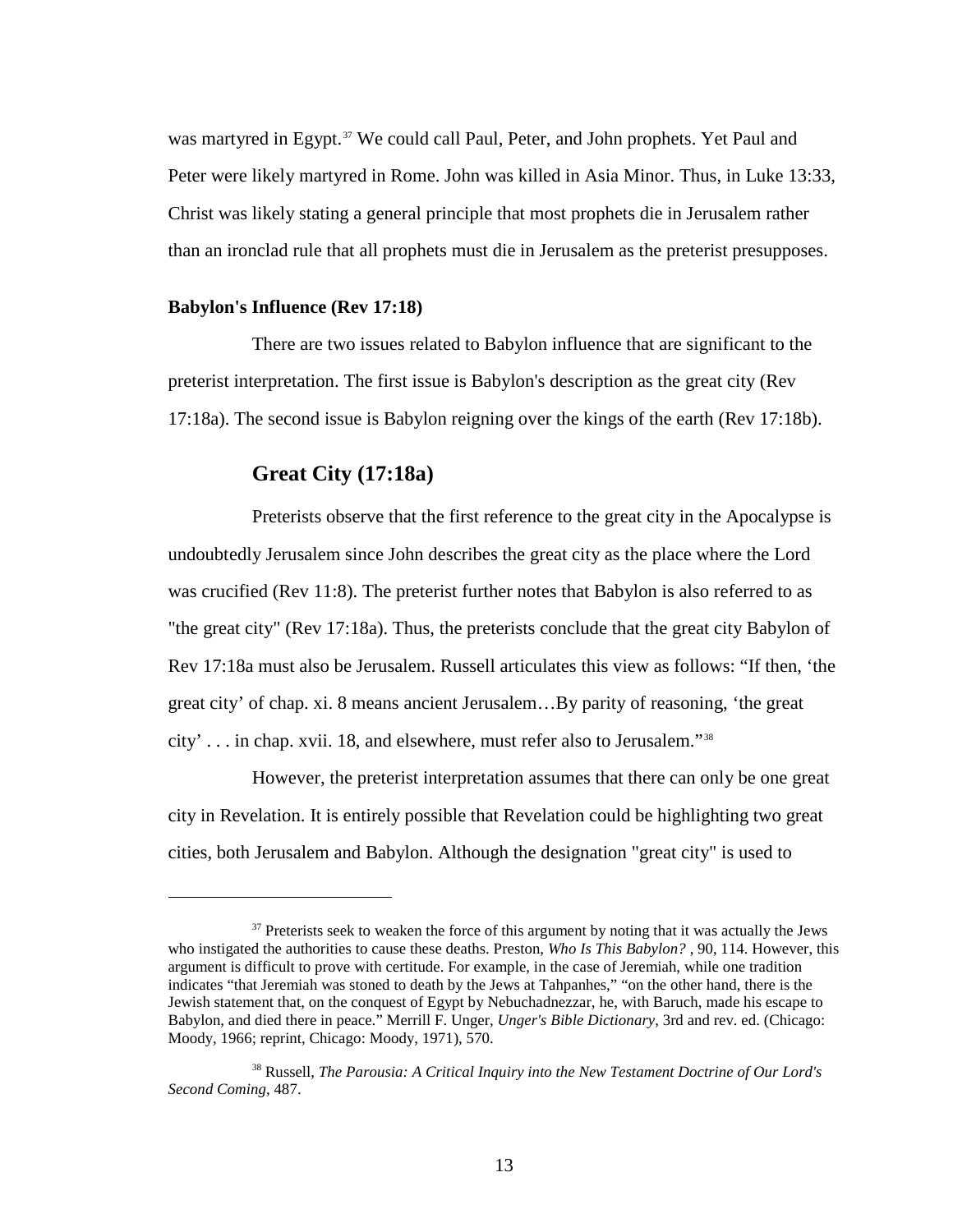describe both of these cities, the context of the chapters describing these two cities is entirely different. Note the following differences between the cities.

| Name                 | <b>Jerusalem</b>            | <b>Babylon</b>          |
|----------------------|-----------------------------|-------------------------|
| Geography            | Sodom and Egypt             | Babylon                 |
| <b>Martyrs</b>       | Two prophets                | Apostles, prophets      |
| Division of city     | 1/10                        | 1/3                     |
| Earthquake intensity | Not the greatest in history | The greatest in history |
| Judgment association | Seventh trumpet             | Seventh bowl            |
| Imagery              | Temple                      | Water                   |
| Time indicators      | 42 months, $31/2$ days      | One day/hour            |
| Gifts                | Gift exchange               | No gift exchange        |
| Descriptor           | Adverb "spiritually"        | Noun "mystery"          |

This interpretation involving two great cities is likely given the fact that Revelation draws so heavily from the Old Testament.<sup>[39](#page-13-0)</sup> If the two cities Babylon and Jerusalem are separate entities throughout the entire Old Testament,<sup>[40](#page-13-1)</sup> why would this be any different in the Apocalypse, which is so heavily influenced by the Old Testament? Interestingly, nowhere does John indicate that Revelation highlights only one great city. Had this been John's intention, he could have easily communicated this by attaching the adjective "only" (μόνον), which the apostle routinely employs throughout his writings (John 5:18; 11:52; 12:9; 13:9; 17:20; 1 John 2:2; 5:6). Rather than repeating the term "the great city" in order to equate Jerusalem and Babylon, it may be that John duplicates the term as an intentional literary device in order to contrast the differing divine programs for both Jerusalem and Babylon. By way of comparison, the father's name (Rev 7:3) versus the beast's name (Rev 13:16) inscribed upon people's foreheads is not designed to equate the marks but rather to highlight two different programs.

<span id="page-13-0"></span><sup>39</sup> Thomas, *Revelation 1–7: An Exegetical Commentary*, 40.

<span id="page-13-1"></span><sup>40</sup> Dyer, *The Rise of Babylon*, 41-109.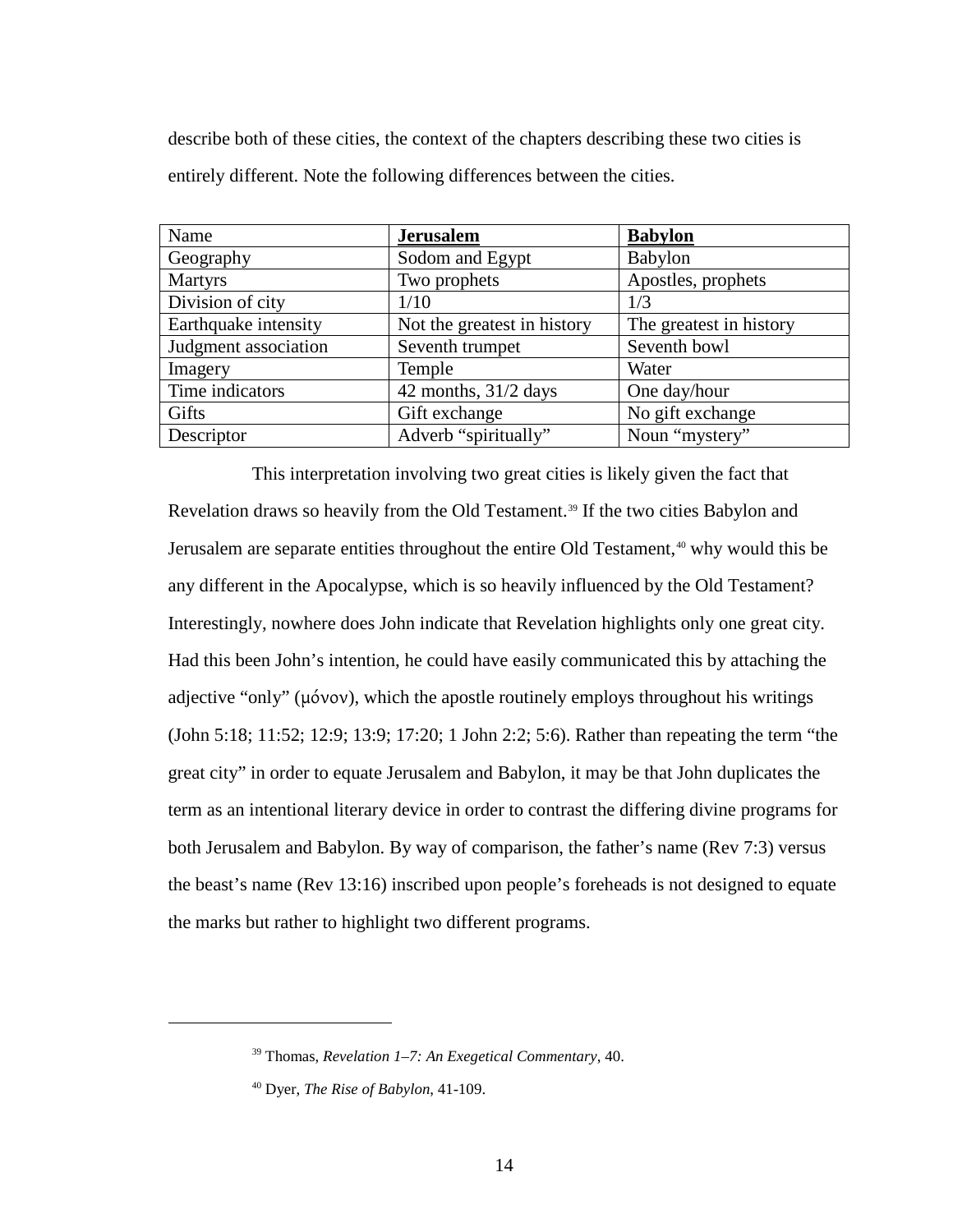# **Reigning Over the Kings of the Earth (17:18b)**

Preterists also observe that Babylon is reigning over the kings of the earth (Rev 17:18b). Here, preterists typically assemble various pieces of biblical and extrabiblical evidence demonstrating that first-century Jerusalem was indeed a city of importance as well as international fame and reputation. Descriptors of Jerusalem that preterists typically point to include "great city" (Jer 22:8), "city of the great king" (Matt 5:35), "center of the earth" (Ezek 5:5; 38:12), "princess of the nations" (Lam 1:1), and "joy of the earth" (Ps 48:2; Lam 2:15). They also note the city's divine role of disseminating God's blessings to the world (Isa 2:2-3; Mic 4:1-2; Zech 14:16-18). [41](#page-14-0)

However, Rev 17:18b seems to be describing much more than mere importance, fame, and international reputation. Revelation 1:5, which describes Christ's future universal, political reign is practically identical in the original Greek with the description of Babylon's reign as given in Rev 17:18b. Since Rev 1:5 pertains to Christ's universal reign, consistency mandates that Babylon's reign must also be universal and political. Although first-century Jerusalem was a famous city, she came far short of reigning over the entire earth. Far from ruling over the world, first-century Jerusalem was trampled down by various Gentile powers (Luke 21:24) and under Roman occupation. Beale explains, "It is also fatal to the preterist view that the influence of Jerusalem was at its lowest in the two centuries preceding A.D. 70, whereas Babylon's demise in Revelation 17–18 is an immediate fall from great power and prosperity."<sup>[42](#page-14-1)</sup>

<span id="page-14-1"></span><span id="page-14-0"></span><sup>41</sup> Russell, *The Parousia: A Critical Inquiry into the New Testament Doctrine of Our Lord's Second Coming*, 495.

<sup>42</sup> Beale, *The Book of Revelation*, 889.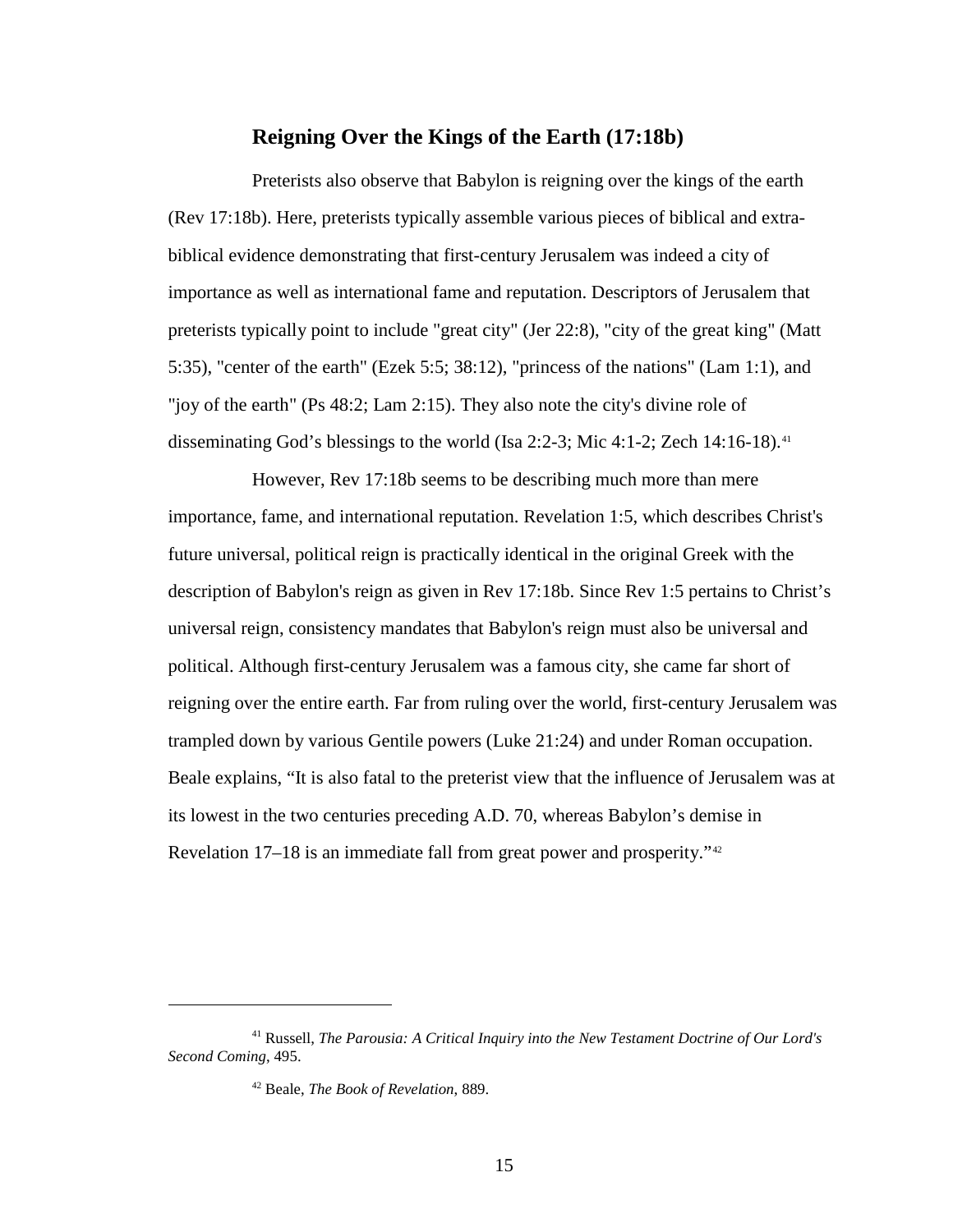#### **Babylon's Sins (Rev 18:4-5)**

There are two issues related to Babylon's sins as described in Rev 18:4-5 that preterists utilize in order to identify Babylon as first-century Jerusalem. They include the command for God's people to flee from Babylon (Rev 18:4) and the description of Babylon's sins arising to heaven (Rev 18:5).

### **Command to Flee From Babylon (Rev 18:4)**

Preterists observe that God commands His people to flee just prior to Babylon's destruction (Rev 18:4). Preterists contend that such a flight was fulfilled in the early church's flight to Pella just prior to first-century Jerusalem's destruction<sup>[43](#page-15-0)</sup> as recorded by Eusebius.[44](#page-15-1) However, this interpretation proves to be chronologically problematic for the preterist since they believe that the Book of Revelation was written in A.D. 65<sup>[45](#page-15-2)</sup> and represents prophetic events that were mostly fulfilled in the Jewish War of A.D. 66–70. The reason for this chronological difficulty is that Eusebius indicates that the church's flight to Pella transpired in A.D. 62 or four years before the Jewish War ever began. Note how church historian Philip Schaff explains Eusebius' comment about the Pella journey: "Eusebius puts the flight to Pella before the war (πρὸ τοῦ πολέμου), or four years before the destruction of Jerusalem."[46](#page-15-3) The flight to Pella could not have taken place after the Jewish War had started. By the time Titus had surrounded the entire city of Jerusalem there was no hope of any kind for escape. Josephus explains, "For the Jews,

<span id="page-15-0"></span><sup>43</sup> Balyeat, *Babylon, the Great City of Revelation*, 90-91, n. 3; Milton S. Terry, *Biblical Apocalyptics: A Study of the Most Notable Revelations of God and of Christ* (New York: Eaton & Mains, 1898; reprint, Grand Rapids, Baker, 1988), 385.

<sup>44</sup> Eusebius *Ecclesiastical History* 3.5.3.

<span id="page-15-2"></span><span id="page-15-1"></span><sup>45</sup> Kenneth L. Gentry, *The Beast of Revelation*, rev. ed. (Powder Springs, GA: American Vision, 2002), 245.

<span id="page-15-3"></span><sup>46</sup> Philip Schaff, *History of the Christian Church*, vol. 1 (New York: Scribner, 1910; reprint, Grand Rapids: Eerdmans, 1975), 402, n. 1.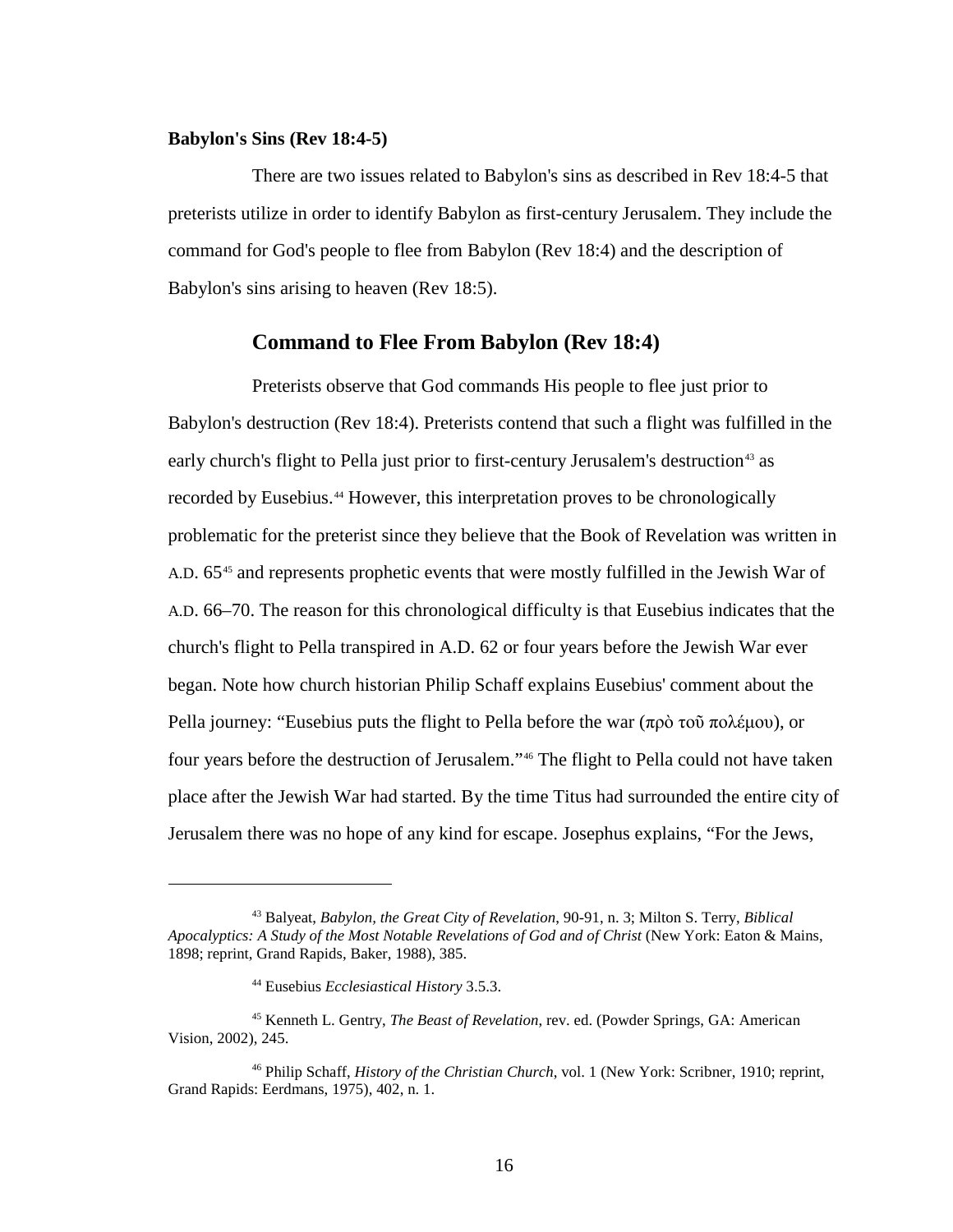along with all egress, every hope of escape was now cut off."[47](#page-16-0) Thus, despite the fact that preterists believe that Revelation represents "real prophecy,"<sup>[48](#page-16-1)</sup> they have turned Rev 18:4 into a *vaticinia ex eventu* prophecy since the flight to Pella transpired four years before preterists date the composition of the book.

# **Babylon's Arising Sins (Rev 18:5)**

Preterists also believe that the description of Babylon's sins arising to heaven uniquely describes Jerusalem. Preterists note that Jerusalem, with her sins arising to heaven, is described in the exact same manner (Ezra 9:6).<sup>[49](#page-16-2)</sup> However, the mere notion of sins arising to heaven need not uniquely describe Jerusalem since Gentile cities are also described in this same manner (Gen 11:4; 18:21; Jer 51:9).

### **Babylon's Commercial Trade (Rev 18:11-19)**

 Revelation 18:11-18 describes Babylon as the center of worldwide commercial activity. This description is problematic for the preterist interpretation since Jerusalem was not a harbor city and therefore not located near a prosperous port. At this juncture, preterists are helped by a Josephus reference indicating that Herod had built a port in nearby Caesarea.<sup>[50](#page-16-3)</sup> However, the presence of the Caesarean port is mitigated by the fact that Jerusalem was removed six hundred stadia<sup>[51](#page-16-4)</sup> or forty-seven miles from Caesarea.[52](#page-16-5) Furthermore, Jerusalem could not have been the center or worldwide

 $\overline{a}$ 

<sup>50</sup> Josephus *Antiquities* 16.2.1; Preston, *Who Is This Babylon?* , 255-58.

<sup>47</sup> Josephus *Wars* 5.12.3.

<span id="page-16-5"></span><span id="page-16-4"></span><span id="page-16-3"></span><span id="page-16-2"></span><span id="page-16-1"></span><span id="page-16-0"></span><sup>48</sup> Kenneth L. Gentry, *Before Jerusalem Fell: Dating the Book of Revelation* (Tyler, TX: Institute for Christian Economics, 1989), 145.

<sup>49</sup> Chilton, *The Days of Vengeance: An Exposition of the Book of Revelation*, 449.

<sup>51</sup> Josephus *Antiquities* 13.11.2; Josephus *War* 1.3.5.

<sup>52</sup> Unger, *Unger's Bible Dictionary*, 160.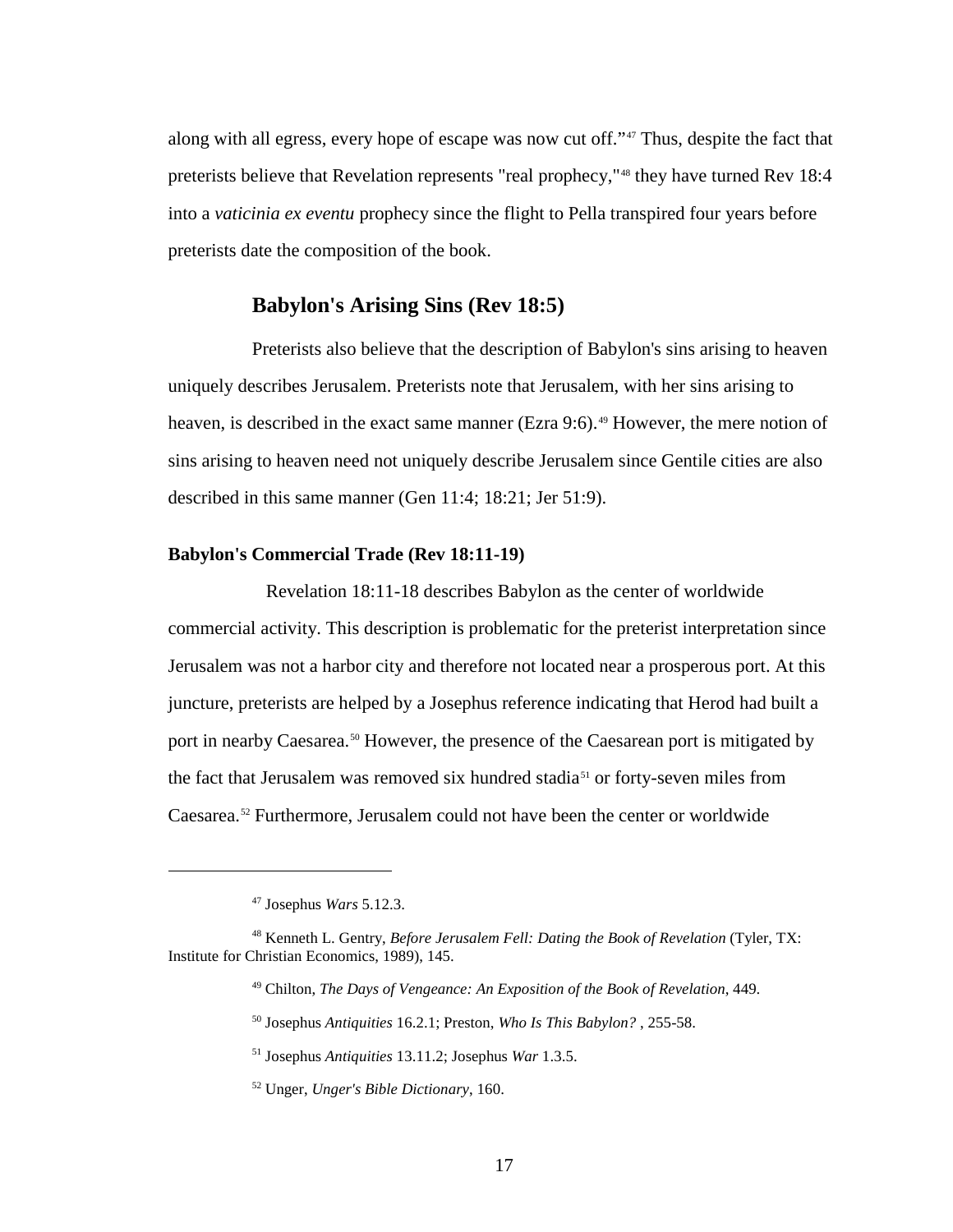commerce since it was geographically removed from the main commercial highways of the first-century world. As explained by most Bible dictionaries, "unlike many other ancient cities, Jerusalem is neither a harbor city *nor a city situated on trade routes*"  $(italics added).$ <sup>[53](#page-17-0)</sup>

### **Babylon's Geography (Rev 17:1, 3a; 18:17)**

 $\overline{a}$ 

There are two geographical clues given in Rev 17–18 in order to describe Babylon that cause difficulty for the preterist interpretation. They include the references to the harlot in the wilderness (Rev 17:3a) and the references to Babylon on the water (Rev 17:1; 18:17).

# **Babylon in the Wilderness (Rev 17:3a)**

Revelation 17:3a associates Babylon with the wilderness. Such a geographical description proves problematic for the preterist interpretation since the Scripture seems to distinguish the land of Israel from the wilderness. For example, Ezek 20 distinguishes the desert from Canaan as the chapter describes Israel's journey from the desert to the land flowing with milk and honey. Ezekiel 20:15 clearly distinguishes the two when it says, "Also I swore to them in the *wilderness* that I would bring them into the *land which I had given them, flowing with milk and honey*, which is the glory of all lands" (italics added). Other verses that seem to draw the same distinction include Ezek 20:35, 38. The fact that Ezekiel distinguishes the wilderness and the land of Israel is especially problematic for the preterist interpretation since preterists see the Book of Ezek, especially chapters 16 and 23, as the backdrop not only for Rev 17–18 but also for the entire Book of

<span id="page-17-0"></span><sup>53</sup> Ronald F. Youngblood, F. F. Bruce, and R. K. Harrison, eds., *Nelson's New Illustrated Bible Dictionary*, rev. and updated ed. (Nashville: Nelson, 1985; reprint, Nashville: Nelson, 1995), 655.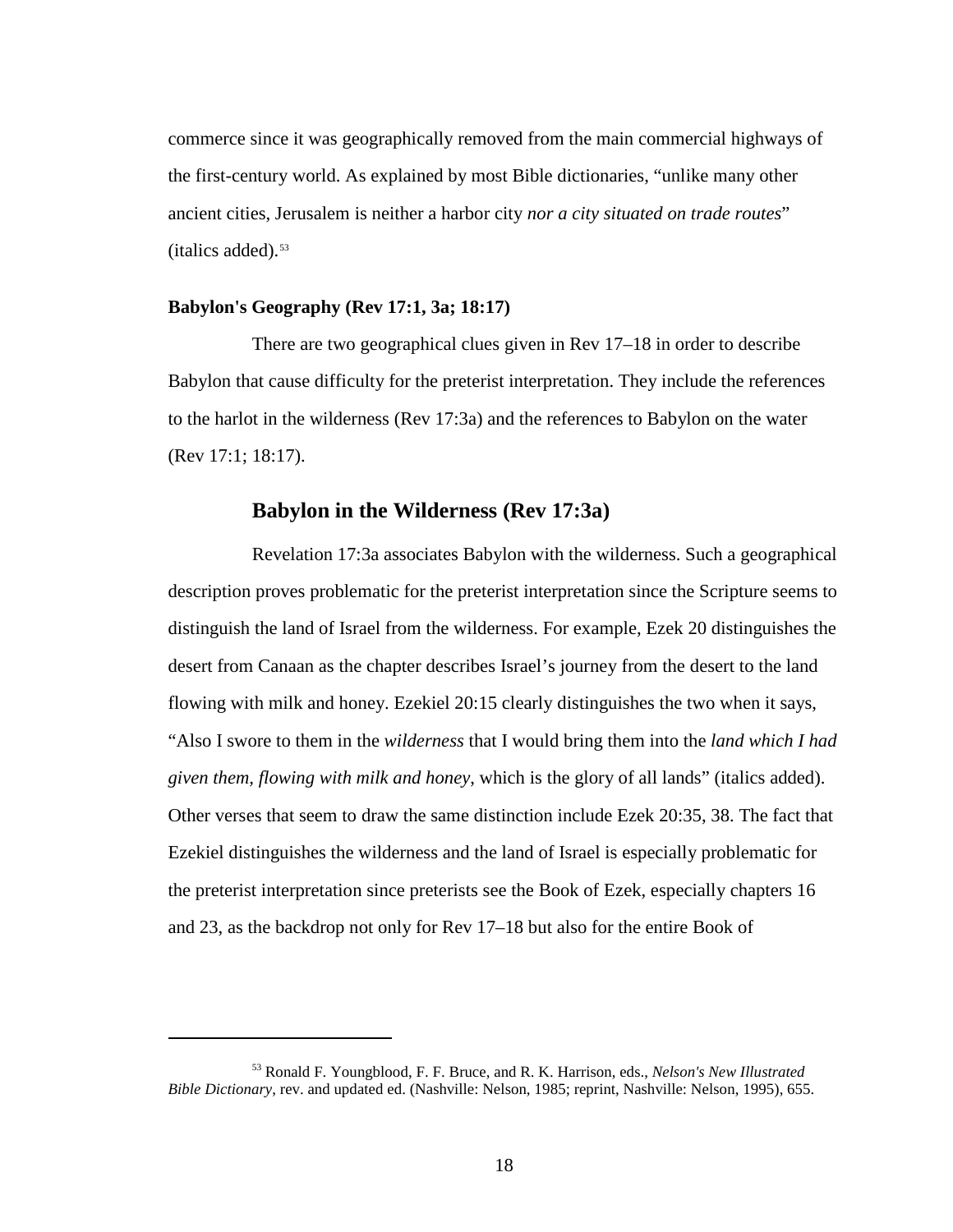Revelation. Carrington goes so far as to say that "The *Revelation* is a Christian re-writing of Ezekiel."[54](#page-18-0)

# **Babylon on the Water (Rev 17:1; 18:17)**

Rev 17–18 associates Babylon with the waters. Not only does John depict the city as sitting upon many waters (Rev 17:1), but he also uses four Greek terms synonymous with people of the sea in order to describe those that were in a commercial relationship with Babylon (Rev 18:17). These terms include helmsmen (κυβερνήτης), passengers (πᾶς ὁ ἐπὶ τόπον πλέων), sailors (ναῦται), and those who work the sea (τὴν θάλασσαν ἐργάζονται). However such maritime details could hardly describe Jerusalem due to Jerusalem's landlocked status. The city is inland and therefore not beside any major body of water as demanded by John's vision. Jerusalem is situated fourteen miles west of the Dead Sea, thirty-three miles east of the Mediterranean, and sixty miles south of the Sea Galilee.[55](#page-18-1) Therefore, "unlike many other ancient cities, *Jerusalem is neither a*  harbor city nor a city situated on trade routes" (italics added).<sup>[56](#page-18-2)</sup> In fact, far from describing the city as dwelling upon the sea as it does with Tyre (Ezek 27:3, 27), the Scripture describes Jerusalem as dwelling "between the seas" (Dan 11:45).

### **Babylon's Incurred Justice (Rev 18:6b)**

 $\overline{a}$ 

Preterists observe that Babylon is given the cup of God's wrath to drink (Rev 18:6). Preterists maintain that the "cup" of judgment that Babylon will soon experience (Rev 18:6b) identifies Jerusalem. They contend that this language goes back to God giving His cup of wrath to the various nations to drink from as described by the prophet

<span id="page-18-2"></span><span id="page-18-1"></span><span id="page-18-0"></span><sup>54</sup> Philip Carrington, *The Meaning of Revelation* (London: Society for Promoting Christian Knowledge, 1931), 65.

<sup>55</sup> Unger, *Unger's Bible Dictionary*, 387, 576.

<sup>56</sup> Youngblood, Bruce, and Harrison, eds., *Nelson's New Illustrated Bible Dictionary*, 655.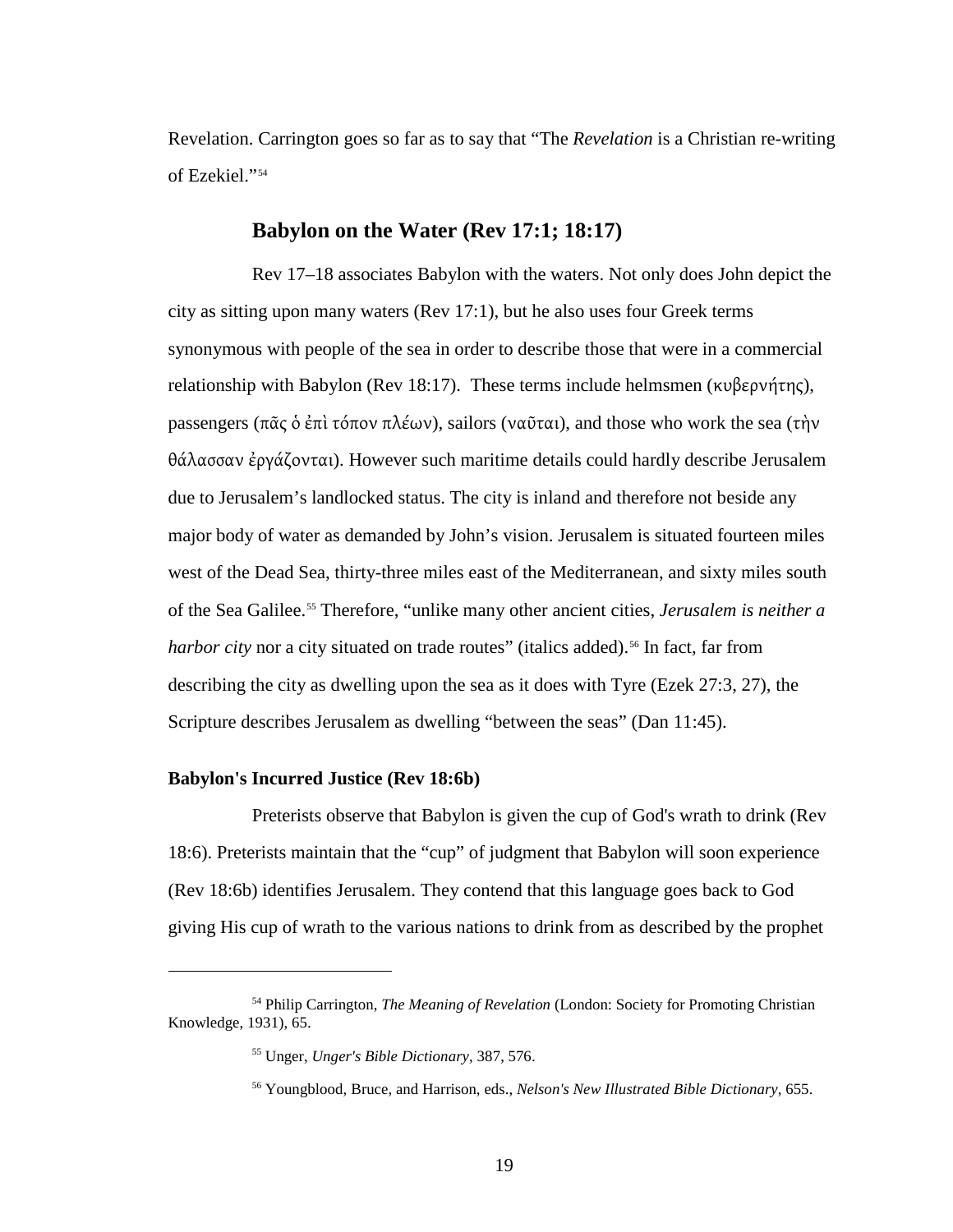Jeremiah (Jer 25:17-26). Preterists note that Jerusalem is the first nation mentioned on Jeremiah's list (Jer 25:18). Beagley explains:

Again, the idea of punishment as being given a cup to drink occurs in the Old Testament in connection with Jerusalem; Jeremiah is being given a cup of wine of wrath and sent to make various nations drink of it; but Jerusalem is the first place named; later it is said that all nations are to drink from this cup and Yahweh begins to work evil 'at the city called by [his] name'  $(25:28)$ .<sup>[57](#page-19-0)</sup>

While preterists are correct in noting that Jerusalem is the first of the nations to drink after Jeremiah had been given the cup of divine wrath, it should be noted that Babylon represents the last of the nations to drink. Commenting on Rev 18:6b, Bullinger remarks, "Compare Jer. li. 7, and especially chap. xxv., where the cup of God's wrath is sent to the nations (vv. 15, 16), and Babylon drinks last (v.26)."<sup>[58](#page-19-1)</sup> Both the first and last names mentioned in ancient Near Eastern lists are important. Preterists have chosen the first name on Jeremiah's list when interpreting Rev 18:6b. However, it seems more consistent to follow Bullinger's approach and select the last name mentioned since John also uses the name Babylon rather than Jerusalem in Rev 17–18. Associating the cup of punishment motif with Babylon is not out of the ordinary since Habakkuk seems to follow the same practice (Hab 2:16). Thus, contrary to preterist assertions, the cup of judgment motif does not uniquely identify Jerusalem but is equally applicable to a Gentile city.

### **Babylon's Destruction (Rev 18:8, 10, 21-23; 19:1-6)**

 $\overline{a}$ 

There are at least four points of disharmony in between John's description of Babylon's fall and what is known of first-century Jerusalem's fall in A.D. 70. They include

<span id="page-19-0"></span><sup>57</sup> Alan James Beagley, *The 'Sitz Im Leben' of the Apocalypse with Particular Reference to the Role of the Church's Enemies*, vol. 50, Beiheft Zur Zeitschrift Für Die Neutestamentliche Wissenschaft Und Die Kunde Der Älteren Kirche, ed. Erich Gräβer (Berlin: de Gruyter, 1987), 98.

<span id="page-19-1"></span><sup>58</sup> E. W. Bullinger, *The Apocalypse Or "The Day of the Lord"* (London: Eyre & Spottiswoode, 1909; reprint, London: Samuel Bagster & Sons, 1972), 564. Sheshach (Jer 25:26) is a cryptogram for Babylon (Jer 51:41).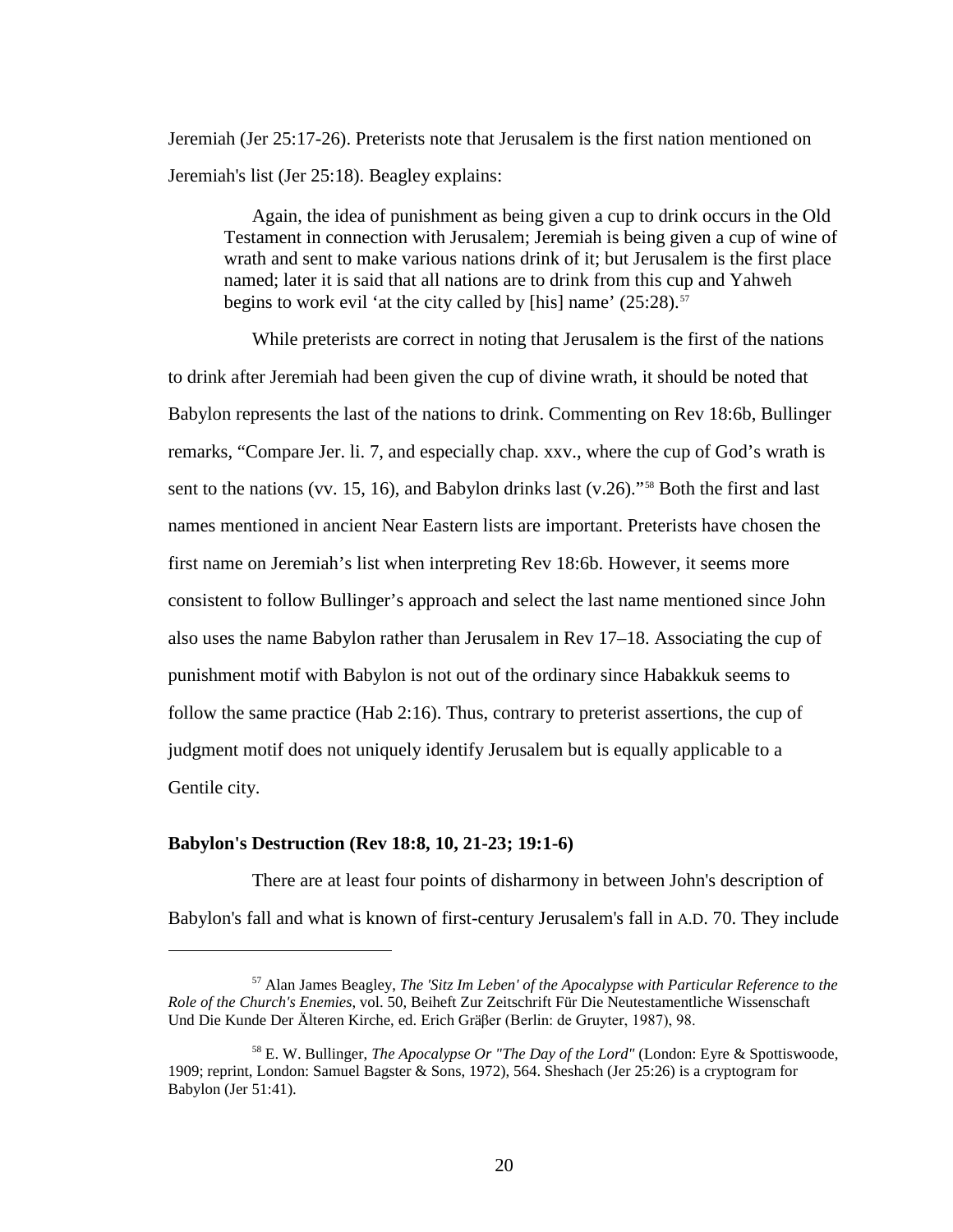Babylon's sudden fall, Babylon's final fall, the heavenly rejoicing associated with Babylon's fall, and Babylon burning forever subsequent to her fall.

# **Babylon's Sudden Fall**

When Babylon falls, her decline will be sudden and instantaneous. Such suddenness of destruction is evidenced in how John analogizes her fall to a giant stone sinking into the Euphrates (Rev 18:21). However, Jerusalem's fall was part of an elongated process spanning several years (A.D. 66–70). That the fall of Jerusalem was part of a long process is apparent from the way scholars typically refer to "Rome's *prolonged* siege and destruction of Jerusalem from the late 60's to the 70's" (italics added).<sup>[59](#page-20-0)</sup>

# **Babylon's Final Fall**

John describes Babylon's fall as final. In other words, once she falls she will never be rebuilt nor inhabited again. This reality explains why the phrase "not found any longer" or an equivalent expression is repeated six times in Rev 18:21-23. Such finality obviously could not be describing Jerusalem's past fall since there are people living in Jerusalem today. In fact, Jerusalem's fall in A.D. 70 was not final because she was rebuilt and destroyed again many times afterward. According to Appian, "... Pompey... destroyed . . . Jerusalem . . . . it was afterward rebuilt and Vespasian destroyed it again, and Hadrian did the same in our time."[60](#page-20-1) Bullinger summarizes the preterist dilemma concerning the predictions of Babylon's sudden and final fall. He notes, "This suddenness and completeness of Babylon's judgment and *disappearance from the face of the earth* is

<span id="page-20-0"></span><sup>59</sup> Thomas, *Evangelical Hermeneutics: The New Versus the Old*, 458.

<span id="page-20-1"></span><sup>60</sup> Appian *Syrian Wars* 50.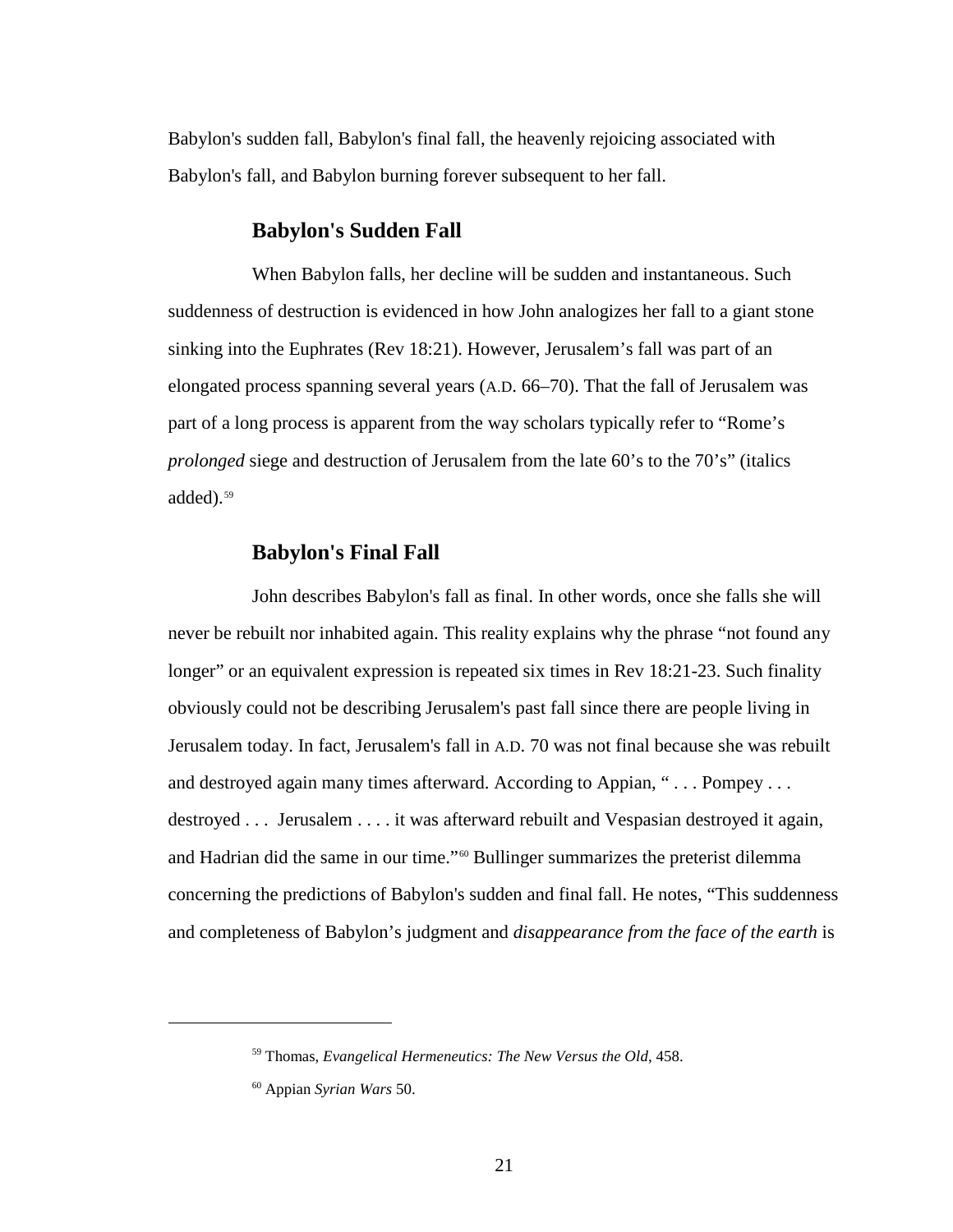one of the prominent features of this prophecy: and it effectually proves that it has not yet taken place."[61](#page-21-0)

# **Heavenly Rejoicing**

Revelation 19:1-6 records the rejoicing of various heavenly entities when Babylon falls. Praise is heard from the many (19:1-3), the elders and four living creatures (19:4), a voice from the throne (19:5) , and a great multitude (19:6). However, why would the heavenly chorus rejoice at Jerusalem's demise, when Jeremiah wept when Jerusalem fell in 586 B.C. (Lam 2:11) and Christ wept at the prospect of Jerusalem's fall in A.D. 70 (Luke 19:41)? This point becomes even more salient if the 24 elders (Rev 19:4) represent the church. Such rejoicing would be out of place for the early church. Paul had earlier warned her not to be conceited on behalf of the natural branches (Israel) that had been cut off (Rom 11:18) because God was able to re-graft them. In fact, it is God's plan to re-graft these branches. If Israel's rejection of Christ meant reconciliation for the world, how much more would her return to God bless the world (Rom 11:12)? Such Pauline instruction makes the whole idea of the church rejoicing over Jerusalem's fall seem inappropriate.

# **Babylon Burning Forever**

<span id="page-21-0"></span> $\overline{a}$ 

Revelation 19:3 predicts Babylon burning forever after she falls. However, in what sense did first-century Jerusalem burn forever (Rev 19:3)? The perpetual burning of Babylon is communicated through the present tense "rises" (ἀναβαίνει) as well as the repetition of the noun "forever" (αἰῶνας τῶν αἰώνων). Chilton answers:

It is used here to communicate the permanent nature of Babylon's fall. . . . The phrase thus cannot be pressed into service as a literal description of the eternal

<sup>61</sup> Bullinger, *The Apocalypse Or "The Day of the Lord"*, 565.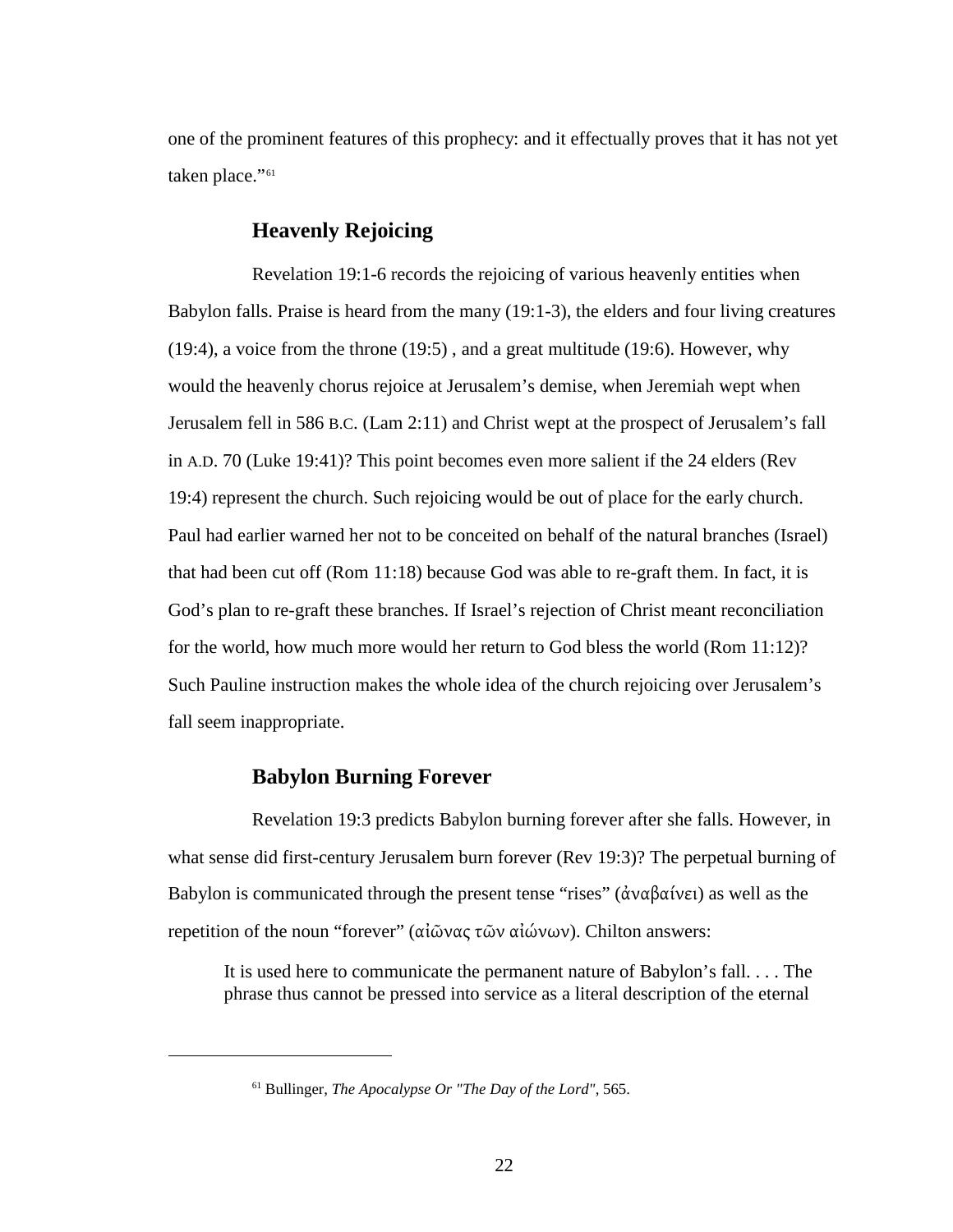state of the wicked in general. The actual flames that consumed "Babylon" burned out long ago; but her punishment was eternal. She will never be resurrected.<sup>[62](#page-22-0)</sup>

However, preterists show no hint of interpreting the nearly identical expression δ καπνὸς τοῦ βασανισμοῦ αὐτῶν εἰς αἰῶνας αἰώνων ἀναβαίνει in Rev 14:11 as communicating anything other than a perpetual burning.<sup>[63](#page-22-1)</sup> Why should the nearly same phrase found in Rev 19:3 not be given the same treatment?

### *Analysis of Preterist Arguments From Outside Rev 17–18*

Now that the arguments that preterists employ from within Rev 17–18 have been analyzed, a response to three arguments that preterists employ from outside these chapters will be similarly considered. These arguments include Revelation's so called "time texts," appeals to extra-biblical evidence, and first-century audience relevance.

### **"Time Texts"**

 $\overline{a}$ 

Because Revelation makes use of the words "shortly" or "quickly" or tavos (Rev 1:1; 2:16; 3:11; 11:14; 22:6, 7, 12, 20), "near" or "at hand" or eggus (Rev 1:3; 22:10), and "about to" or mevel  $\mu$  (1:19; 3:10), preterists believe that they have the literary license to locate the fulfillment of most of John's prophecies in the events surrounding the fall of Jerusalem in A.D. 70.<sup>[64](#page-22-2)</sup> According to Jerusalem advocates, such a limitation at least narrows the interpretive possibilities of the identity of Babylon in Rev 17–18 so that the interpreter at least must consider Jerusalem, which was an immediate oppressor of God's people at the time John wrote the Apocalypse.<sup>[65](#page-22-3)</sup> Russell explains:

<span id="page-22-0"></span><sup>62</sup> Chilton, *The Days of Vengeance: An Exposition of the Book of Revelation*, 472, n. 2; Bass, *Back to the Future: A Study in the Book of Revelation*, 413.

<span id="page-22-3"></span><span id="page-22-2"></span><span id="page-22-1"></span><sup>63</sup> Chilton, *The Days of Vengeance: An Exposition of the Book of Revelation*, 365-66; Bass, *Back to the Future: A Study in the Book of Revelation*, 329-30.

<sup>64</sup> Gentry, "A Preterist View of Revelation," 41-45.

<sup>65</sup> Chilton, *The Days of Vengeance: An Exposition of the Book of Revelation*, 421.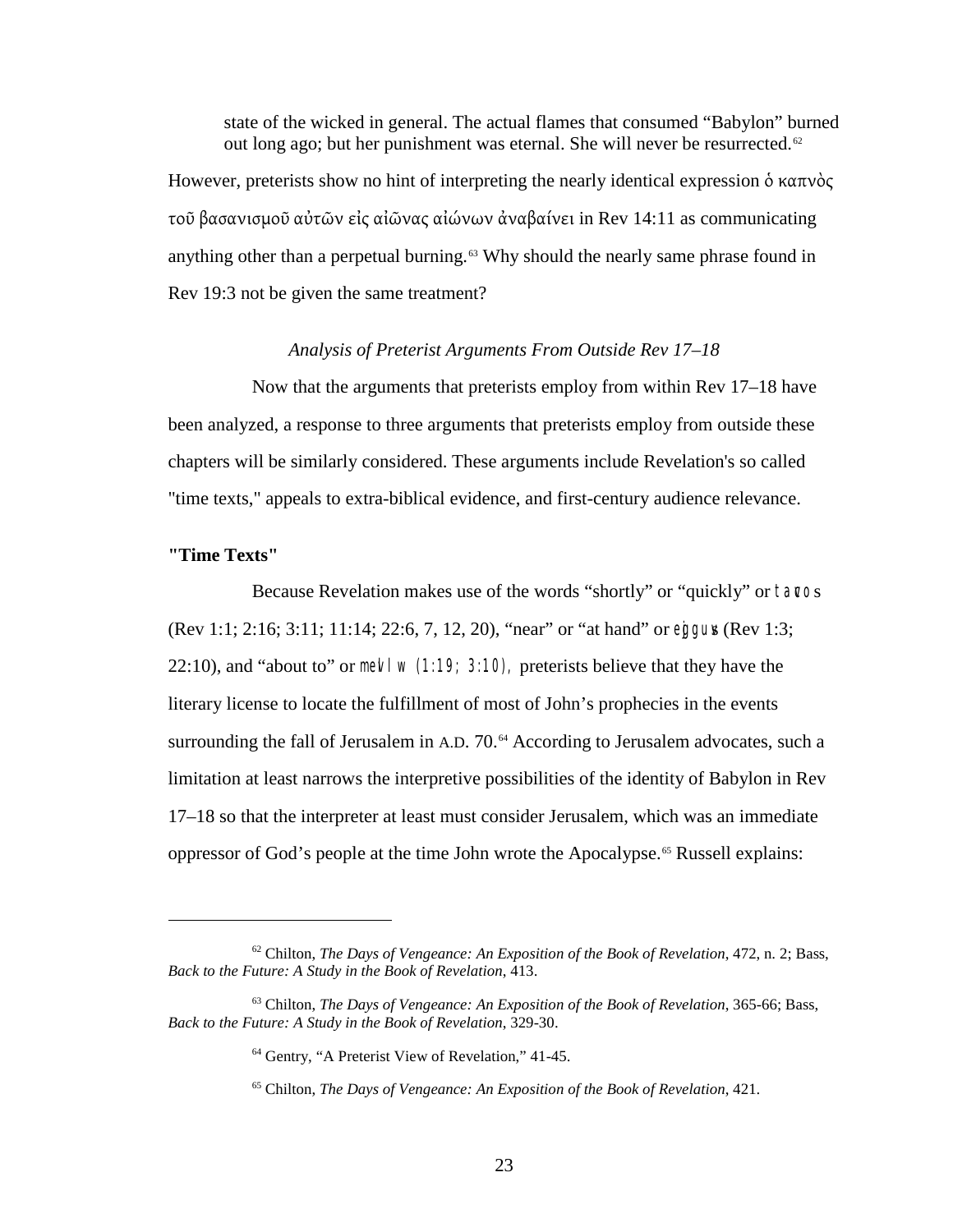Rome, Heathen or Christian, lies altogether outside the apocalyptic field of view, which is restricted to "things which shortly must come to pass." To wander into all ages and countries in the interpretation of these visions is absolutely forbidden by the express and fundamental limitations laid down in the book itself.<sup>[66](#page-23-0)</sup>

However, the preterist errs in assuming that these words are technical expressions that always have the same definition every time they are used. In fact, each of these terms has a broad semantic range and therefore its meaning must be determined by its context rather than through the imposition of an artificial "one size fits all" grid.

For example, besides always understanding these words chronologically indicating *when* Christ will return, it is also possible to understand them adverbially or qualitatively indicating the *manner* of Christ's return. In other words, when the action comes it will come suddenly or with great rapidity. [67](#page-23-1) The New Testament allows for such a usage. For example, while it is true that Scripture often uses "shortly" or "quickly" (tavcos) in a chronological sense to indicate "when" (1 Timothy 3:14), Scripture also uses the same word in a qualitative sense to indicate "how." For instance, Acts 22:18 uses tavos to indicate manner when it says, "Make haste, and get out of Jerusalem quickly, because they will not accept your testimony about me." The LXX also displays an adverbial use of these expressions by using them in prophetic contexts that would not be fulfilled for hundreds and sometimes thousands of years or more into the future (Isa 13:22; 51:5; Zeph 1:7, 14; Obad 15; cf. Isa 5:26; 13:6; 58:8; Joel 1:15; 2:1; 3:14).<sup>[68](#page-23-2)</sup> Given the broad semantic range of these terms, "context is king" in determining whether the chronological or adverbial meaning is applicable. Because the context of Revelation involves global events that have not yet come to pass, an adverbial rather than a

<span id="page-23-0"></span><sup>66</sup> Russell, *The Parousia: A Critical Inquiry into the New Testament Doctrine of Our Lord's Second Coming*, 484-85.

<span id="page-23-1"></span><sup>67</sup> John F. Walvoord, *The Revelation of Jesus Christ: A Commentary* (Chicago: Moody, 1966), 35.

<span id="page-23-2"></span><sup>68</sup> Thomas Ice, "Has Bible Prophecy Already Been Fulfilled? (Part 2)," *Conservative Theological Journal* 4 (December 2000): 306.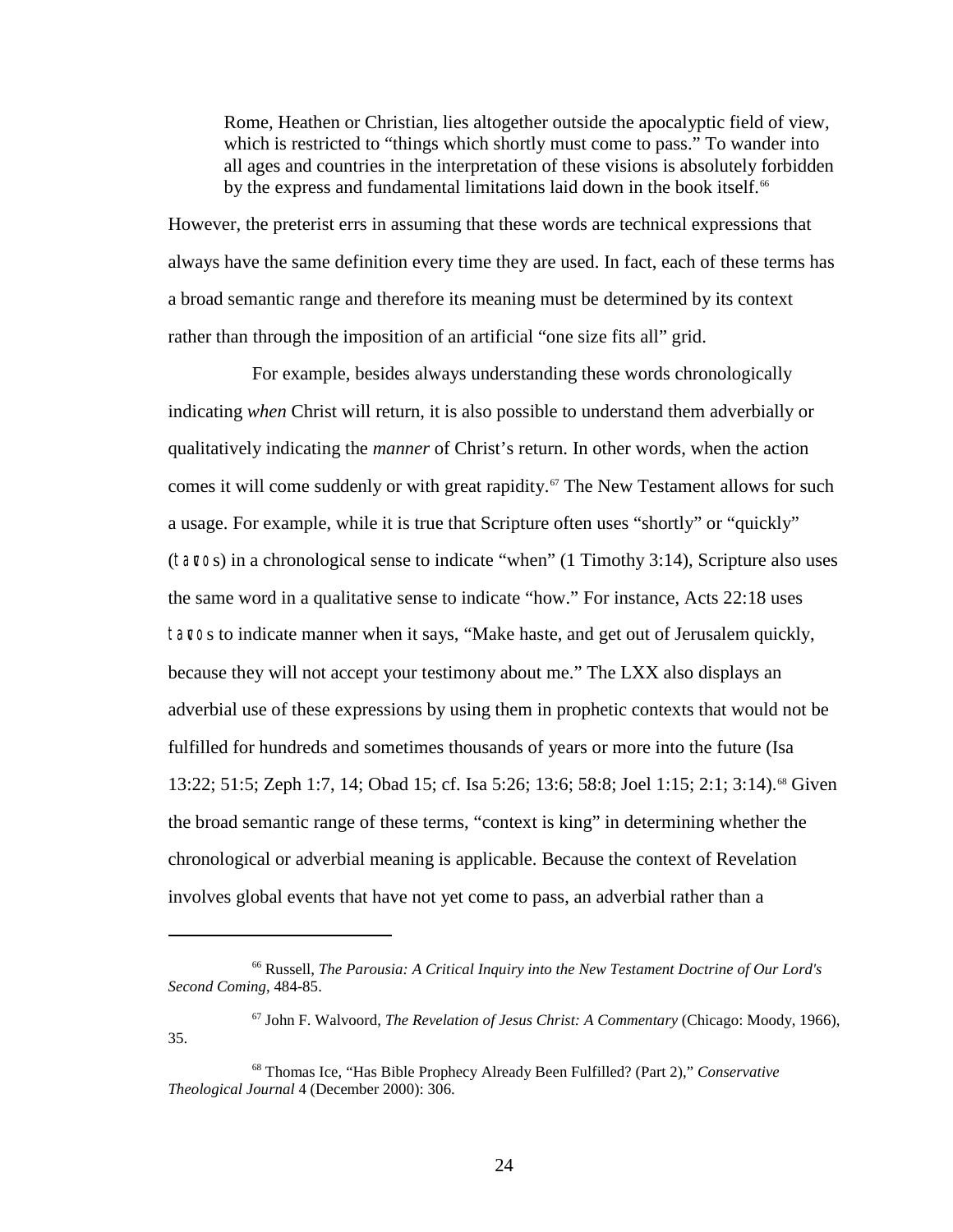chronological meaning should be assigned to these words. It is also possible to understand eiggus (Phil 4:5) and met  $\frac{1}{w}$  (1 Pet 5:1) in terms of imminency. In other words, rather than chronology, these terms could be communicating that the prophesied events could happen at any moment.<sup>[69](#page-24-0)</sup>

While Revelation's "timing texts" pose no obstacle to the futurist interpretation, these texts pose considerable problems for the preterist interpreter. Partial preterist interpretive problems are created by the fact that Revelation's "timing texts" are found at the end of the Book of Revelation as well as the beginning (Rev 22:6, 7, 10, 12, 20). The partial preterist system still wants to hold to a future bodily appearing and final judgment (Rev 20:7-15). However, the use of tavos and eggus in Revelation 22 is injurious to the partial preterist system, because the existence of these words at the end of the book logically leads to the conclusion that the entire Book of Revelation was fulfilled in A.D. 70 rather than just most of it. If the use of tavos and eggus in the early chapters of Revelation lead partial preterists to conclude that most of the book's prophecies were fulfilled in A.D. 70, then surely these identical words found at the end of the book should also lead to the conclusion that the entire book was fulfilled in A.D. 70.

In essence, it is impossible to be a consistent partial preterist because the logical corollary of partial preterism is full preterism. In actuality, the designations "partial preterist" and "full preterist" are misnomers. Rather, partial preterists should be labeled "inconsistent preterists" while full preterists should be referred to as "consistent preterists." This inconsistency is evident even to some partial preterists, such as David Chilton, who eventually abandoned his partial preterist system in favor of full preterism.

Because of the use of tavos and eggus in Revelation 22, in order for partial preterists to be consistent, they also must believe that the Second Advent and final

<span id="page-24-0"></span><sup>69</sup> Mark Hitchcock, "A Defense of the Domitianic Date of the Book of Revelation" (Ph.D. diss., Dallas Theological Seminary, 2005), 86-96.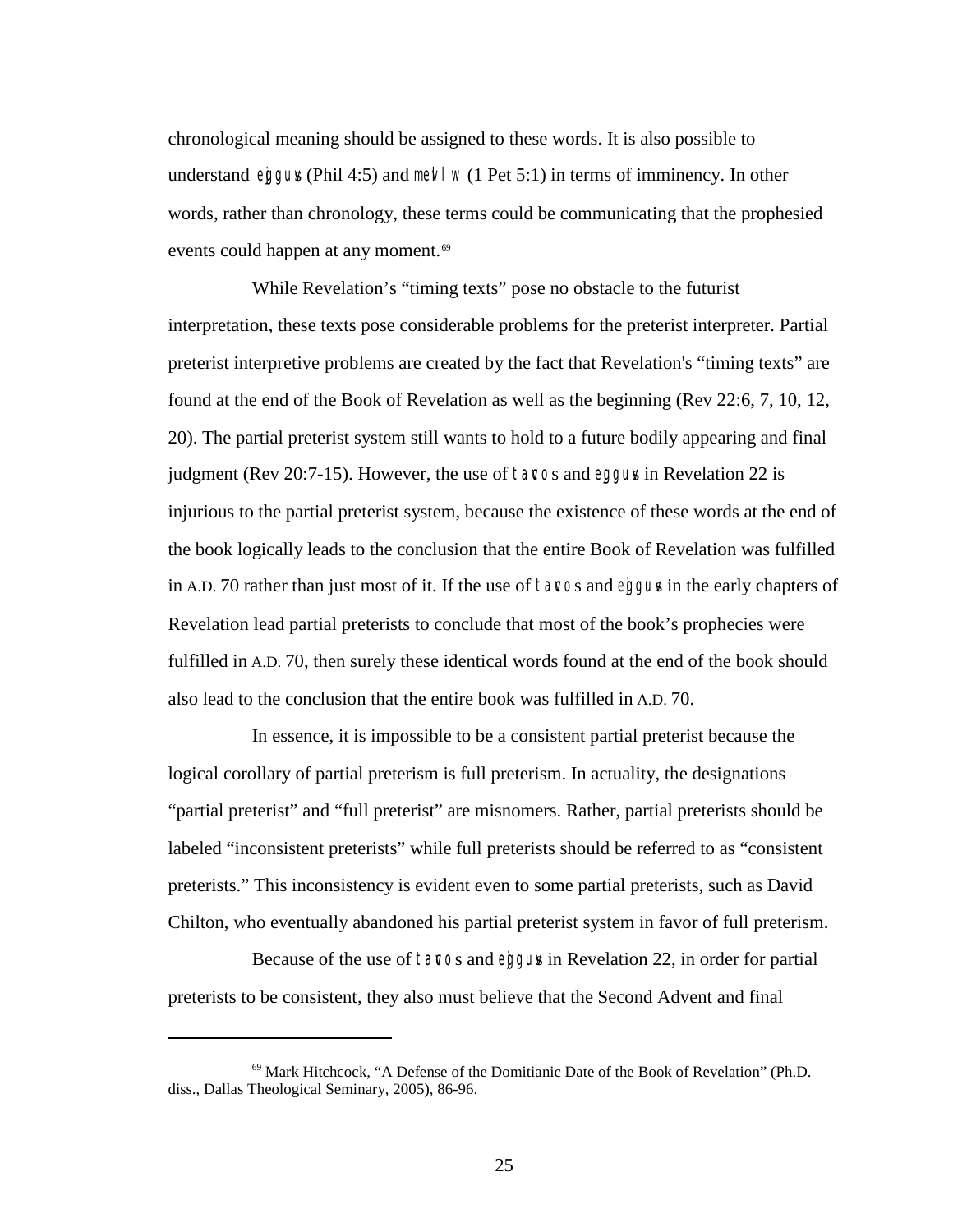judgment have already taken place. Such a belief is at odds with the great ecumenical church creeds, which teach a future bodily appearing of Christ. Denying the Second Advent takes one outside the pale of orthodoxy and into the camp of heterodoxy or heresy. Thus, the partial preterist understanding of Revelation's timing texts flirts dangerously with unorthodoxy.[70](#page-25-0)

### **Extra-Biblical Material**

 $\overline{a}$ 

Preterists appeal to two extra-biblical sources in an attempt to find a hermeneutical basis for identifying Babylon of Rev 17–18 as first-century. These sources include apocalyptic literature and Qumran material.

# **Apocalyptic Literature**

Preterism has difficulty explaining how Revelation's seemingly global language was fulfilled in the local events of A.D. 70. For example, Revelation predicts that the greatest earthquake in human history will occur (Rev 16:18), that Babylon's reach would extend to all peoples, multitudes, nations, and tongues (Rev 17:15), and that Babylon would reign over all of the kings of the earth (Rev 17:18). How could these prophesied global events have been fulfilled in the local Jewish War of the first century? The preterist escapes the tension between Revelation's global language and understanding this language as finding a fulfillment in the local events of A.D. 70 by assuming that Revelation shares the same features with a special group of non-canonical writings called apocalyptic literature that flourished from the intertestamental period into the first century<sup> $71$ </sup> "where symbolism is the rule and literalism is the exception."<sup>[72](#page-25-2)</sup> Because

<span id="page-25-2"></span><span id="page-25-0"></span><sup>70</sup> Thomas Ice, "The Great Tribulation Is Past: Rebuttal," in *The Great Tribulation: Past or Future? Two Evangelicals Debate the Question*, ed. Thomas Ice and Kenneth L. Gentry (Grand Rapids: Kregel, 1999), 162-63.

<span id="page-25-1"></span> $71$  Non-canonical apocalyptic literature is an extra-biblical literary genre that flourished around the time of Revelation's composition. The Book of Enoch, Apocalypse of Baruch, Book of Jubilees, Assumption of Moses, Psalms of Solomon, Testament of the Twelve Patriarchs, and the Sibylline Oracles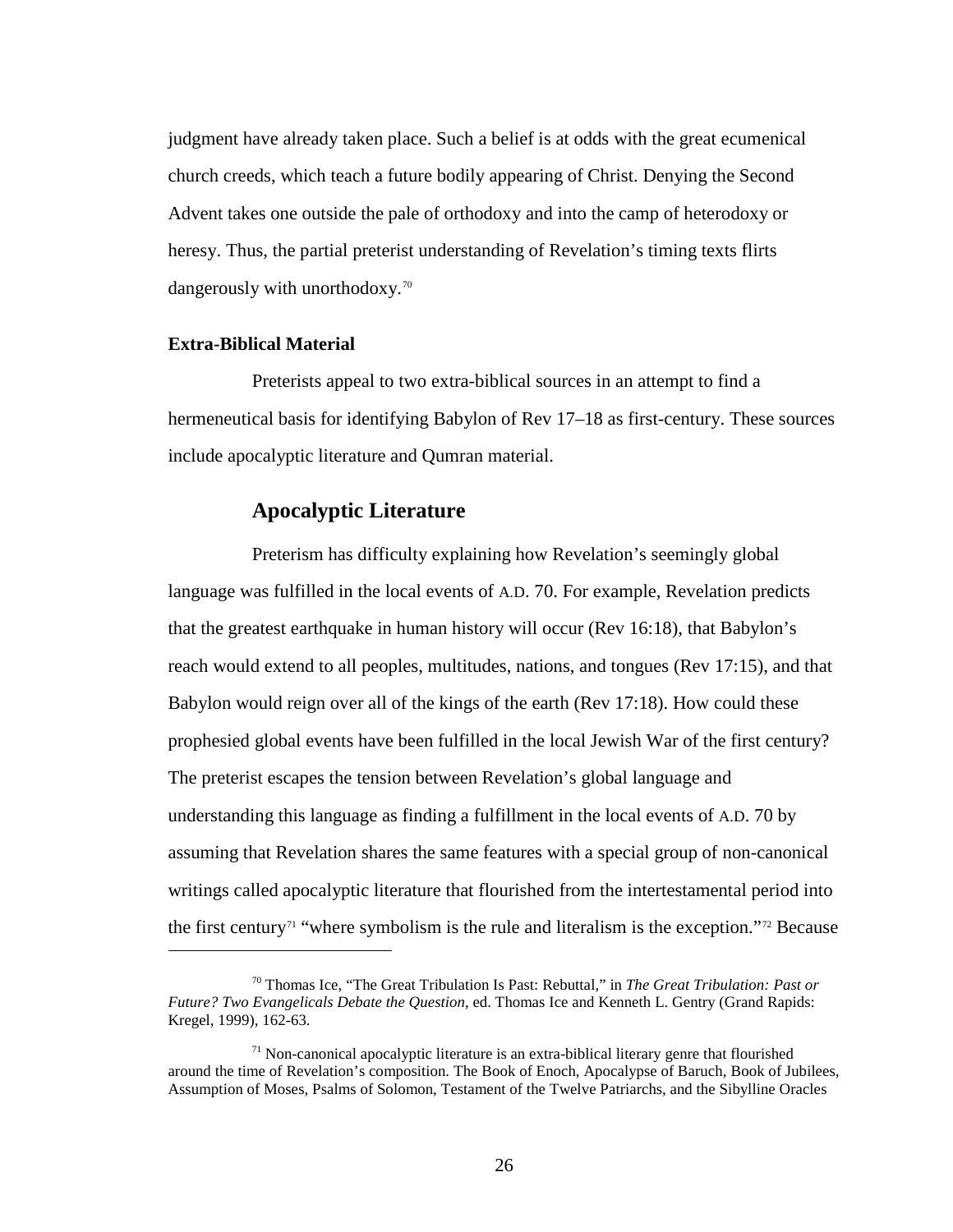such writings were characterized by apocalyptic hyperbole, this classification gives the preterist the hermeneutical basis that he needs to argue that Revelation's seeming global language is in actuality local language whenever the book's textual details seem to go beyond a mere A.D. 70 fulfillment.

According to Hanegraaff, ". . . *apocalyptic hyperbole* to underscore the distress and devastation that would be experienced when Jerusalem and its temple were judged" (italics added).<sup>[73](#page-26-0)</sup> Gentry similarly notes, ". . . the preterist view does understand Revelation's prophecies as strongly reflecting actual historical events in John's near future, though they are set in *apocalyptic drama* and clothed in *poetic hyperbole*" (italics added).<sup>[74](#page-26-1)</sup> A case in point is how Preston appeals to the hyperbolic description of an earthquake in extra-biblical apocalyptic writings in order to explain how John's description of the greatest earthquake in human history (Rev 16:18) is actually a past local event. According to Preston, "The Sibylline Oracles . . . says, 'all creation was shaken' when Jerusalem fell. This was not a reference to a literal earthquake . . ."[75](#page-26-2)

However, the problem with the hyperbolic argument is that it is inconsistently employed by preterists. Preterists typically take the following features of Revelation

are all considered to be part of this literary era. This genre is comprised of works sharing the following common cluster of characteristics: extensive use of symbolism, vision as the major means of revelation (Rev 1:10-11), angelic guides (Rev 1:1), activity of angels and demons (Rev 12:7-8), focus on the end of the current age and the inauguration of the age to come (Rev 1:3), urgent expectation of the end of earthly conditions in the immediate future (Rev 21:1), the end as a cosmic catastrophe, new salvation that is paradisal in character (Rev 21–22), manifestation of the kingdom of God (Rev 11:15), a mediator with royal functions (Rev 3:7), dualism with God and Satan as the leaders, spiritual order determining the flow of history, pessimism about man's ability to change the course of events, periodization and determinism of human history (Rev 6:11), other worldly journeys (Rev 4:1-2), the catchword glory (Rev 4:11), and a final showdown between good and evil (Rev 19:11-21). The above citations from Revelation show that it has at least some affinities with these extra-biblical works. This list was adapted from Frederick J. Murphy, *Early Judaism: The Exile to the Time of Jesus* (Peabody, MA: Hendrickson, 2002), 130-33.

<span id="page-26-2"></span><span id="page-26-1"></span><span id="page-26-0"></span><sup>72</sup> Steve Gregg, ed., *Revelation: Four Views: A Parallel Commentary* (Nashville: Nelson, 1997), 11.

<sup>73</sup> Hanegraaff, *The Apocalypse Code*, 30.

<sup>&</sup>lt;sup>74</sup> Gentry, "A Preterist View of Revelation," 38.

<sup>75</sup> Preston, *Who Is This Babylon?* , 98.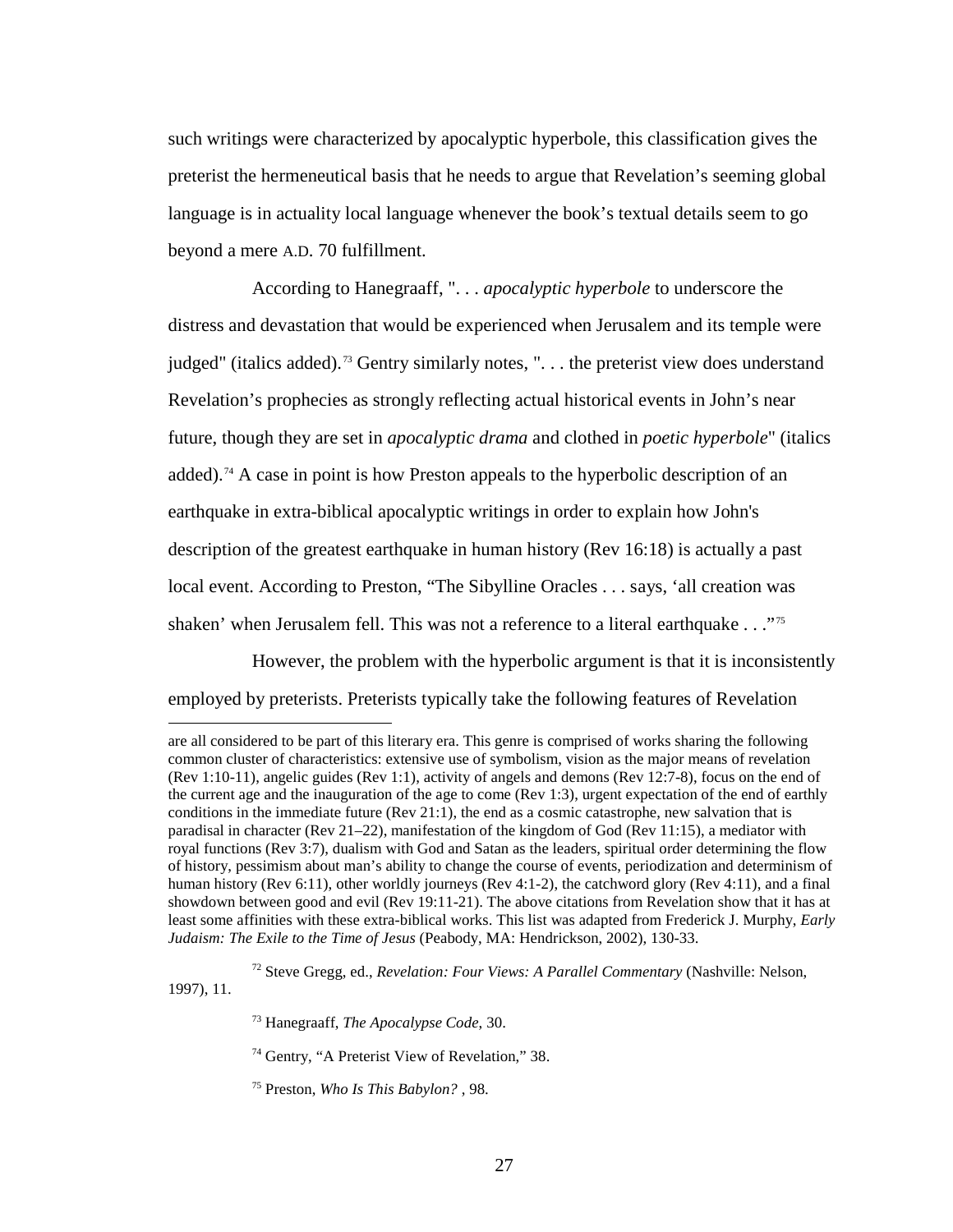literally as they attempt to identify Babylon as first-century Jerusalem: Jerusalem (11:8),<sup>[76](#page-27-0)</sup> divisions of the city into thirds (Rev 16:19),<sup> $\tau$ </sup> the word "city" (Rev 11:8; 16:19; 17:18; 18:10, 16, 18, 19, 21), the seven hills (Rev 17:9), [78](#page-27-2) and the one hundred pound hailstones or ταλαντιαία (Rev 16:21). [79](#page-27-3) Preterists also take other aspects of the Apocalypse literally since they are useful in arguing for a Neronian date for the composition of the book: the temple (Rev 11:1-2), the number 666 (Rev 13:18), the forty-two month reign of the beast (Rev 13:5), [80](#page-27-4) and the seven kings (Rev 17:10). [81](#page-27-5) Since the preterist system takes some aspects of the Apocalypse literally, how does one determine which aspects of Revelation are literal and which ones are not? Moreover, the assumption that Revelation is part of the apocalyptic category can be countered by noting that any similarities it has with these non-canonical works are outweighed by notable differences between the two.<sup>[82](#page-27-6)</sup>

| <b>Apocalyptic Genre</b>                 | <b>Revelation</b>                             |
|------------------------------------------|-----------------------------------------------|
| Pseudonymous                             | Not pseudonymous                              |
|                                          | Not pessimistic about the present             |
| Pessimistic about the present            |                                               |
| No epistolary framework                  | Epistolary framework                          |
| Limited admonitions for moral compliance | Repeated admonitions for moral compliance     |
| Messiah's coming exclusively future      | Messiah's coming is past (Rev 5:9) and future |

<sup>78</sup> Ibid., 426.

<span id="page-27-2"></span><span id="page-27-1"></span><span id="page-27-0"></span> $\overline{a}$ 

- <sup>79</sup> Ibid., 425.
- <sup>80</sup> Gentry, "A Preterist View of Revelation," 65, 68, 70.
- <sup>81</sup> Gentry, *He Shall Have Dominion: A Postmillennial Eschatology*, 426.

<span id="page-27-6"></span><span id="page-27-5"></span><span id="page-27-4"></span><span id="page-27-3"></span><sup>82</sup> Adapted from Thomas, *Evangelical Hermeneutics: The New Versus the Old*, 338. See also Thomas, *Revelation 1–7: An Exegetical Commentary*, 23-28.

<sup>76</sup> Gentry, "A Preterist View of Revelation," 74.

<sup>77</sup> Gentry, *He Shall Have Dominion: A Postmillennial Eschatology*, 425.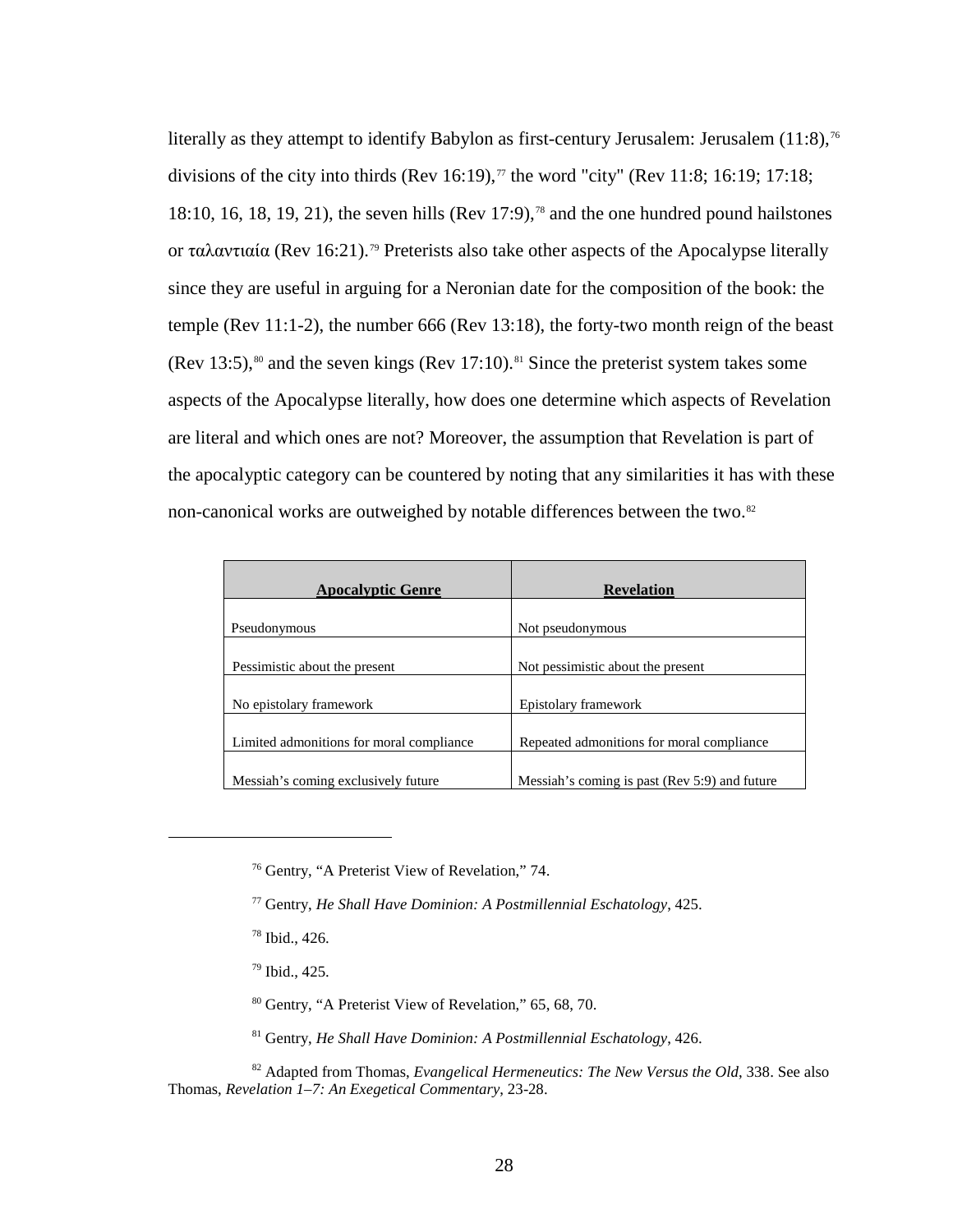| Does not call itself a prophecy            | Calls itself a prophecy                      |
|--------------------------------------------|----------------------------------------------|
| History under the guise of prophecy        | <i>Futuristic prediction</i>                 |
| Concerns a future generation (1 Enoch 1:2) | Concerns present $(2-3)$ and future $(4-22)$ |

# **Qumran Hermeneutics**

Another problem for the preterist interpretation concerns how prophecies aimed at Babylon in Rev 17–18 can be understood as speaking of first-century Jerusalem's fall. At this juncture, Jerusalem advocates appeal to Qumran material that takes Old Testament prophecies originally aimed at Nineveh and Babylon and redirects these prophecies so as to condemn first-century Jerusalem. For example, the Qumran scroll 1QpHab, through the use of pesher hermeneutics, redirects portions of the text for the purpose of predicting imminent judgment upon Jerusalem rather than the Chaldeans.<sup>[83](#page-28-0)</sup> Jerusalem proponents argue that if the Qumran community redirected Old Testament texts so as to predict imminent judgment upon Jerusalem, then John could also be using the same procedure by taking the Old Testament concept of Babylon and redirecting it so that it is used to predict the coming A.D 70 judgment upon Jerusalem. Ford explains, "If Ephraim was seen in such a light and such metaphors were used of her at the time the Qumran commentaries were written, the same accommodation might well have been made years later with reference to Jerusalem under the Romans."[84](#page-28-1)

However, three reasons make this interpretation problematic. First, because Qumran was a break-away community, it therefore may not be reflective of the Jewish tradition in which the Scripture was given. Second, the Qumran community was not doing Old Testament exegesis but rather was interpreting passages under the authority of

<sup>83</sup> 1QpHab 9:2-7; 12:5-10.

<span id="page-28-1"></span><span id="page-28-0"></span><sup>84</sup> J. Massyngberde Ford, *Revelation*, Anchor Bible, ed. William Foxwell Albright and David Noel Freedman (Garden City, NY: Doubleday, 1975), 284.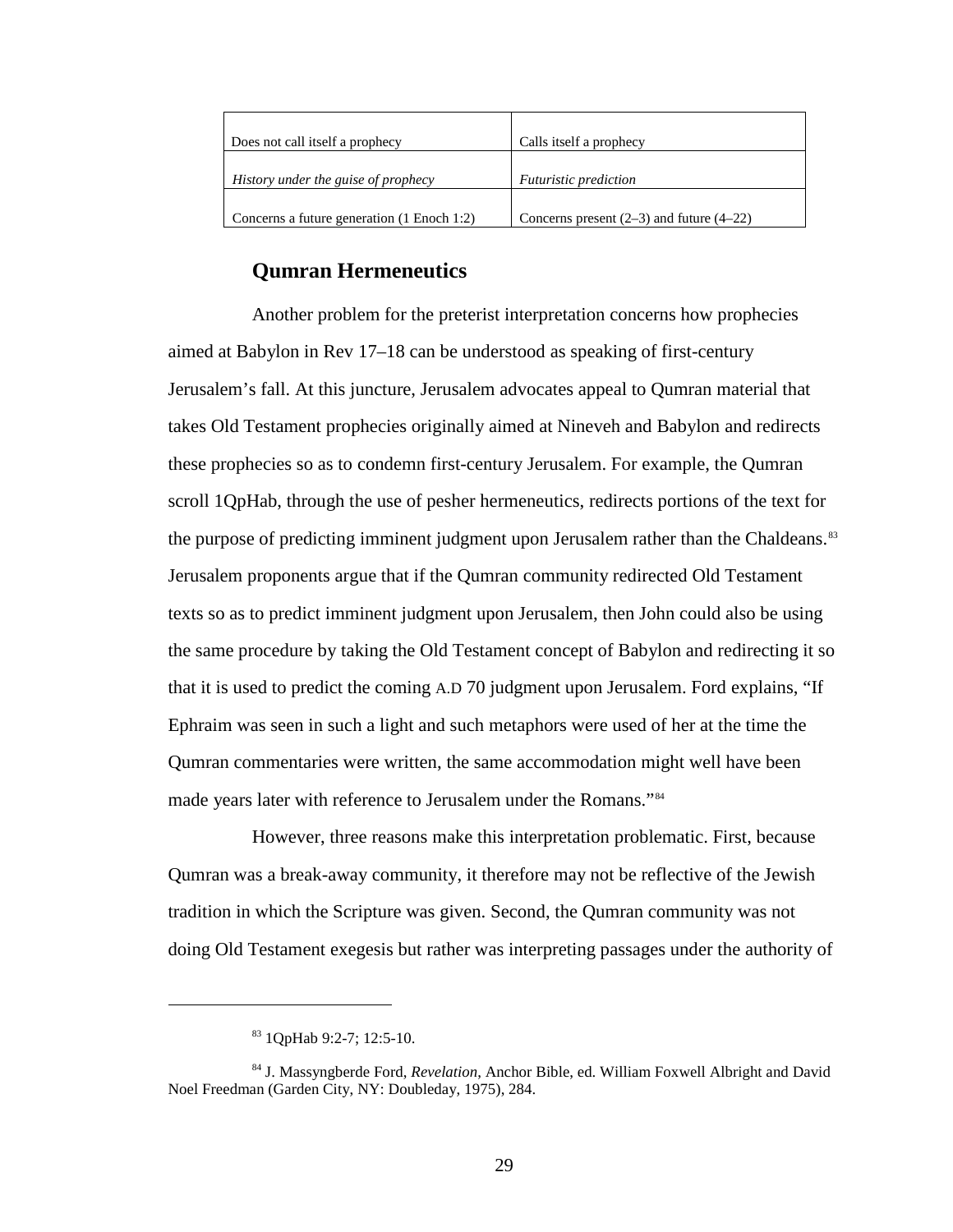the Teacher of Righteousness. Third, one must also proceed with caution before equating biblical and Qumran hermeneutics because the community commonly disregarded the original context of a citation. After researching several explicit quotations, Fitzmyer found only seven quotations where the community considered the original context. The rest were modernized (11), accommodated (12), and applied in the new eschaton (10).<sup>[85](#page-29-0)</sup>

# **First-Century Relevance**

 $\overline{a}$ 

Preterists contend that interpreting Revelation's prophecies as concerning the distant future is to make the book irrelevant to the seven churches (Rev 2–3), which were John's original addressees. Because of their prior belief that John's prophecy must have been immediately applicable to John's original audience, preterists dismiss interpretations of Babylon in Rev 17–18 that place the fulfillment of this prophecy in an era other than the first-century. Preston incorporates this perspective in his criticism of a futurist understanding of these chapters. According to Preston, suggesting:

...that Revelation simply depicts a yet future time…"At the end of history..."...one has to ask how all of this was relevant, or comforting to John's audience. This idea suggests that John was writing to suffering saints, longing for vindication, and yet, God ignores those urgent pleas to tell them of events and times unrelated to their traumatic situation. This completely undermines the 'occasional' nature of the book.[86](#page-29-1)

However, it is quite common throughout the Old Testament prophetic material for God to comfort His people in the present by furnishing them with a vision of the distant future. The Book of Isaiah amply refutes the idea that the prophecy must relate directly to the writer's original audience. Isaiah not only sought to address the needs of his own day (Isa 1–35) but also the needs of a future generation of Jews in the Babylonian Captivity (Isa 40–55). Also, Isaiah's futuristic prophecies as recorded in Isa

<span id="page-29-1"></span><span id="page-29-0"></span><sup>85</sup> Joseph Fitzmyer, "The Use of Explicit Old Testament Quotations in Qumran Literature and in the New Testament," *New Testament Studies* 7 (1961): 305-33.

<sup>86</sup> Preston, *Who Is This Babylon?* , 116-17.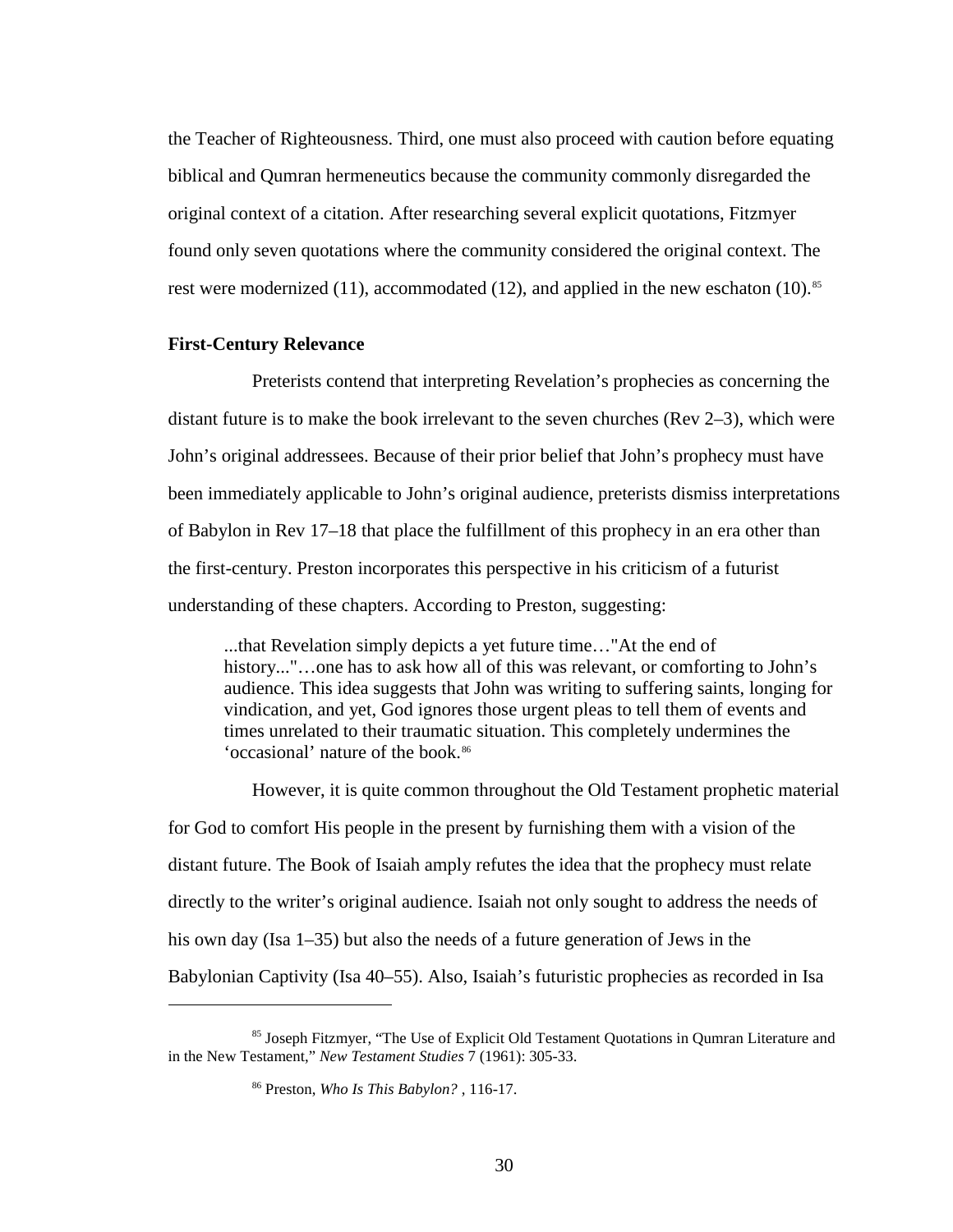40–66 were designed to comfort Israel in her present adverse circumstances in 700 B.C. In fact, the messianic predictions found in Isa 53 would not be fulfilled within the lifetimes of Isaiah's original audience but rather would find their fulfillment nearly seven centuries later. This same pattern is seen in other Old Testament prophetic material (Ezek 34–48; Amos 9:11-15; Zech 12–14). Revelation simply follows this Old Testament pattern by providing the persecuted churches (Rev 2–3) with a futuristic vision communicating that God will ultimately conquer all forces oppressing the church at the end of history (Rev 4– 22).

### **Weaknesses With the Preterist Position**

Now that the preterist arguments have been responded to, let us conclude by offering four general weaknesses with the preterist position. They include the date of the Apocalypse, unfulfilled Old Testament prophecy regarding Babylon, Babylon's idolatrous description, and Babylon's similarities with Tyre.

### *Revelation's Late Date*

The preterist contends that most of the prophecies found in Revelation were fulfilled in A.D. 70. Obviously, this view is unworkable if it can be established that the book was written after A.D. 70. Thus, the preterist view has the disadvantage of date dependency. In other words, it is possible to be an idealist, historicist, and futurist regardless if the interpreter holds to a Neronian (A.D. 65) or Domitianic date (A.D. 95) for the composition of Revelation. However, the preterist enjoys no similar luxury since any date other than a pre A.D. 70 date for the composition of the book destroys his view. Preterists themselves acknowledge this. According to Gentry, "If the late-date of around A.D. 95–96 is accepted, a wholly different situation would prevail. The events in the mid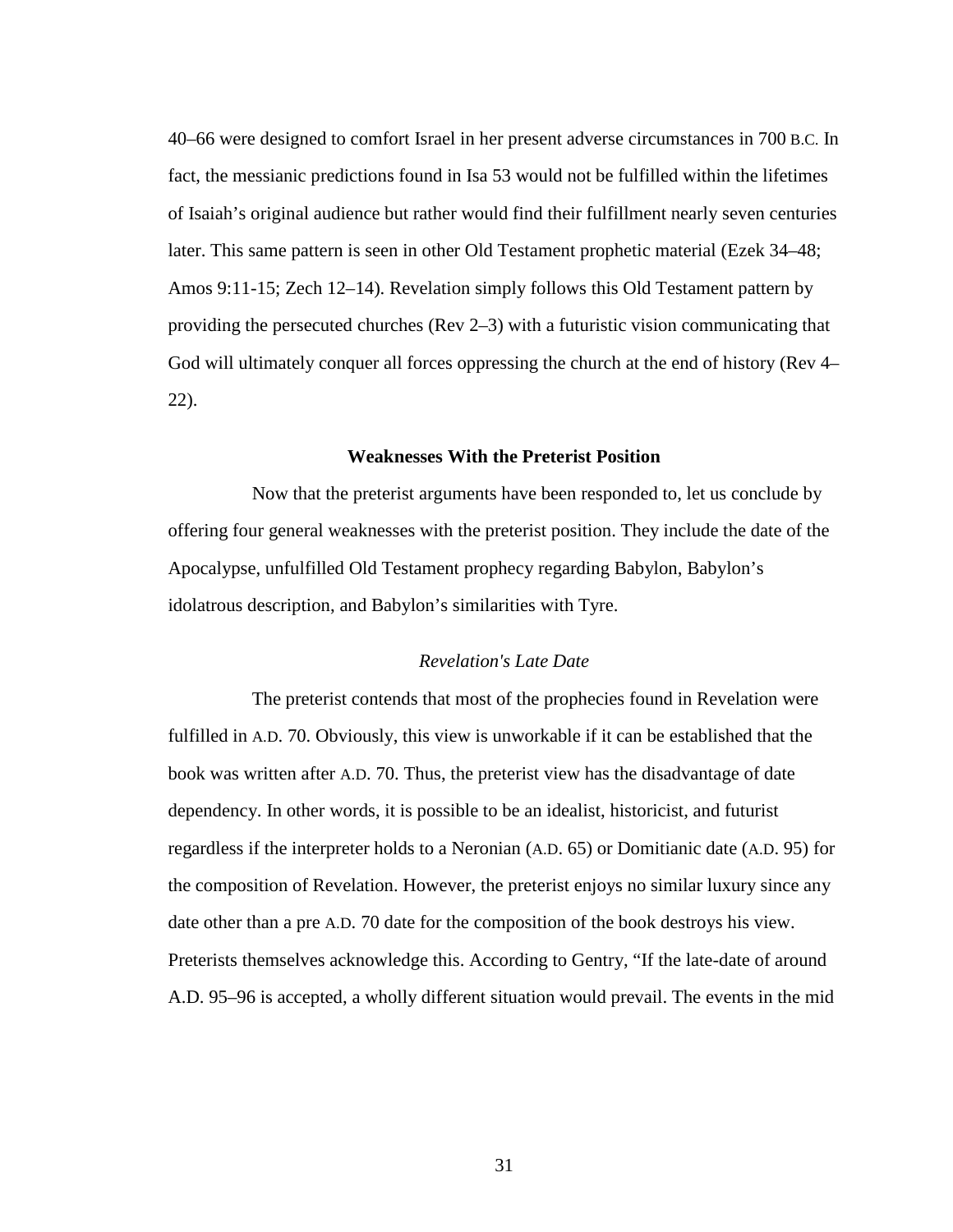and late 60s of the first century would be *absolutely excluded* as possible fulfillments."<sup>[87](#page-31-0)</sup> Such early date dependency is problematic for the preterist interpretation since most New Testament scholars date the composition of the Apocalypse during the reign of Domitian rather than Nero. In fact, past and recent scholarship has adequately responded to both the external and internal arguments that preterists have advanced for the early dating of Revelation.<sup>[88](#page-31-1)</sup>

#### *Unfulfilled Old Testament Prophecy Regarding Babylon*

A problem for the preterist interpretation of Babylon relates to unfulfilled Old Testament prophecies concerning Babylon's destruction. Such unfulfilled Old Testament passages include Isaiah 13–14; Jer 50–51; and Zech 5:5-11.

### **Isaiah 13–14**

 $\overline{a}$ 

Isaiah 13–14 contains many elements that communicate futurity.<sup>[89](#page-31-2)</sup> For example, Isa 13 equates Babylon's destruction to the "day of the Lord" (Isa 13:6-9). Because this expression is likely non-technical referring to anytime that God intervenes in history (Exod 32:34), it can sometimes refer to historical events (Amos 5:18, 20; Ezek 13:5; 30:3). However, the term is overwhelmingly employed in eschatological contexts (Isa 2:12; Joel 1:15; 2:1, 11, 31; 3:14; Obad 15; Zeph 1:7, 14; Zech 14:1; Mal 4:5; 1 Thess 5:2; 2 Thess 2:2; 2 Pet 3:10). Isaiah 13:10-13 also refers to cosmic disturbances. Sproul notes how the existence of similar language in the Olivet Discourse (Matt 24:29-

<sup>87</sup> Gentry, *The Beast of Revelation*, 111.

<span id="page-31-1"></span><span id="page-31-0"></span><sup>88</sup> J. Ritchie Smith, "The Date of the Apocalypse," *Bibliotheca Sacra* 45 (April–June 1888); Hitchcock, "A Defense of the Domitianic Date of the Book of Revelation"; Robert L. Thomas, "Theonomy and the Dating of Revelation," *The Master's Seminary Journal* 5 (Fall 1994).

<span id="page-31-2"></span><sup>89</sup> Pink, *The Antichrist*, 240-43; Henry Morris, *The Revelation Record: A Scientific and Devotional Commentary on the Book of Revelation* (Wheaton, Ill: Tyndale, 1983), 48; G. H. Lang, *The Revelation of Jesus Christ: Select Studies* (London: Paternoster, 1948), 300-04; George Hawkins Pember, *The Antichrist, Babylon, and the Coming of the Kingdom* (Miami Springs, FL: Schoettle, 1988), 84-105.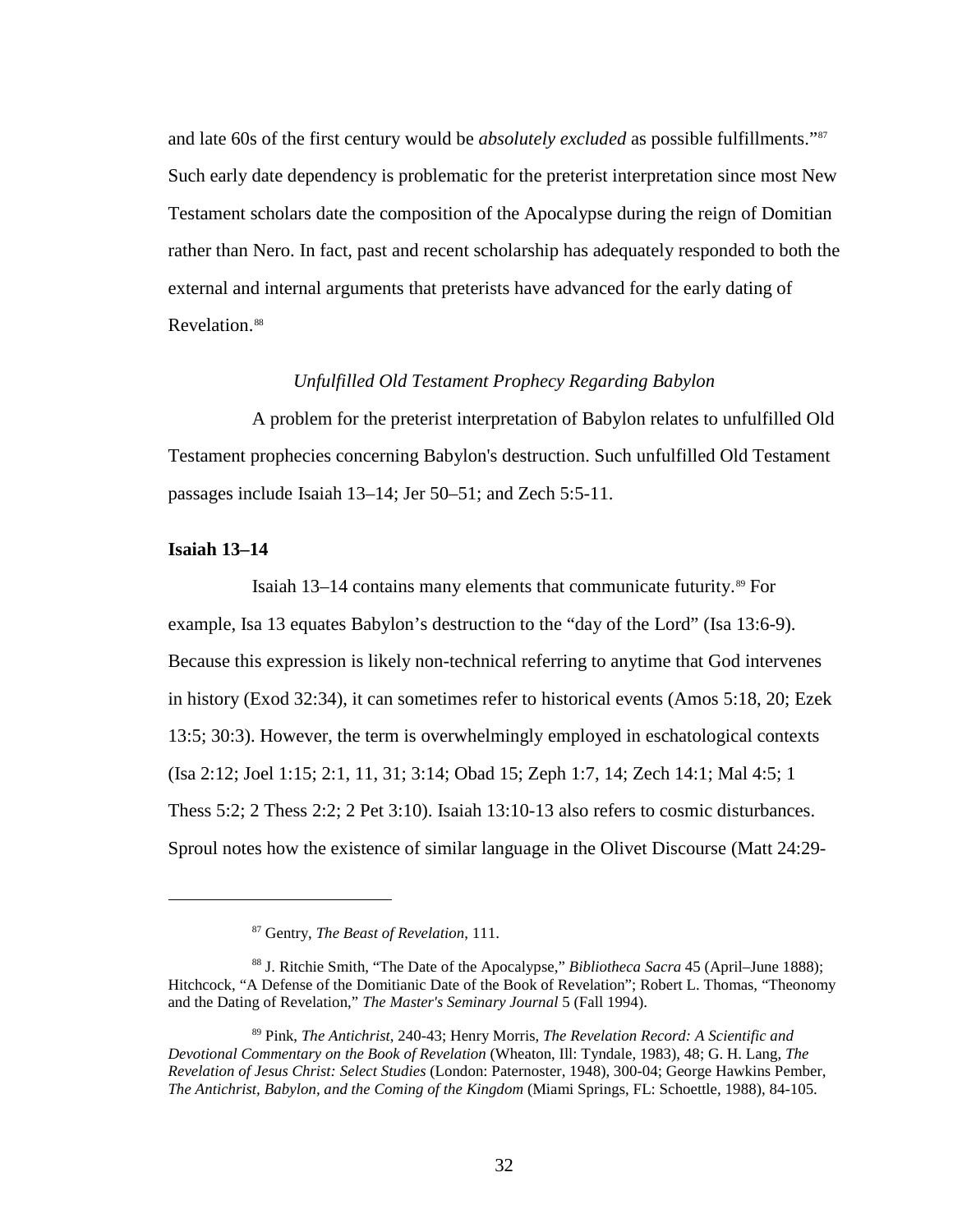31) poses a problem for the preterist interpretation. He says, "This passage describes the parousia in vivid and graphic images of astronomical perturbations. It speaks of signs in the sky that will be visible. . . . Perhaps no portion of the Olivet Discourse provides more difficulties to the preterist view than this one."[90](#page-32-0)

Isaiah 13:11-12 predicts that Babylon's fall would result in man becoming scarcer than gold. Isaiah also predicts that Babylon would experience sudden cataclysmic destruction similar to that suffered by Sodom and Gomorrah (Isa 13:19). In fact, Babylon's destruction would be final, thereby rendering her permanently uninhabitable (Isa 13:20-22). Also, Isa 14 indicates that the world's universal rest and peace (Isa 14:5- 8) and Israel's restoration (Isa 14:1-4) will transpire as a consequence of Babylon's destruction. Such national regeneration is typically portrayed in Scripture as a future event (Rom 11:25-27). It encompasses the earth experiencing the full knowledge of God (Hab 2:14) as well as Israel returning to her land (Isa 14:1) and possessing her enemies (Isa 14:2). Because it is difficult to connect these events with the historic fall of Babylon in 539 B.C. (Dan 5), they must be pointing to a future event.

### **Jeremiah 50–51**

 $\overline{a}$ 

Others have noticed a similar pattern in Jer 50–51.<sup>[91](#page-32-1)</sup> For example, Jer 50:3 predicts that an enemy from the north would destroy Babylon and yet the Persians came from the east. In addition, Jer 51:8 predicts that Babylon would be destroyed suddenly and yet Babylon's fall was a prolonged process encompassing many centuries. Furthermore, Jeremiah predicts that Babylon would be completely destroyed (Jer 50:3,

<sup>90</sup> R. C. Sproul, *The Last Days According to Jesus* (Grand Rapids: Baker, 1998), 42.

<span id="page-32-1"></span><span id="page-32-0"></span><sup>91</sup> Charles H. Dyer, "Jeremiah," in *Bible Knowledge Commentary*, ed. John F. Walvoord and Roy B. Zuck (Colorado Springs, CO: Chariot Victor, 1985), 1199-200; idem, "The Identity of Babylon in Revelation 17–18 (Part 2)," *Bibliotheca Sacra* 144 (October–December 1987): 443-49; Pink, *The Antichrist*, 243-45; Morris, *The Revelation Record: A Scientific and Devotional Commentary on the Book of Revelation*, 348; Lang, *The Revelation of Jesus Christ: Select Studies*, 300-04.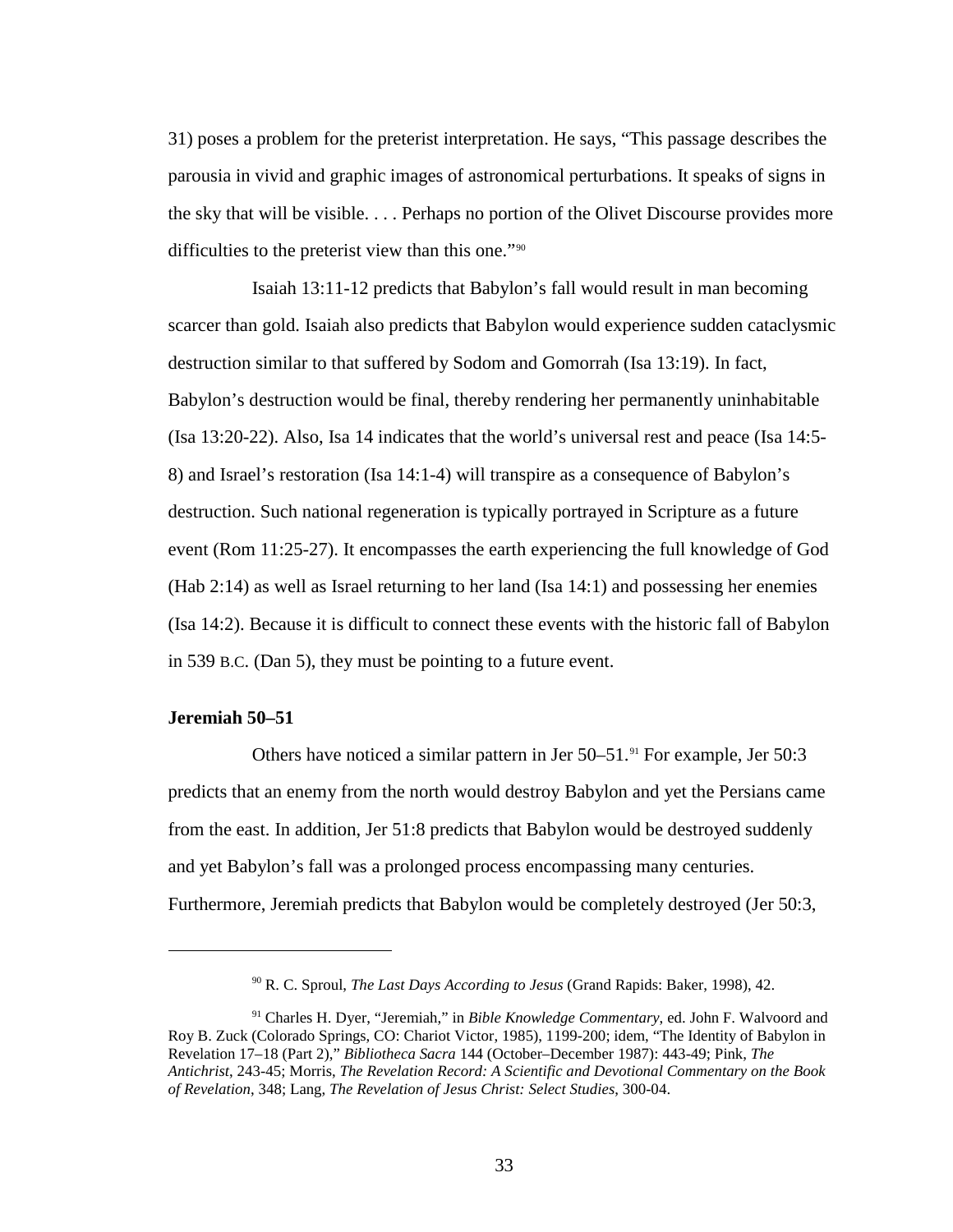13, 26, 39-40; 51:29, 43, 62) and yet Babylon remained vibrant long after 539 B.C. In fact, the city was influential during the Persian period as Daniel served there administratively (Dan 5:30; 6:1-3).

Moreover, Jer 51:26 predicts that Babylon's destruction would result in even her building materials never being used again and yet "... many towns and villages have been built out of the remains of Babylon."[92](#page-33-0) Also, Jeremiah predicts that believers would flee Babylon upon her destruction (Jer 50:8; 51:6, 45) and yet "there is no record of the Jews fleeing Babylon when she fell to Medo-Persia."[93](#page-33-1) Interestingly, Scripture specifically states that Daniel remained in Babylon after it fell to Persia (Dan 5:28, 30-31; 6:1-3). Finally, Jeremiah predicts the reuniting and national repentance of Israel following Babylon's fall (Jer 50:2, 4-5, 20; 51:50) and yet such a reuniting never took place after Babylon fell. In fact, postexilic Scripture evidences God's continual rebuking of His people. The Old Testament often portrays the reunification of the northern and southern kingdoms (Ezek 37) and the restoration of the nation (Amos 9:11-15; Jer 31) as events that are yet to transpire in the future. Again, because it is difficult to connect these events with the historic fall of Babylon in 539 B.C. (Dan 5), they must be pointing to a future event.

Walvoord summarizes as follows:

<span id="page-33-2"></span><span id="page-33-1"></span><span id="page-33-0"></span> $\overline{a}$ 

As far as the historic fulfillment is concerned, it is obvious from both Scripture and history that these verses have not been literally fulfilled. The city of Babylon continued to flourish after the Medes conquered it, and though its glory dwindled, especially after the control of the Medes and the Persians ended in 323 B.C., the city continued in some form or substance until A.D. 1000 and did not experience a sudden termination such as anticipated in this prophecy.<sup>[94](#page-33-2)</sup>

<sup>92</sup> Lang, *The Revelation of Jesus Christ: Select Studies*, 304.

 $93$  Dyer, "The Identity of Babylon in Revelation 17–18 (Part 2)," 447.

<sup>94</sup> John F. Walvoord, *The Nations in Prophecy* (Grand Rapids: Zondervan, 1967), 63-64.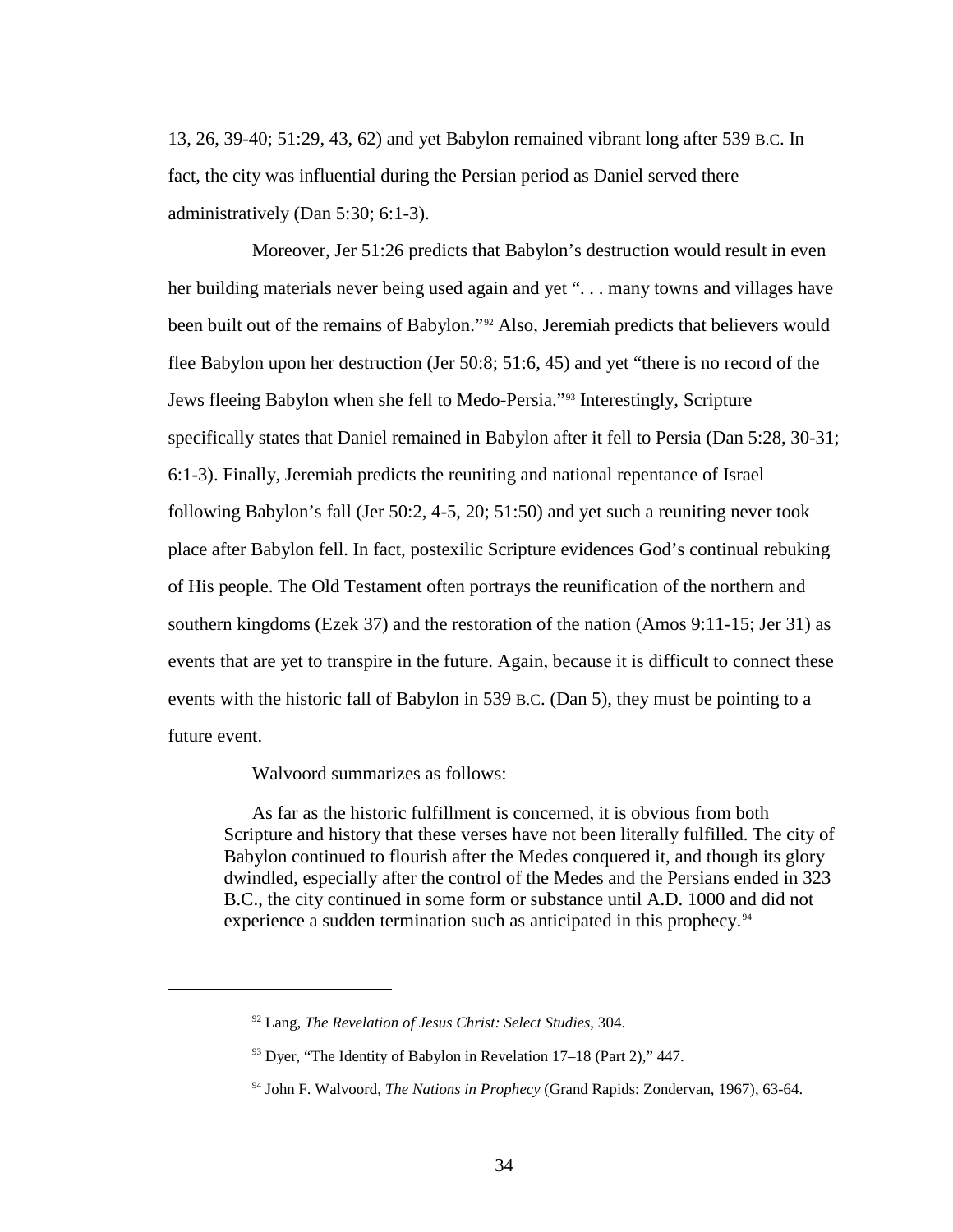# **Zechariah 5:5-11**

 $\overline{a}$ 

Many commentators decline to apply a normal hermeneutic to these chapters instead arguing that they are merely hyperbolic. They contend that Isa 13–14 and Jer 50– 51 were "essentially fulfilled" in 539 B.C. [95](#page-34-0) However, even granting this premise, the preterist is still unable to escape the implications of unfulfilled Old Testament prophecy regarding Babylon due to the presence of Zech 5:5-11, which also predicts a future prophetic role for Babylon.

In these verses, Zechariah sees a woman named wickedness carried away in an ephah in the last days to the land of Shinar where a temple will be built for her. In order to grasp the meaning of the vision, the following five elements must be understood. [96](#page-34-1) First, Zechariah saw a basket. Second, in the basket, Zechariah saw a woman signifying wickedness. Third, Zechariah saw the woman being pushed back into the basket as a heavy lid was placed on top of her. This incarceration of the woman in the basket signifies that God is in control and He will release her only in His time.

Fourth, Zechariah saw the basket being transported to the land of Shinar. The Old Testament repeatedly identifies Shinar or שְׁנָעָר as Babylonia, which is the exact same locale where the Tower of Babel as well as Nebuchadnezzar's Babylon once stood (Gen 10:10; 11:2; 14:1, 9; Isa 11:11; Dan 1:2). Fifth, Zechariah was told that the woman one day would be released and set upon the pedestal of a house in Shinar. The Hebrew word for house is בְּיָת. This is the same word used to describe the temple that Solomon would one day build for God (2 Sam 7:13). Because this part of the vision conjures up religious imagery, it communicates that the woman will be vested with future religious

<span id="page-34-0"></span><sup>&</sup>lt;sup>95</sup> Homer Heater, "Do the Prophets Teach That Babylonia Will Be Rebuilt in the Eschaton?," *Journal of the Evangelical Theological Society* 41 (March 1998); Robert B. Chisholm, *Handbook on the Prophets* (Grand Rapids: Baker, 2002), 53, 213.

<span id="page-34-1"></span><sup>96</sup> Pink, *The Antichrist*, 281; Charles Dyer and Eugene Merrill, *Old Testament Survey*, ed. Charles R. Swindoll and Roy B. Zuck (Nashville: Word, 2001), 825-26.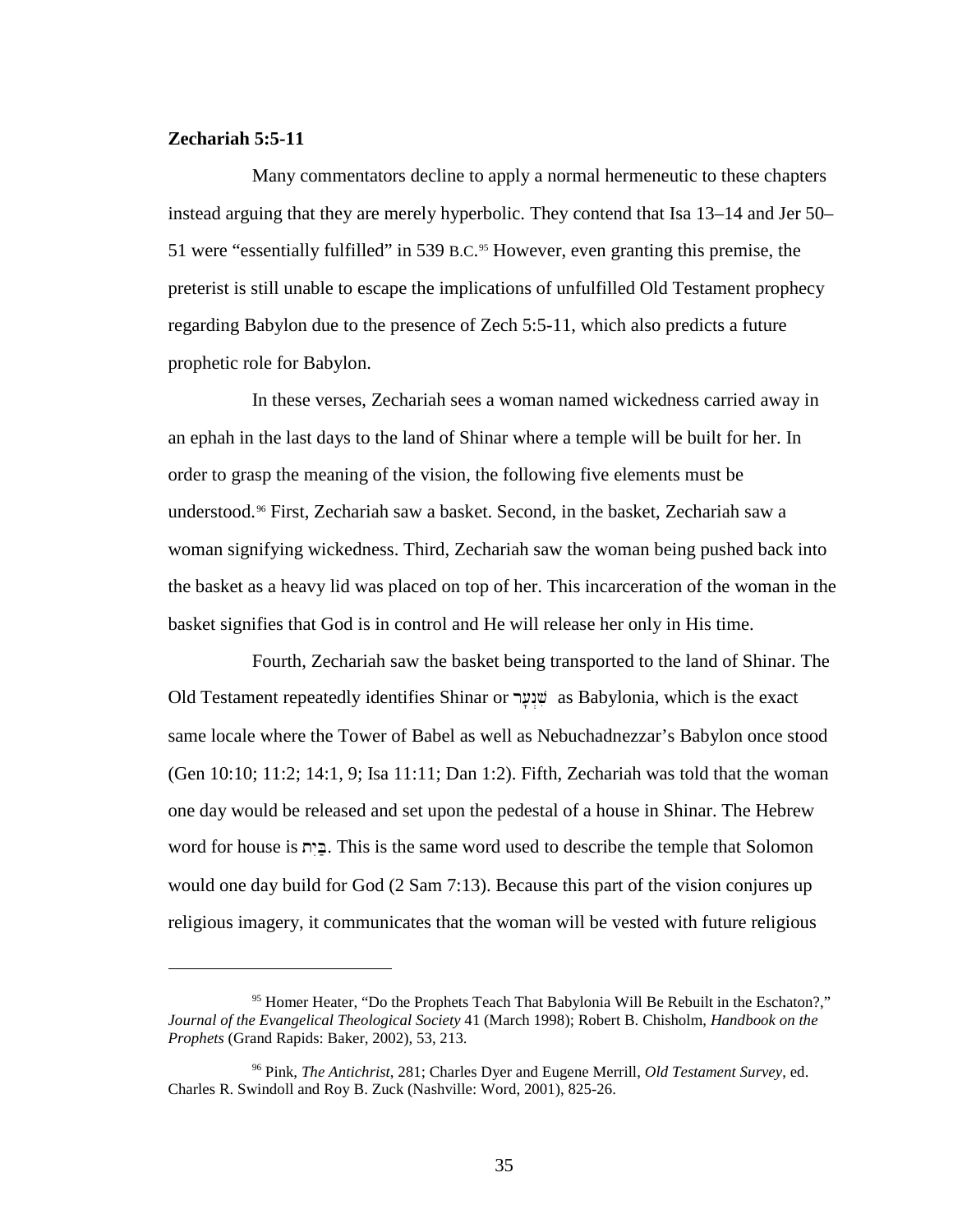authority. Putting all of this together, Zechariah's vision teaches that in God's providence, wickedness and religion will once again return to the land of Babylonia.

What is striking about this vision is that it was given in 519 B.C. (Zech 1:7) or twenty years after the historic fall of Babylon in 539 B.C. Thus, the timing of Zech 5:5-11 prevents this prophecy from being interpreted as having already been fulfilled in the same manner in which Isa 13–14 and Jer 50–51 are sometimes understood as "essentially fulfilled" in Babylon's historic fall. How can Zech 5:5-11 be connected with the fall of historic Babylon in 539 B.C. if this prophecy was given 20 years after the fact? According to Newton, "That this event predicted in this remarkable passage remains still unaccomplished, is sufficiently evident from the fact of Zechariah's having prophesied after Babylon had received that blow under which it has gradually waned. Zechariah lived after Babylon had passed into the hands of the Persians . . ."[97](#page-35-0)

#### **Futuristic Fulfillment**

 $\overline{a}$ 

If these passages remain unfulfilled, a futuristic revived and destroyed Babylon represents the only time in history for these passages to achieve their realization. This perspective becomes evident by noting the similarities between Jer 50–51 and Rev 17–18.<sup>[98](#page-35-1)</sup> For example, both passages associate Babylon with a golden cup (Jer 51:7; Rev 17:3-4; 18:6), dwelling on many waters (Jer 51:13; Rev 17:1), intoxicating the nations (Jer 51:7; Rev 17:2), and having the same name (Jer 50:1; Rev 17:5; 18:10). Moreover, both passages analogize Babylon's destruction to a stone sinking into the Euphrates (Jer 51:63-64; Rev 18:21) and depict Babylon's destruction as sudden (Jer 51:8; Rev 18:8), caused by fire (Jer 51:30; Rev 17:16; 18:8), final (Jer 50:39; Rev 18:21), and deserved

<span id="page-35-0"></span><sup>97</sup> Benjamin Willis Newton, *Babylon: Its Future, History, and Doom. With Remarks on the Future of Egypt and Other Eastern Countries*, 3rd ed. (London: Wertheimer, 1890), 64.

<span id="page-35-1"></span><sup>98</sup> Dyer, "The Identity of Babylon in Revelation 17–18 (Part 2)," 441-43; Bullinger, *The Apocalypse Or "The Day of the Lord"*, 546; Pink, *The Antichrist*, 287-90; Thomas, *Revelation 8–22: An Exegetical Commentary*, 307.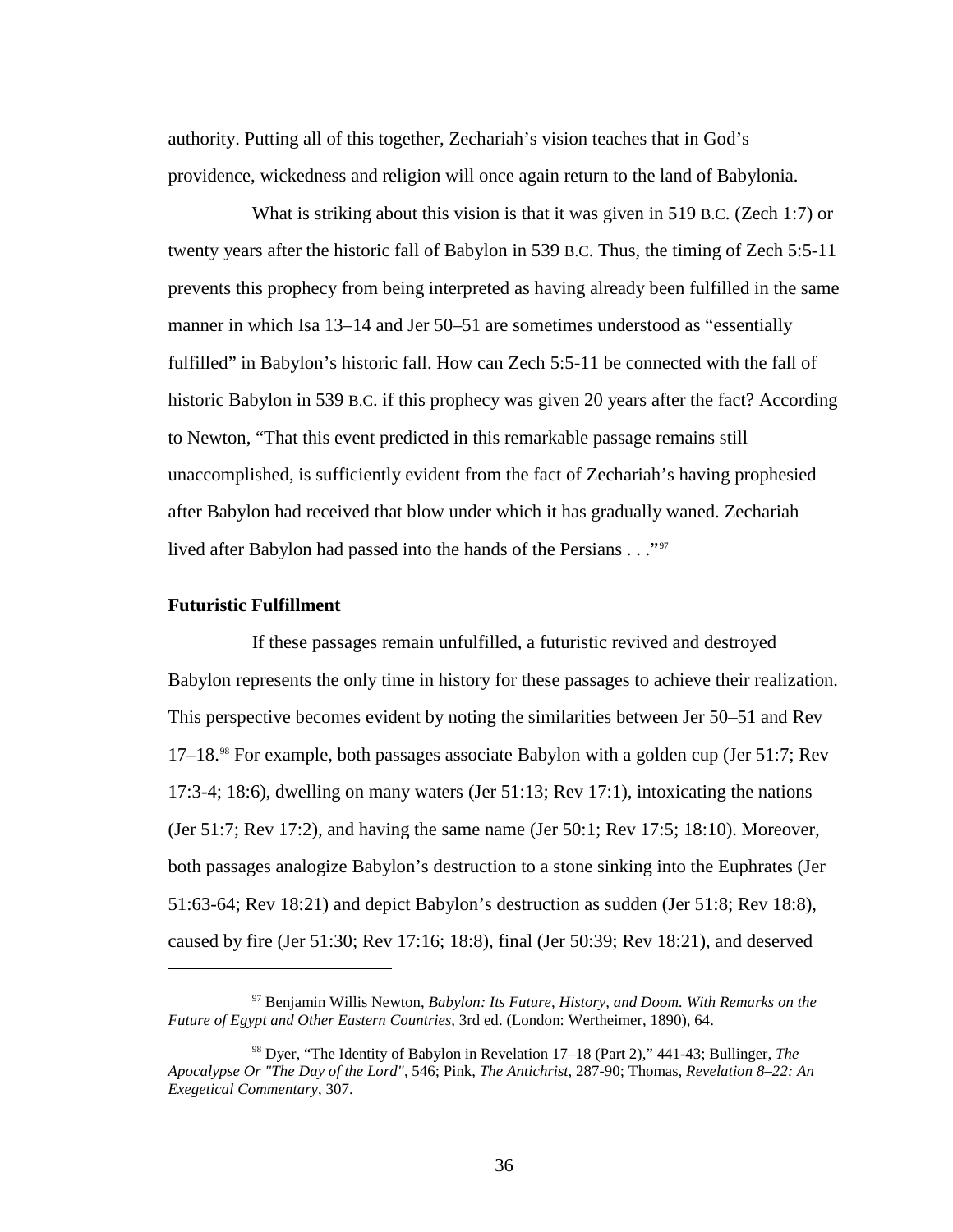(Jer 51:63-64; Rev 18:21). Furthermore, both passages describe the response to Babylon's destruction in terms of God's people fleeing (Jer 51:6, 45; Rev 18:4) and heaven rejoicing (Jer 51:48; Rev 18:20). Other commentators have also noticed how frequently John in Rev 17–18 draws from the imagery of Jer 50–51.

Regarding Zech 5:5-11, Revelation 17–18 speaks of these same elements when it mentions a woman (17:1), wickedness (17:2), and religion (17:2) in Shinar or the city of Babylon (Rev 17:18; 18:10).<sup>[99](#page-36-0)</sup> Thus, regarding Zech 5:5-11, Pink observes, "The vision or prophecy contains the germ which is afterward expanded and developed in such detail in Rev. 17 and 18."[100](#page-36-1) Thus, Seiss observes, " . . . there are Scripture prophecies which I am at a loss to understand except upon the theory that Babylon will be restored, become a commercial centre, and be the last of the world's great centers to go down under the terrific visitations of the day of the Lord."[101](#page-36-2)

### **Injury to Preterism**

<span id="page-36-0"></span> $\overline{a}$ 

In sum, if it can be demonstrated that these Old Testament passages have never been completely fulfilled historically but instead await a future fulfillment, then an additional problem is created for the preterist interpretation since it leaves no place for these passages to find their realization. Unlike the preterist, many futurists have no difficulty explaining when these Old Testament prophecies regarding Babylon's fall will be fulfilled since they see either Rev 18 or Rev 17–18 as speaking of a revived Babylon that is destined to be destroyed in the coming Tribulation period. In other words, if Isa 13–14 and Jer 50–51 have not yet been fulfilled, then there is no logical place in the preterist system for these Old Testament prophecies to be realized. This is because the

<sup>99</sup> Hitchcock, *The Second Coming of Babylon*, 109.

<sup>100</sup> Pink, *The Antichrist*, 281.

<span id="page-36-2"></span><span id="page-36-1"></span><sup>&</sup>lt;sup>101</sup> J. A. Seiss, *The Apocalypse: A Series of Special Lectures on the Revelation of Jesus Christ, with Revised Text* (Philadelphia, PA: Approved, 1865; reprint, Grand Rapids, Zondervan, 1977), 398.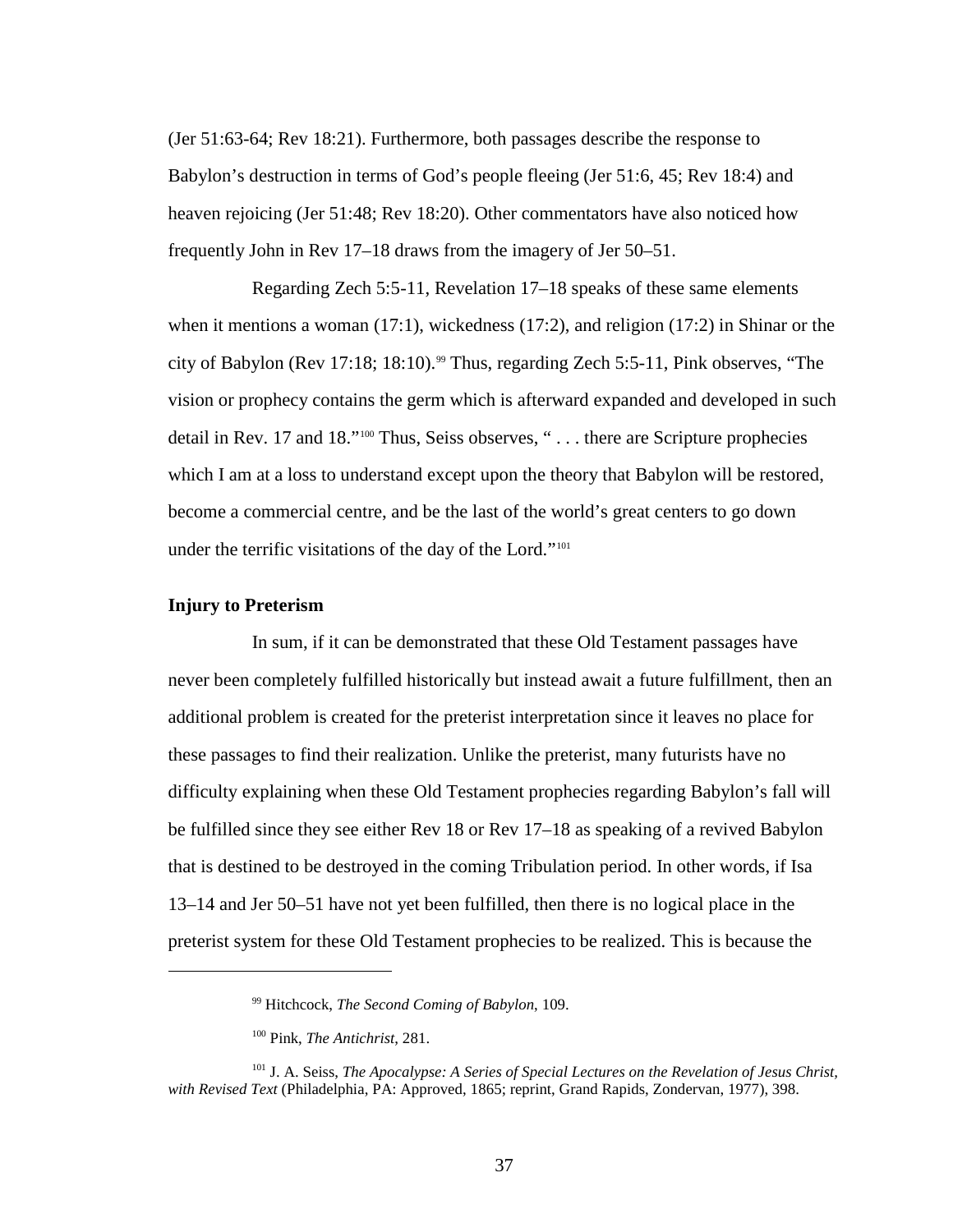preterist understands Babylon of Rev 17–18 as Jerusalem. Therefore, there is no way for the Old Testament passages regarding Babylon's fall to be fulfilled in preterism unless the meaning of these passages also changes from Babylon to Jerusalem. Because these Old Testament prophecies were originally directed at Babylon (Isa 13:1; Jer 50:1; Zech 5:11), such a proposition damages the stability of meaning of these prophecies in between the Old Testament and the Book of Revelation. All of this is to say that the preterist system is damaged to the extent that it can be shown that the Old Testament passages regarding Babylon's fall have never been fulfilled.

#### *Babylon's Idolatry*

Another problem with identifying Babylon of Rev 17–18 as first-century Jerusalem involves John's description of idolatrous Babylon. Such a sin was uncharacteristic of first-century Judaism. Because first-century Jews recognized that idolatry had caused the exile, this realization had the tendency to rid first-century Israel of this particular sin (Rom 2:22). Regarding Jewish idolatry, "The captivity of the people of Israel at the hands of the Babylonians produced a permanent cure for the sin of idolatry. Never again, even to the present time, has Judaism succumbed to idolatry. In the gospels there is virtually nothing about idolatry . . ."[102](#page-37-0)

However, in Rev 17–18, John employs five words that are often associated with the technical sin of idolatry when used in other sections of Scripture and also elsewhere within the Apocalypse.<sup>[103](#page-37-1)</sup> They include: δαιμονίων (Rev 18:2; 9:20; 1 Cor 10:19-20), πορνεία (Rev 17:1-2; 2:14, 20; 9:21; Ezek 16:15, 21, 36), φαρμακείᾳ (Rev 18:23; 9:21; 21:8; 22:15; Gal 5:20), βδελυγμα (Rev 17:4-5; 21:8, 27; 22:15), and ἀκάθαρτα (Rev 17:4; 2 Cor 6:16-17; Eph 5:5). Thus, the existence of these five words in

<span id="page-37-0"></span><sup>102</sup> Youngblood, Bruce, and Harrison, eds., *Nelson's New Illustrated Bible Dictionary*, 592.

<span id="page-37-1"></span><sup>103</sup> Johnson, "Revelation," 555-56, 66; Beale, *The Book of Revelation*, 849, 922-23.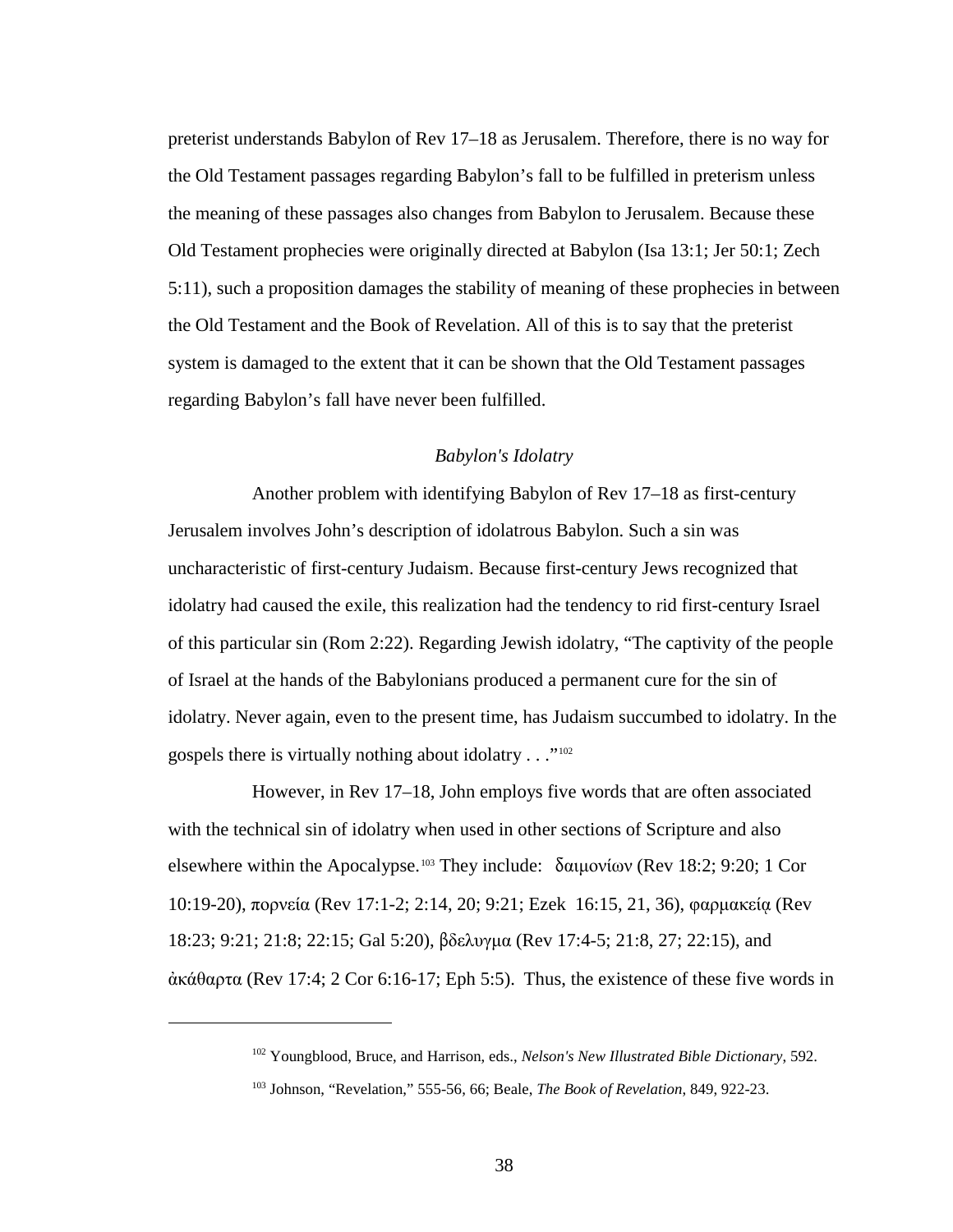Rev 17–18 indicates Babylon's heavy involvement with idolatry. Such a sinful description is inconsistent with a first-century Jerusalem interpretation of these chapters since idolatry was uncharacteristic of first-century Judaism.

### *Babylon' s Similarities With Tyre*

There are some similarities between first-century Jerusalem and Babylon of Rev 17–18 that the preterist appeals to in order to support his Babylon-equals-Jerusalem formula. For example, the preterist points to how the double recompense language of Rev 18:6 is used only of Jerusalem in Scripture (Exod 22:4; Isa 61:7; Jer 16:18; 17:18). He also observes the parallels between Rev 18:22-23 and Jer 25:10, which pertains to Jerusalem's fall. In addition, the preterist observes the similarities between the inscription upon the harlot's forehead and similar descriptions of Old Testament Israel (Exod 28:36- 38; Jer 3:3).

However, noting some similarities between Babylon and Jerusalem does not prove the preterist case since John in Rev 17–18 appears to be borrowing imagery and language from past destructions of multiple cities, including Jerusalem, in an attempt to depict the manner of Babylon's fall. Commentators of all persuasions recognize Tyre's prominence in these chapters. According to Prigent, "Rev 17 was obviously inspired by Jer 51; the model for Rev 18, on the other hand, is found in Ezek 27–28."[104](#page-38-0) In addition to Tyre, the imagery of many other cities is present in Rev 17–18. Even preterists, like Steve Gregg, observe this reality. He notes:

The entire chapter is filled with allusions to the Old Testament prophecies against Babylon, Tyre, Sodom, and Jerusalem. The specific details do not need to be pressed as applicable to the present case if we accept the meaning that, in

<span id="page-38-0"></span><sup>104</sup> Pierre Prigent, *Commentary on the Apocalypse of St. John*, trans. Wendy Pradels (Tübingen: Mohr Siebeck, 2001), 498.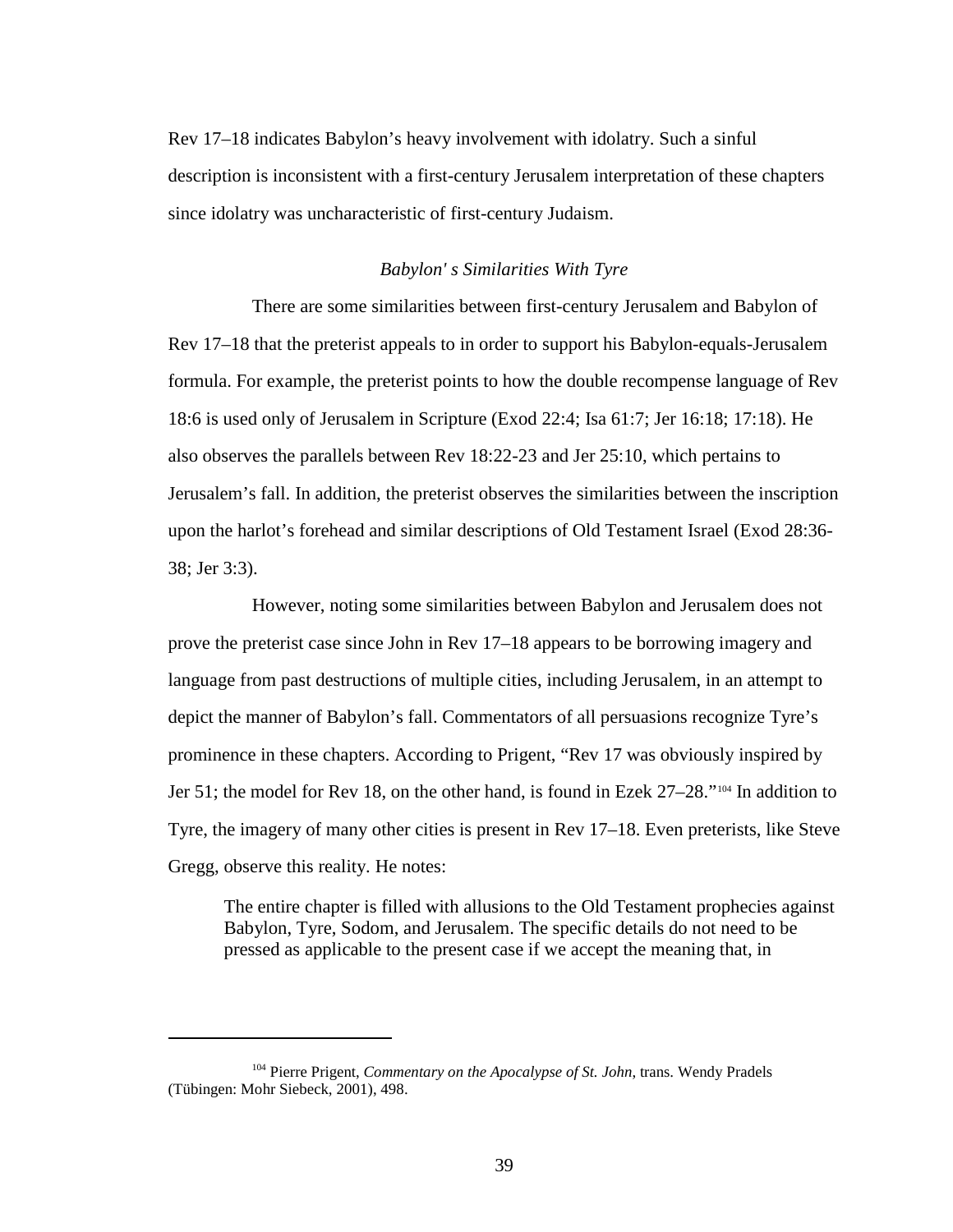principle, the judgment of this city is like God's historical judgments upon great cities of the past.<sup>[105](#page-39-0)</sup>

In sum, if it is valid to identify Babylon of Rev 17–18 based upon similar imagery with Old Testament descriptions of Jerusalem as the preterist position contends, then by the same logic Tyre, Assyria, Nineveh, Edom, and Sodom are also equally viable candidates for the identification of Babylon. In fact, there are just as many parallels between Babylon and each of these five cities as there are between Babylon and Old Testament descriptions of Jerusalem.

### **Conclusion**

The first part of the paper represented a response to the arguments that preterists employ in order to identify Babylon as first-century Jerusalem. This first major division contained two parts. First, arguments from within Rev 17–18 were analyzed. Second, arguments from outside Rev 17–18 were scrutinized. The second part of the paper set forth some general weaknesses with the preterist identification of the harlot as first-century Jerusalem.

Thus, it has been demonstrated that the preterist Jerusalem position is fraught with so many difficulties that it remains the least preferable or least probable option in comparison to the remaining competing positions. Because the exegetical, contextual, and geographic details do not support the interpretation that Babylon of Rev 17–18 is first-century Jerusalem, interpreters are obligated to consider other options in their attempt to identify the harlot. For now, it is sufficient to say that Babylon the Great described in these chapters and related passages is not something that has already been manifested back in the first-century. Rather, Babylon is something that is destined to one day arrive on the future world scene.

<span id="page-39-0"></span><sup>105</sup> Gregg, ed., *Revelation: Four Views: A Parallel Commentary*, 428.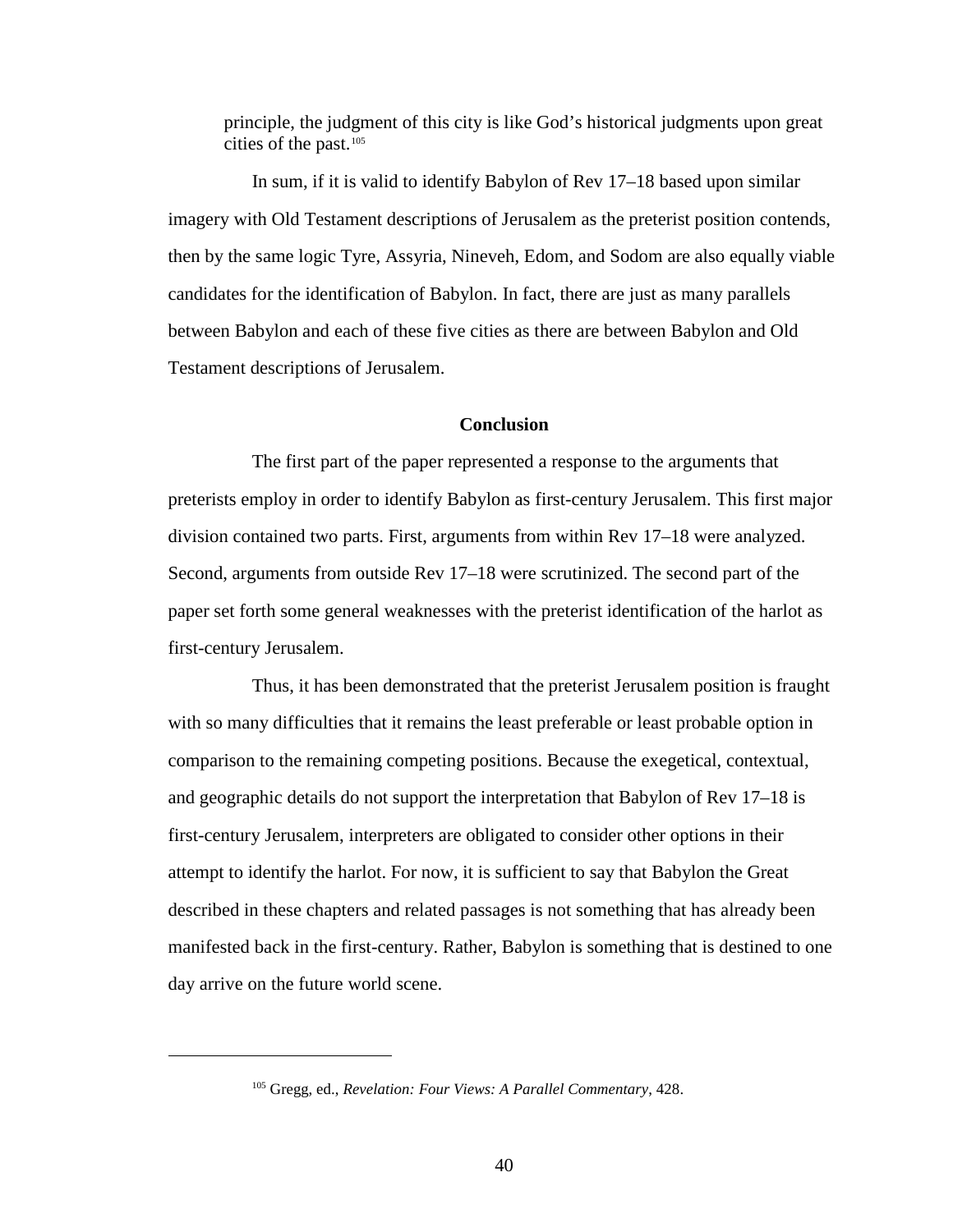### **Bibliography**

- Appian. *Roman History*. Translated by Horace White. Loeb Classical Library. Cambridge: Harvard University Press, 1912–1913.
- Balyeat, Joseph. *Babylon, the Great City of Revelation*. Servierville, TN: Onward, 1991.
- Bass, Ralph E. *Back to the Future: A Study in the Book of Revelation*. Greenville, SC: Living Hope, 2004.
- Beagley, Alan James. *The 'Sitz Im Leben' of the Apocalypse with Particular Reference to the Role of the Church's Enemies*. Vol. 50. Beiheft Zur Zeitschrift Für Die Neutestamentliche Wissenschaft Und Die Kunde Der Älteren Kirche, ed. Erich Gräβer. Berlin: de Gruyter, 1987.
- Beale, G. K. *The Book of Revelation*. New International Greek Testament Commentary, ed. I. Howard Marshall and Donald A. Hagner. Grand Rapids: Eerdmans, 1999.
- Bruce, F. F. "Revelation." In *International Bible Commentary with the New International Version*, ed. F. F. Bruce, 1593-629. Grand Rapids: Zondervan, 1986.
- Bullinger, E. W. *The Apocalypse Or "The Day of the Lord"*. London: Eyre & Spottiswoode, 1909. Reprint, London: Samuel Bagster & Sons, 1972.
- Carrington, Philip. *The Meaning of Revelation*. London: Society for Promoting Christian Knowledge, 1931.
- Chilton, David. *The Days of Vengeance: An Exposition of the Book of Revelation*. Tyler, TX: Dominion, 1987.
- Chisholm, Robert B. *Handbook on the Prophets*. Grand Rapids: Baker, 2002.
- Constable, Thomas L. "Notes on 1 Corinthians." Online: [www.soniclight.com.](http://www.soniclight.com/) Accessed 27 July 2008.
- Dyer, Charles H. "Jeremiah." In *Bible Knowledge Commentary*, ed. John F. Walvoord and Roy B. Zuck, 11323-1206. Colorado Springs, CO: Chariot Victor, 1985.

\_\_\_\_\_\_\_\_. *The Rise of Babylon*. rev. ed. Chicago: Moody, 2003.

\_\_\_\_\_\_\_\_. "The Identity of Babylon in Revelation 17–18 (Part 2)." *Bibliotheca Sacra* 144 (October–December 1987): 433-49.

Dyer, Charles, and Eugene Merrill. *Old Testament Survey*, ed. Charles R. Swindoll and Roy B. Zuck. Nashville: Word, 2001.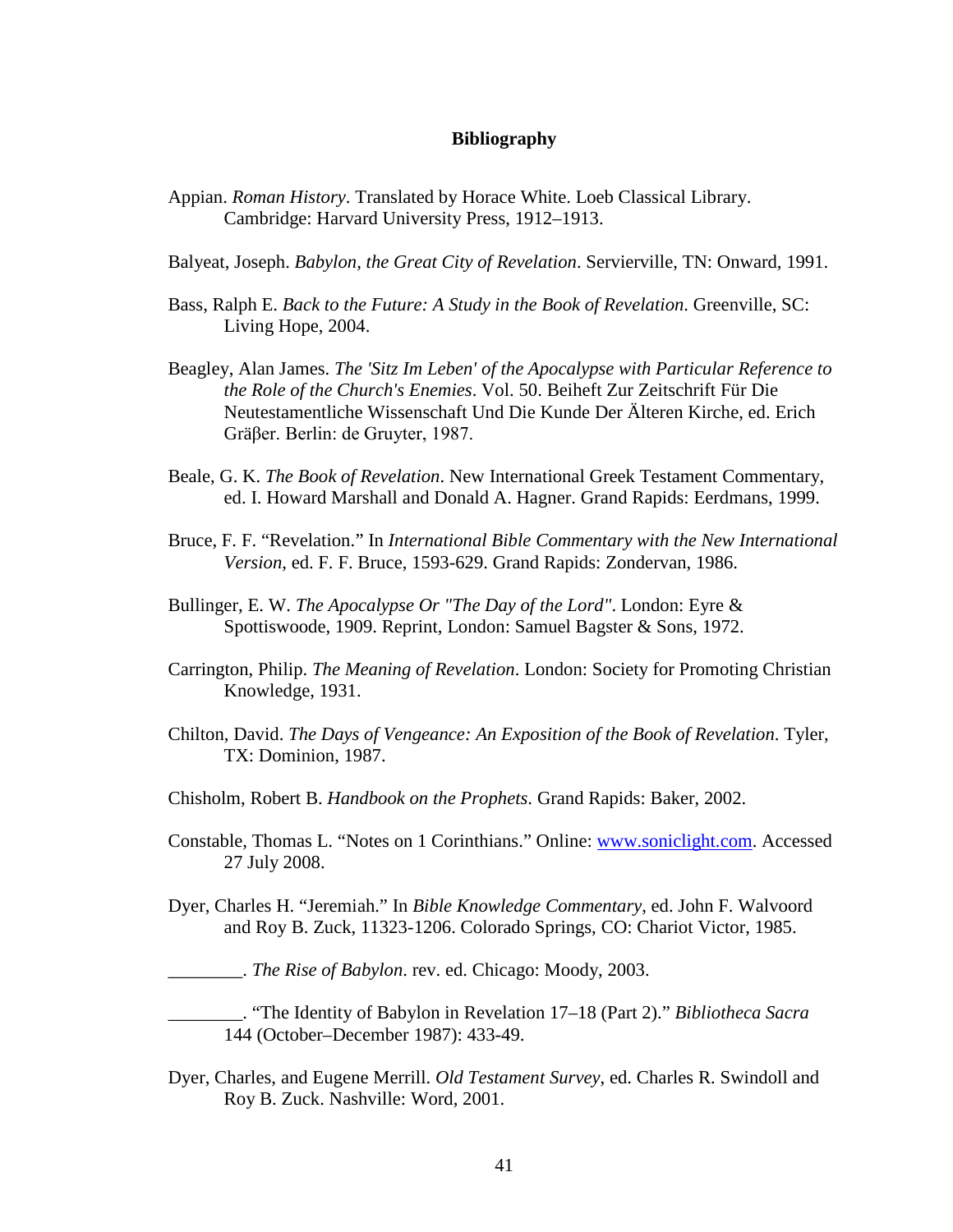- Elliott, E. B. *Horae Apocalypticae; or a Commentary on the Apocalypse, Critical and Historical; Including Also an Examination of the Chief Prophecies of Daniel*. 4th ed. Vol. 4. London: Seelys, 1851.
- Eusebius. *Ecclesiastical History*. Translated by Kirsopp Lake, vol. 1. 2 vols. Loeb Classical Library. New York: Putnam, 1926.
- Fitzmyer, Joseph. "The Use of Explicit Old Testament Quotations in Qumran Literature and in the New Testament." *New Testament Studies* 7 (1961): 297-333.
- Ford, J. Massyngberde. *Revelation*. Anchor Bible, ed. William Foxwell Albright and David Noel Freedman. Garden City, NY: Doubleday, 1975.
- Garland, Tony. *A Testimony of Jesus Christ–Volume 2: A Commentary on the Book of Revelation*. Camano Island, WA: Spirit and Truth, 2004.
- Gentry, Kenneth L. *Before Jerusalem Fell: Dating the Book of Revelation*. Tyler, TX: Institute for Christian Economics, 1989.

\_\_\_\_\_\_\_\_. *He Shall Have Dominion: A Postmillennial Eschatology*. 2nd and rev. ed. Tyler: TX: Institute for Christian Economics, 1997.

\_\_\_\_\_\_\_\_. "A Preterist View of Revelation." In *Four Views on the Book of Revelation*, ed. C. Marvin Pate, 37-92. Grand Rapids: Zondervan, 1998.

\_\_\_\_\_\_\_\_. *The Beast of Revelation*. rev. ed. Powder Springs, GA: American Vision, 2002.

Gregg, Steve, ed. *Revelation: Four Views: A Parallel Commentary*. Nashville: Nelson, 1997.

Hanegraaff, Hank. *The Apocalypse Code*. Nashville, TN: Nelson, 2007.

- Heater, Homer. "Do the Prophets Teach That Babylonia Will Be Rebuilt in the Eschaton?" *Journal of the Evangelical Theological Society* 41 (March 1998): 23- 43.
- Hislop, Alexander. *The Two Babylons; or, the Papal Worship Proved to Be the Worship of Nimrod and His Wife*. 2nd American ed. Edinburgh: Wood, 1862. Reprint, New York: Loizeaux, 1959.

Hitchcock, Mark. *The Second Coming of Babylon*. Sisters, OR: Multnomah, 2003.

\_\_\_\_\_\_\_\_. "A Defense of the Domitianic Date of the Book of Revelation." Ph.D. diss., Dallas Theological Seminary, 2005.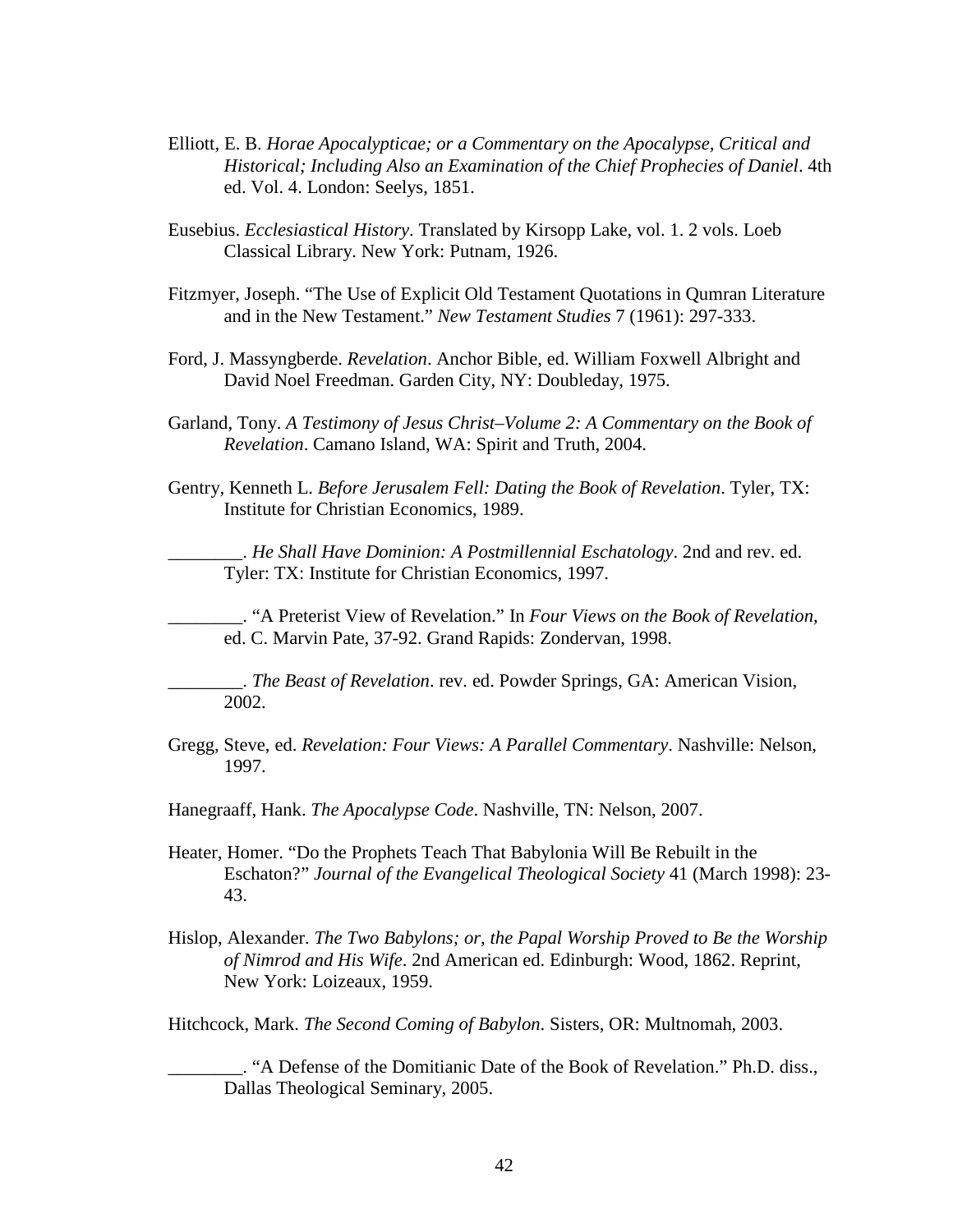- Hitchcock, Mark, and Thomas Ice. *Breaking the Apocalypse Code*. Costa Mesa, CA: Word for Today, 2007.
- Ice, Thomas. "The Great Tribulation Is Past: Rebuttal." In *The Great Tribulation: Past or Future? Two Evangelicals Debate the Question*, ed. Thomas Ice and Kenneth L. Gentry, 123-64. Grand Rapids: Kregel, 1999.

\_\_\_\_\_\_\_\_. "Has Bible Prophecy Already Been Fulfilled? (Part 2)." *Conservative Theological Journal* 4 (December 2000): 291-327.

- Johnson, Alan F. "Revelation." In *Expositor's Bible Commentary*, ed. Frank E. Gaebelein et al., vol. 12, 399-603. Grand Rapids: Zondervan, 1981.
- Lang, G. H. *The Revelation of Jesus Christ: Select Studies*. London: Paternoster, 1948.
- Larkin, Clarence. *The Book of Revelation*. Glenside, PA: Larkin, 1919.
- Martínez, Florentino García, ed. *The Dead Sea Scrolls Translated: The Qumran Texts in English*. Translated by Wilfred G. E. Watson, 2nd ed. Grand Rapids: Eerdmans, 1996.
- Morris, Henry. *The Revelation Record: A Scientific and Devotional Commentary on the Book of Revelation*. Wheaton, Ill: Tyndale, 1983.
- Murphy, Frederick J. *Early Judaism: The Exile to the Time of Jesus*. Peabody, MA: Hendrickson, 2002.
- Newton, Benjamin Willis. *Babylon: Its Future, History, and Doom. With Remarks on the Future of Egypt and Other Eastern Countries*. 3rd ed. London: Wertheimer, 1890.
- Pember, George Hawkins. *The Antichrist, Babylon, and the Coming of the Kingdom*. Miami Springs, FL: Schoettle, 1988.
- Pink, Arthur. *The Antichrist*. Swengel, PA: Depot, 1923. Reprint, Grand Rapids: Kregel, 1988.
- Preston, Don. *Who Is This Babylon?* rev. ed. Ardmore, OK: JaDon, 2006.
- Prigent, Pierre. *Commentary on the Apocalypse of St. John*. Translated by Wendy Pradels. Tübingen: Mohr Siebeck, 2001.
- Russell, J. Stuart. *The Parousia: A Critical Inquiry into the New Testament Doctrine of Our Lord's Second Coming*. London: Unwin, 1887. Reprint, Grand Rapids: Baker, 1999.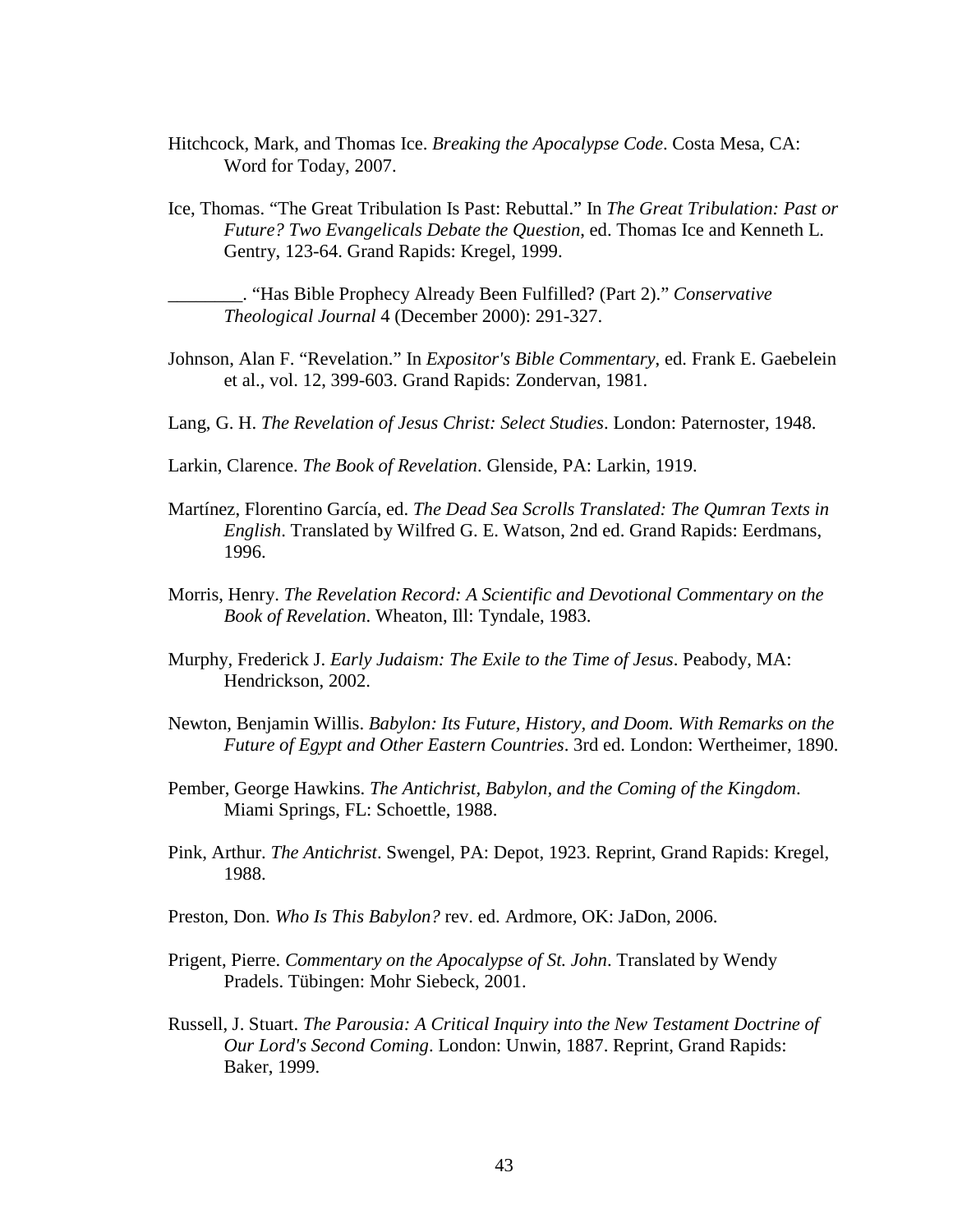- Schaff, Philip. *History of the Christian Church*. Vol. 1. New York: Scribner, 1910. Reprint, Grand Rapids: Eerdmans, 1975.
- Seiss, J. A. *The Apocalypse: A Series of Special Lectures on the Revelation of Jesus Christ, with Revised Text*. Philadelphia, PA: Approved, 1865. Reprint, Grand Rapids, Zondervan, 1977.
- Smith, J. Ritchie. "The Date of the Apocalypse." *Bibliotheca Sacra* 45 (April–June 1888): 297-328.
- Sproul, R. C. *The Last Days According to Jesus*. Grand Rapids: Baker, 1998.
- Stuart, Moses. *A Commentary on the Apocalypse*. Vol. 2. London: Wiley and Putnam, 1845.
- Terry, Milton S. *Biblical Apocalyptics: A Study of the Most Notable Revelations of God and of Christ*. New York: Eaton & Mains, 1898. Reprint, Grand Rapids, Baker, 1988.
- Thomas, Robert L. *Revelation 1–7: An Exegetical Commentary*, ed. Kenneth Barker. Chicago: Moody, 1992.

\_\_\_\_\_\_\_\_. *Revelation 8–22: An Exegetical Commentary*. Chicago: Moody, 1995.

\_\_\_\_\_\_\_\_. *Evangelical Hermeneutics: The New Versus the Old*. Grand Rapids: Kregel, 2002.

\_\_\_\_\_\_\_\_. "Theonomy and the Dating of Revelation." *The Master's Seminary Journal* 5 (Fall 1994): 186-202.

Unger, Merrill F. *Unger's Bible Dictionary*. 3rd and rev. ed. Chicago: Moody, 1966. Reprint, Chicago: Moody, 1971.

Walvoord, John F. *The Revelation of Jesus Christ: A Commentary*. Chicago: Moody, 1966.

\_\_\_\_\_\_\_\_. *The Nations in Prophecy*. Grand Rapids: Zondervan, 1967.

\_\_\_\_\_\_\_\_. "Revelation." In *Bible Knowledge Commentary*, ed. John F. Walvoord and Roy B. Zuck, 925-90. Colorado Springs, CO: Victor, 1983.

Woods, Andy. "A Futurist Response to the Preterist Interpretation of Babylon in Revelation 17–18." Ph.D. diss., Dallas Theological Seminary, 2009.